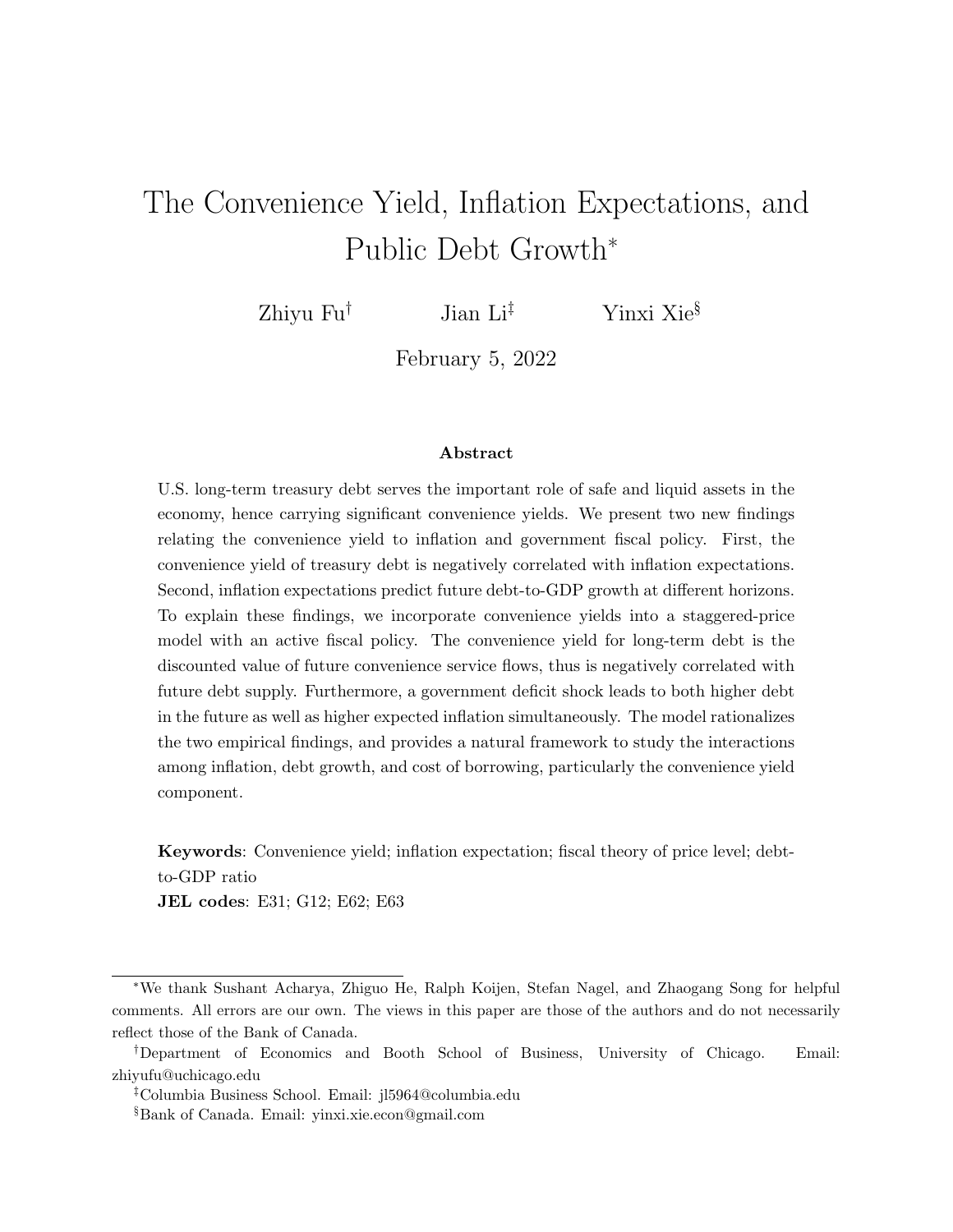## <span id="page-1-0"></span>1 Introduction

It has been widely argued that investors and households have a special preference for safe and liquid assets. Those assets are often money-like claims either issued by the government, such as T-bills or T-bonds (or by the private sector). These money-like assets have higher prices compared with other assets with similar cash flow characteristics, known as the convenience yield [\(Krishnamurthy and Vissing-Jorgensen,](#page-35-0) [2012;](#page-35-0) [Nagel,](#page-35-1) [2016\)](#page-35-1). The size of the convenience yield varies significantly over time and affects the borrowing cost of the government (or similar private entities). Hence, it is important to understand what affects the size of the convenience yield.

In this paper, we present two new facts connecting the convenience yield, inflation expectations and government debt. First, we show that the convenience yield is negatively correlated with inflation expectations, despite the fact that the convenience yield is measured in real terms. Figure [1](#page-1-0) plots the simple correlation between the convenience yield and the 10-year inflation expectation. Second, we find that higher inflation expectations predict higher U.S. public debt growth rate going forward, both at the one-year horizon as well as longer time horizons.



Figure 1: Negative Correlation between Inflation Expectations and AAA Spread

AAA-Tbond is the difference between Moody's Seasoned Aaa corporate bond yield and 20-year T-bond yield. Moody's Seasoned Aaa corporate bond yield is based on bonds with maturities 20 years and above. The 10-year inflation expectation series is from the Cleveland Fed.

We explain our two findings using a staggered-price model with active fiscal policy, with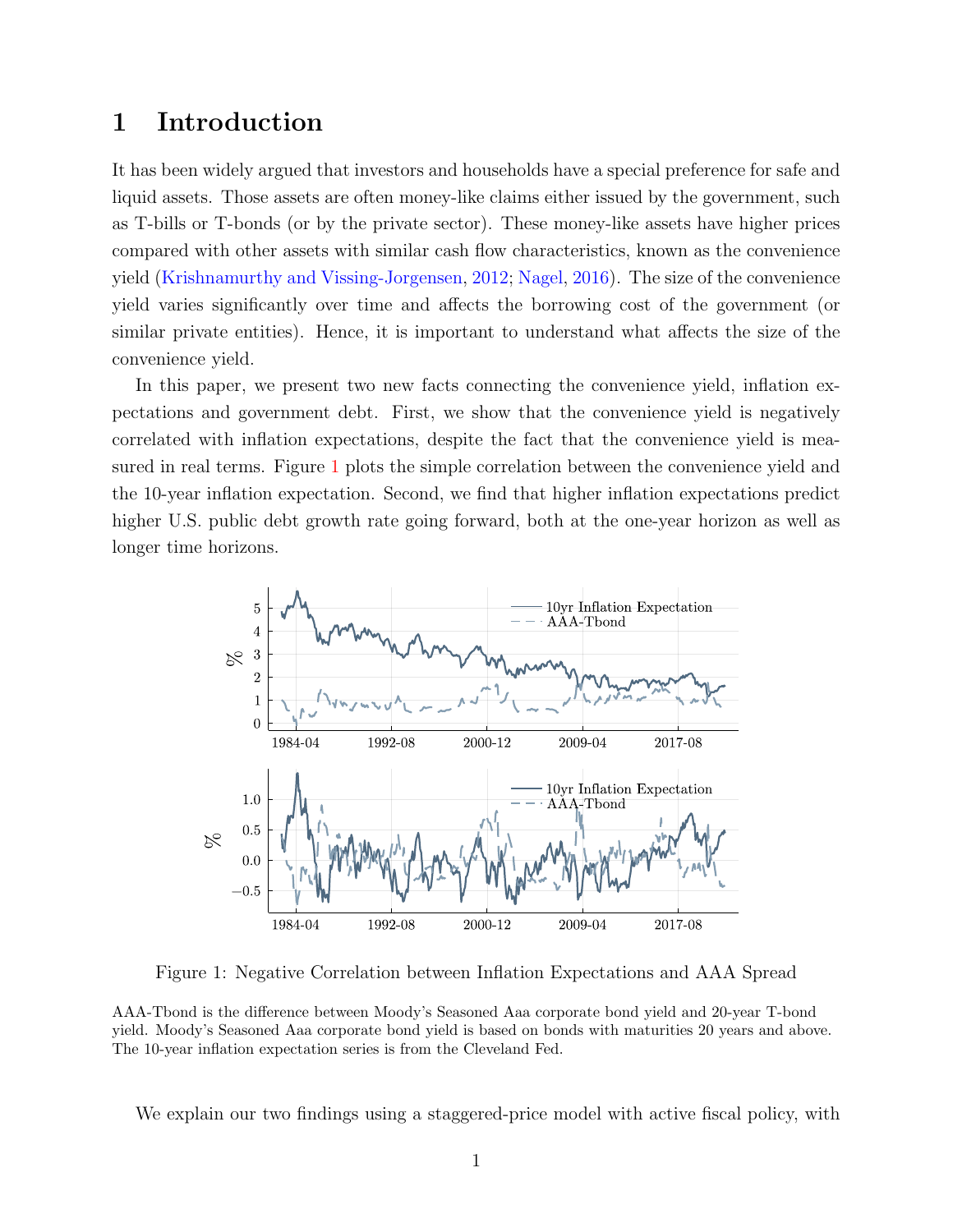the additional feature that long-term government debt also provides convenience benefits. The convenience yield for any long-term asset is negatively correlated with future supply of government debt. Meanwhile, upon a government deficit shock, the government finances the deficit by both increasing borrowing from the market and partially inflating away the deficit. As a result, expected inflation rises at the same time as expected future debt increases, which leads to lower convenience yields today.

To the best of our knowledge, this is the first paper that studies the correlations between the convenience yield, inflation, and future debt growth. We also provide a unified explanation based on standard New Keynesian assumptions (with active fiscal policy in the language of [Leeper](#page-35-2) [\(1991\)](#page-35-2)). During the COVID-19 crisis, governments worldwide spent trillions of dollars to support the economies. Large amount of government spending is expected to raise future debt. At the same time, inflation expectations are steadily rising in U.S. and Europe. Given the current situation, it is particularly important to understand how government actions impact borrowing costs going forward. Our results shed light on this through the impact on the convenience yield.

We now describe our approaches in detail. Following [Krishnamurthy and Vissing-Jorgensen](#page-35-0) [\(2012\)](#page-35-0), we measure the convenience yield as the difference between AAA corporate bond rate and the T-bond rate. We also construct maturity-matched AAA-Treasury spread from ICE bond indices to rule out compounding factors related to term structure movements. We measure inflation expectations in two different ways: the baseline is the 10-year inflation swap rates available since July 2004. This is the most liquid market security on inflation expectation. To obtain longer time series data, we use the inflation expectation published by the Federal Reserve of Cleveland, which is estimated from a term structure model and is available since 1984.

We regress the change in convenience yield on change in inflation expectation, controlling for variables approximating the fundamental states of the economy, such as CBOE volatility index (VIX), growth rate of public debt, and the growth of industrial production. We perform most of our analyses at the monthly level. We find that one percentage point increase in longrun inflation expectations is associated with a 20 basis points reduction in the convenience yield for long-term assets. The estimate is statistically as well as economically significant, and is stable across different specifications. The qualitative result holds for different time horizons, and cannot be explained by either the default risk of treasury bonds or the default risk of corporate bonds.

Our result is robust to regressing the level of convenience yield on the level of inflation expectation. We verify the result holds when using option-adjusted spreads, Refcorp-Treasury spreads, Bond-CDS spreads, and Hodrick-Prescott  $(HP)$  filtered variables.<sup>[1](#page-0-0)</sup> We also perform

<sup>&</sup>lt;sup>1</sup>The Bond-CDS spread is defined as the corporate bond spread minus the yield of maturity-matched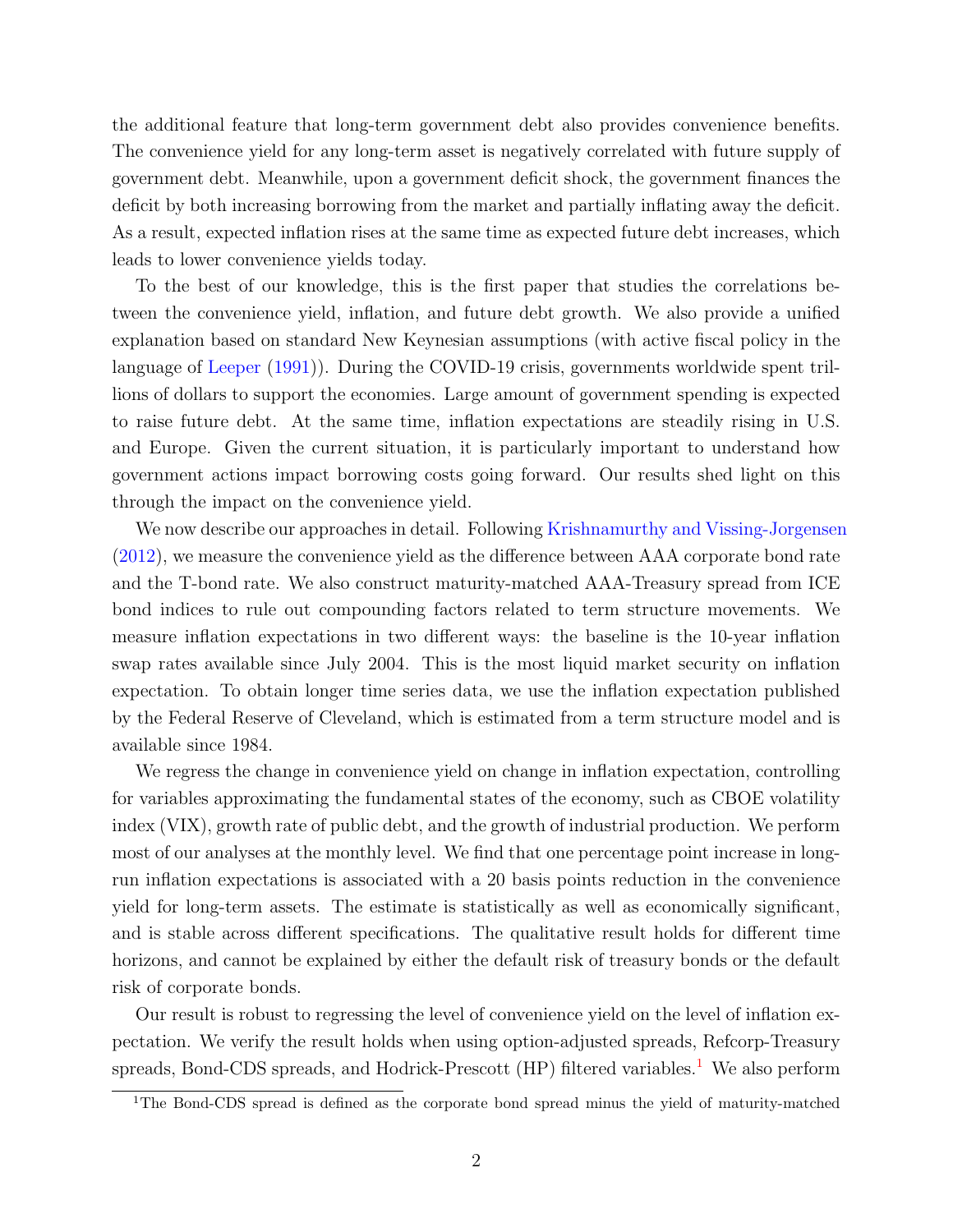robustness tests at the quarterly frequency, and find similar results.

Next, we show inflation expectations strongly predict future public debt growth. To include as long time horizon as possible, we use the inflation expectations from the Cleveland Fed as the baseline measurement. We regress detrended privately held debt-to-GDP growth rate on detrended inflation expectations, controlling for contemporaneous output growth, inflation risk, current debt-to-GDP ratio, and the effective Fed funds rate. We find that one percentage point increase in 10-year inflation expectations predicts a 10.3% higher growth in debt/GDP over the next year, a 34.7% higher growth over the next 5 years and 50.2% over the next decade. Our results remain significant after correcting for small sample bias, and regardless of whether we use market or par value of debt.

In the last section of the paper, we develop a model to rationalize our findings by introducing convenience yields into an otherwise standard staggered-price model under active fiscal policy. Following the literature, households derive utility from holding safe and liquid assets such as long-term government debt directly (e.g. [Krishnamurthy and Vissing-Jorgensen,](#page-35-0) [2012;](#page-35-0) [Sunderam,](#page-35-3) [2014;](#page-35-3) [Nagel,](#page-35-1) [2016\)](#page-35-1). This value comes from either liquidity, use for transactions/collateral or special preference for extreme safe storage of value. The convenience yield on long-term government debt today is the discounted value of its convenience service in all future periods until maturity. Hence, the convenience yield today is decreasing in all future supply of government debt. Furthermore, under certain parameterization, we derive a closed form result linking the convenience yield today to current real debt-to-GDP ratio, contemporaneous demand shock, and the future path of expected government surpluses. Specifically, a negative government surplus shock predicts more debt issuance in the future, which reduces the convenience yield today. Lastly, in a wide range of models, a deficit shock which raises the real balance of government debt also yields a positive response in inflation and inflation expectations.

The positive response of inflation expectations to deficit shocks is a common result among a wide set of macroeconomic models with fiscal policy. Here we mainly focus on a particular active-fiscal model, adopted from [Cochrane](#page-33-0) [\(2021a\)](#page-33-0), and discuss other possibilities later. We assume a fiscal rule such that government surpluses positively respond to its debt value, so when debt increases, surplus automatically increases to pay the debt down. Therefore, with a deficit shock, surplus drops at first, and as debt rises, surplus eventually rises to pay back deficits. [Cochrane](#page-33-1) [\(2021b\)](#page-33-1) suggests that this policy rule gives more realistic government surplus process and more reasonable policy responses. Furthermore, (unexpected) inflation directly loads on innovations to surpluses, so upon a negative surplus shock, part of the government's debt is diluted away by higher inflation and inflation expectations. Such policy pattern is consistent with empirical findings in [Berndt et al.](#page-32-0) [\(2012\)](#page-32-0) and [Cochrane](#page-33-1) [\(2021b\)](#page-33-1).

credit default swaps (CDS). It allows us to take the default component out of corporate bonds spreads.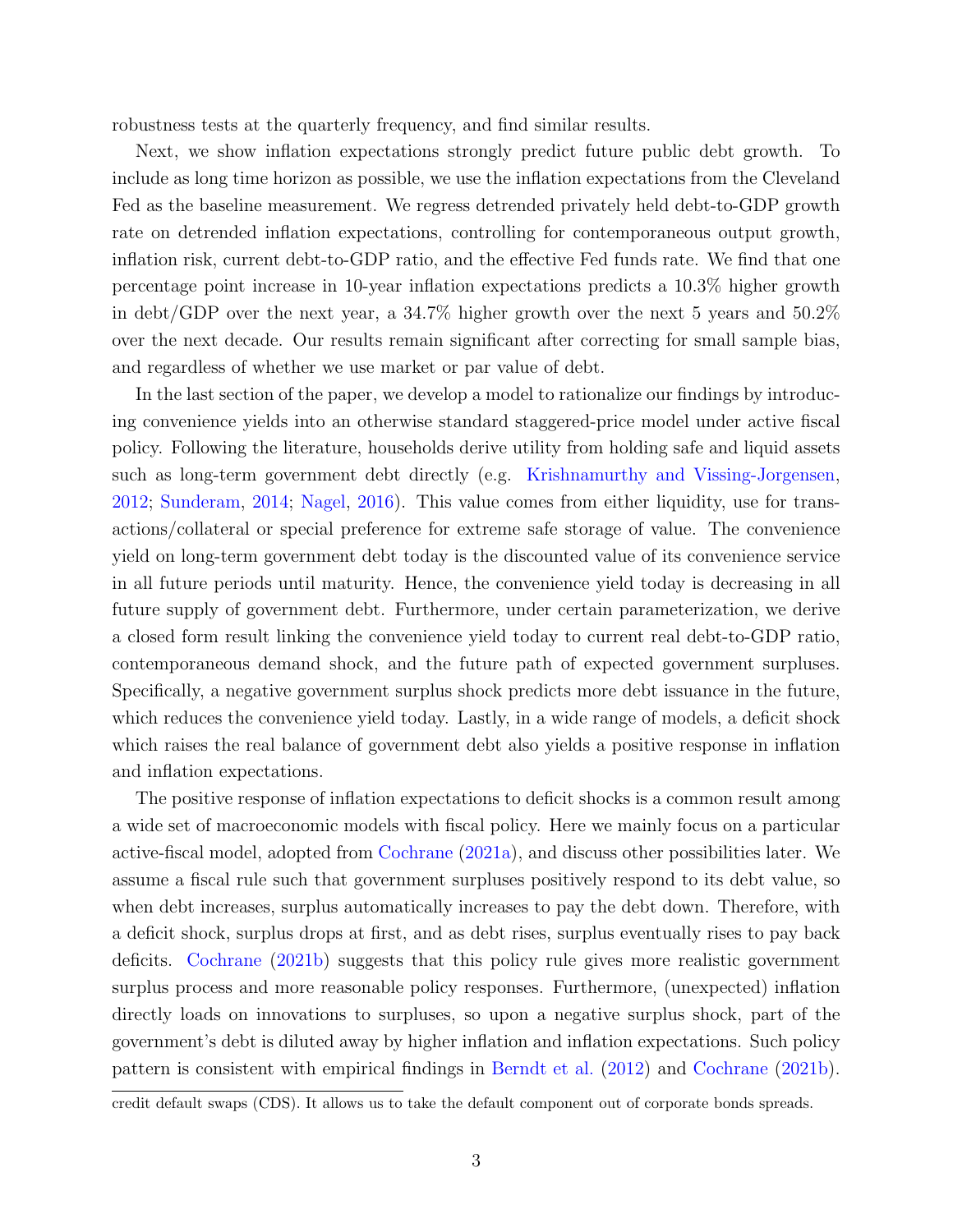We generate a series of impulse responses to verify that our model can jointly explain the negative correlation between inflation expectations and the convenience yield, as well as inflation expectation's predictability of future debt-to-GDP growth rate.

We highlight that our explanation is not limited by the assumption of an active fiscal policy. In many New Keynesian models with standard active monetary policy (e.g., [Ascari](#page-32-1) [and Rankin,](#page-32-1) [2013;](#page-32-1) [Kaplan et al.,](#page-35-4) [2018;](#page-35-4) [Woodford and Xie,](#page-36-0) [2022\)](#page-36-0), when Ricardian equivalence breaks down,<sup>[2](#page-0-0)</sup> it is also possible to generate such correlation patterns. To be more specific, consider a debt-financed lump-sum transfer to households in such a New Keynesian model. Such policy would raise output, inflation, as well as real debt balance in the future. As long as monetary policy does not fully offset the effect on inflation, we should see positive comovements between inflation and future debt supply. The key for our channel is that, upon a government deficit shock, the government both increases the borrowing and partially inflates away the deficit, either via intentional policy rules as we specify in our baseline model, or via the aggregate demand channels in those New Keynesian models.

Different from the existing literature that focuses on the long run trend of the convenience yield, we study its cyclical pattern and how it correlates with macroeconomic variables. In particular, we take a dynamic perspective where the convenience yield depends on expected future path of debt balances. The rest of the paper is organized as the following. The rest of this section reviews the literature. We discuss in detail sources of data and measurement in Section [2.](#page-6-0) We then show our two findings in Section [3](#page-9-0) and Section [4,](#page-15-0) respectively. Section [5](#page-18-0) presents the theoretical model and numerical analyses. Section [6](#page-31-0) concludes.

#### 1.1 Literature Review

Our paper contributes to the literature on safe assets and convenience yields [\(Longstaff,](#page-35-5) [2004;](#page-35-5) [Bartolini et al.,](#page-32-2) [2010;](#page-32-2) [Coleman et al.,](#page-33-2) [2011;](#page-33-2) [Gorton et al.,](#page-34-0) [2012;](#page-34-0) [Gorton,](#page-34-1) [2017;](#page-34-1) [Carlson](#page-33-3) [and Wheelock,](#page-33-3) [2018\)](#page-33-3). [Krishnamurthy and Vissing-Jorgensen](#page-35-0) [\(2012\)](#page-35-0) establish that the size of convenience yield is decreasing in the supply of treasuries relative to the size of the economy and [Nagel](#page-35-1) [\(2016\)](#page-35-1) looks at how the opportunity cost of holding money affects the convenience yield on all short-term near-money assets. [Du et al.](#page-33-4) [\(2018\)](#page-33-4) find the U.S. treasury bonds hold a premium internationally. Yet, a recent study [He et al.](#page-34-2) [\(2021\)](#page-34-2) provides evidence that such premium may be declining during the COVID-19 crisis. Recent literature also finds assets other than government debt may also provide convenience service [\(Mota,](#page-35-6) [2021;](#page-35-6) [He and Song,](#page-34-3) [2021\)](#page-34-3). Most papers in this literature focus on factors that contribute to the convenience yield

<sup>2</sup>Fiscal policies are non-Ricardian in a large set of New Keynesian models with a standard active monetary policy, such as New Keynesian over-lapping-generation models (e.g., [Ascari and Rankin,](#page-32-1) [2013\)](#page-32-1), models with bounded rationality (e.g, [Gabaix,](#page-34-4) [2020;](#page-34-4) [Xie,](#page-36-1) [2020;](#page-36-1) [Woodford and Xie,](#page-36-0) [2022\)](#page-36-0), and the class of heterogeneous agent New Keynesian (HANK) models (e.g., [Kaplan et al.,](#page-35-4) [2018\)](#page-35-4).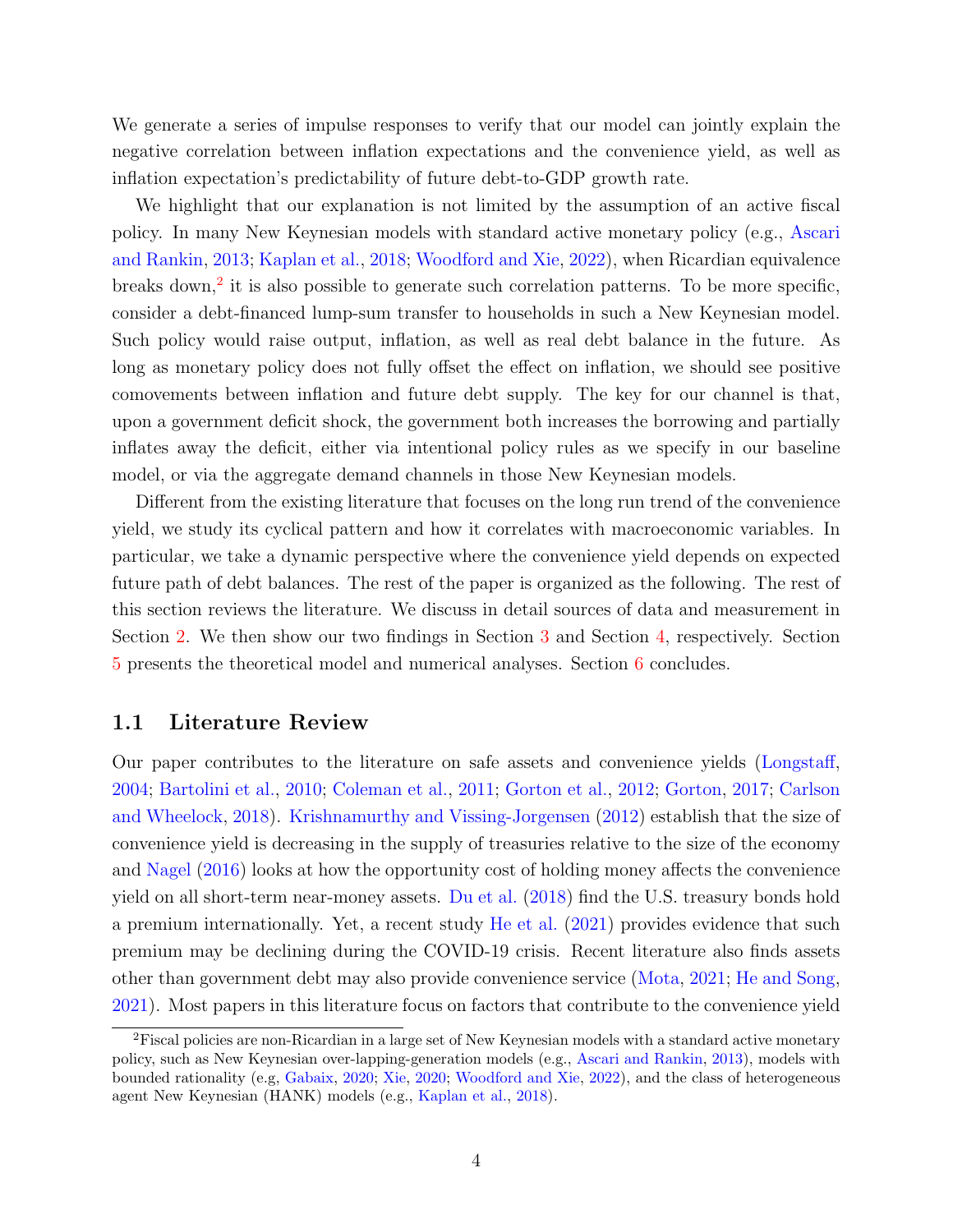in the current period, e.g. contemporaneous public debt supply [\(Krishnamurthy and Vissing-](#page-35-0)[Jorgensen,](#page-35-0) [2012\)](#page-35-0) and contemporaneous Fed funds rates [\(Nagel,](#page-35-1) [2016\)](#page-35-1). Our paper instead takes a dynamic perspective – we focus on the convenience yield of long-term assets and study its forward-looking feature.

Our work is also closely related to the literature on government fiscal conditions and borrowing costs. [Jiang et al.](#page-34-5) [\(2021a\)](#page-34-5) study bond convenience yields in a currency union when countries have different fiscal conditions. Interestingly, on Eurozone bond yields, they find a larger fraction of variation is explained by convenience yields than by default spreads. This is direct evidence that convenience yield matters for government's borrowing cost. [Berndt](#page-32-0) [et al.](#page-32-0) [\(2012\)](#page-32-0) argue that 9% of unexpected spending shocks is absorbed by debt revaluation, and 70% is absorbed by primary surplus. On the other hand, [Jiang et al.](#page-35-7) [\(2021b\)](#page-35-7) find neither future cash flows nor discount rates explain much variation in the debt-to-output ratio, indicating that debt-to-output ratio is highly persistent. Our mechanism does not rely on specific fiscal rules, hence does not contradict with any of these empirical patterns. Lastly, [Elenev et al.](#page-33-5) [\(2021\)](#page-33-5) explore how different monetary policies can reduce fiscal risks. Although we do not analyze the interactions between monetary and fiscal policies in this paper, the framework we adopt can be extended to study the interaction effects.

The model generates convenience yield for certain assets by assuming that households derive utility directly from holding them, similar to the common approach in the literature (e.g., [Krishnamurthy and Vissing-Jorgensen,](#page-35-0) [2012;](#page-35-0) [Sunderam,](#page-35-3) [2014;](#page-35-3) [He and Song,](#page-34-3) [2021\)](#page-34-3). [Feenstra](#page-33-6) [\(1986\)](#page-33-6) shows that it is equivalent to modeling a transaction cost in the budget constraint. The literature has also modeled safe asset as a result of coordination [\(He et al.,](#page-34-6) [2019\)](#page-34-6) or as information insensitive assets [\(Gorton and Pennacchi,](#page-34-7) [1990\)](#page-34-7). We focus on the interaction of inflation expectation and price of a general group of safe assets, instead of why some assets are viewed as safe assets and others are not.

From the macro perspective, [Caballero](#page-32-3) [\(2006\)](#page-32-3) and [Caballero and Farhi](#page-32-4) [\(2017\)](#page-32-4) among others have studied the macroeconomic impact of safe asset shortages. [Negro et al.](#page-35-8) [\(2017\)](#page-35-8) argue that the low interest rates in the U.S. are primarily due to safety and liquidity premium. [Christensen](#page-33-7) [\(2021\)](#page-33-7) studies how unconventional monetary policy affects the convenience yield. But none have focused on the safe assets' connection with inflation. Our paper also builds upon the macro-finance literature that study the connection between bond return and inflation. This literature focuses on bond-stock return comovements that help to identify when inflation shock is associated with good fundamental news and when the opposite is true (e.g., [Baele et al.,](#page-32-5) [2010;](#page-32-5) [David and Veronesi,](#page-33-8) [2013;](#page-33-8) [Kang and Pflueger,](#page-35-9) [2015;](#page-35-9) [Campbell et al.,](#page-33-9) [2017,](#page-33-9) [2019\)](#page-32-6). Our result holds before and after the bond-stock covariance sign switched, suggesting that the correlation between inflation and the convenience yield is not driven by economic fundamental movements.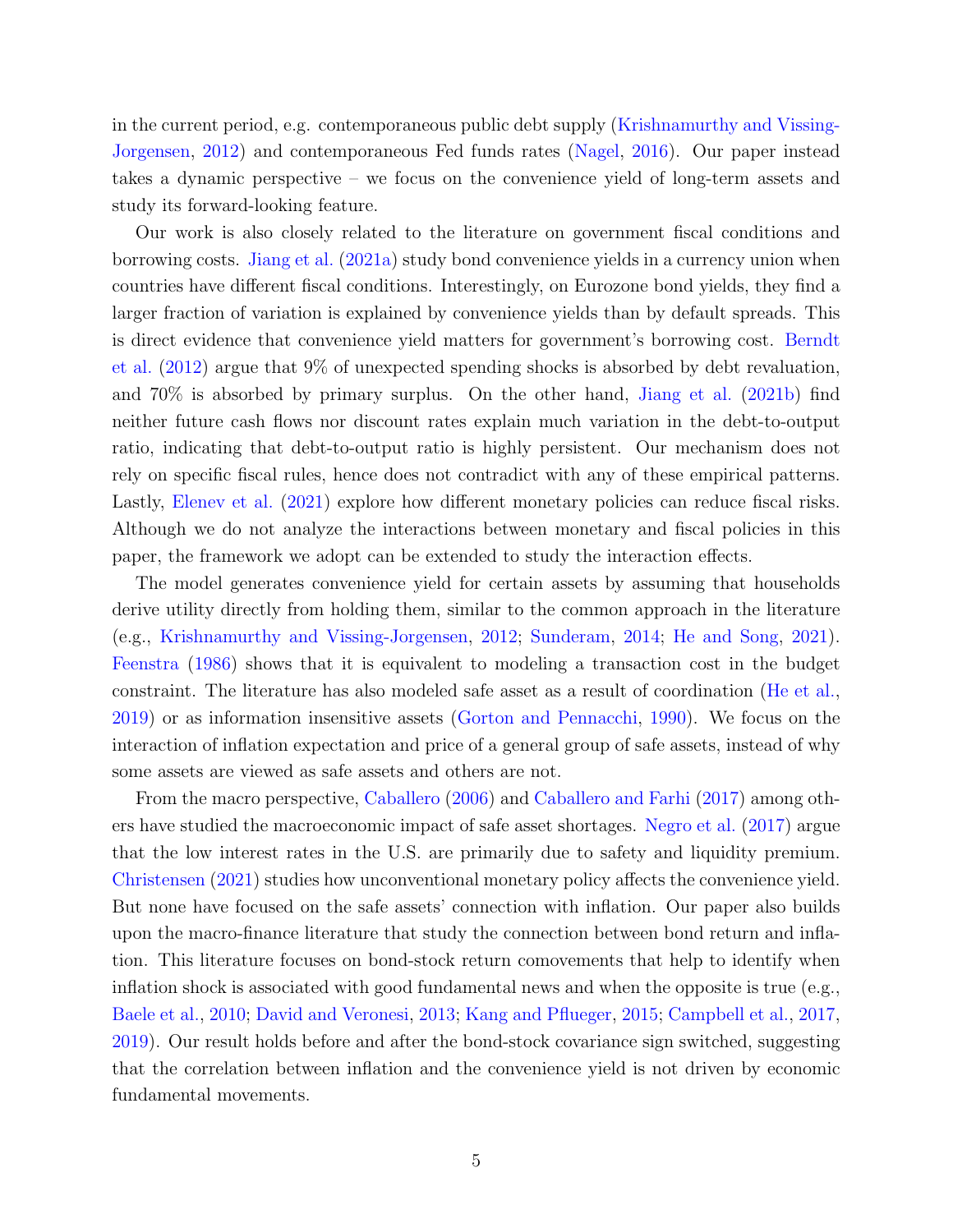Our paper is also closely connected with the literature on fiscal theories, particularly recent developments in fiscal theory of price level (e.g., [Cochrane,](#page-33-1) [2021b,](#page-33-1)[a\)](#page-33-0). [Jiang et al.](#page-34-8) [\(2019\)](#page-34-8) propose valuation puzzles for US government debt and documents a bubble component, and [Brunnermeier et al.](#page-32-7) [\(2020\)](#page-32-7) further develop a theory of FTPL with a bubble term. In contrast, [Cochrane](#page-33-0) [\(2021a\)](#page-33-0) claims that the puzzle disappers by imposing an s-shaped response in primary surpluses to policy shocks. By utilizing the FTPL and introducing convenience benefits, our paper rationalizes the empirical observed relationship between the convenience yield and inflation expectations.

Lastly, the logic in our paper resembles the convenience yield and price backwardation in commodity pricing. Price backwardation refers to the fact the spot price of a storable commodity is higher than its near-future price. [Working](#page-36-2) [\(1948\)](#page-36-2), [Brennan](#page-32-8) [\(1958\)](#page-32-8) and [Telser](#page-36-3) [\(1958\)](#page-36-3) argue that producers and firms hold inventories because they derive convenience yield from holding physical stocks that at least partially offsets the inventory costs. [Considine](#page-33-10) [and Larson](#page-33-10) [\(2001\)](#page-33-10) and [Carter and Giha](#page-33-11) [\(2007\)](#page-33-11) also show empirically such convenience yield constitutes a significant part of price backwardation. Convenience yield is inversely related to the supply of inventories, similar to our case, where convenience yield of treasuries is also inversely related to the expected future debt balance. However, there is major difference regarding the time horizon. Since the commodity literature has typically looked at the difference between spot price and near-future price, what matters is the contemporaneous supply. However, in the case of long-term treasury bonds, we argue that future expected debt supply also impacts current convenience yields.

### <span id="page-6-0"></span>2 Data

Before presenting our main results, we first introduce and discuss the data used in our empirical analysis. Details of the data construction as well as the sources for all variables can be found in Appendix [A.](#page-37-0)

<span id="page-6-1"></span>Measures of inflation expectations. We use the 10-year inflation swap rate as our baseline measure of inflation expectations for Fact  $1$  – inflation expectations are negatively correlated with the convenience yield. An inflation swap is a financial derivative in which one party pays a predetermined fixed rate cash flow while the other party pays a floating rate linked to the consumer price index (CPI). It provides a market-based estimation for the average inflation rate over the contract period. We choose 10-year inflation expectations as our baseline because it is the most commonly referred long-term inflation expectations, and 10-year inflation swaps are also one of the most liquid contracts in the inflation swap market. Our results are also robust at other horizons.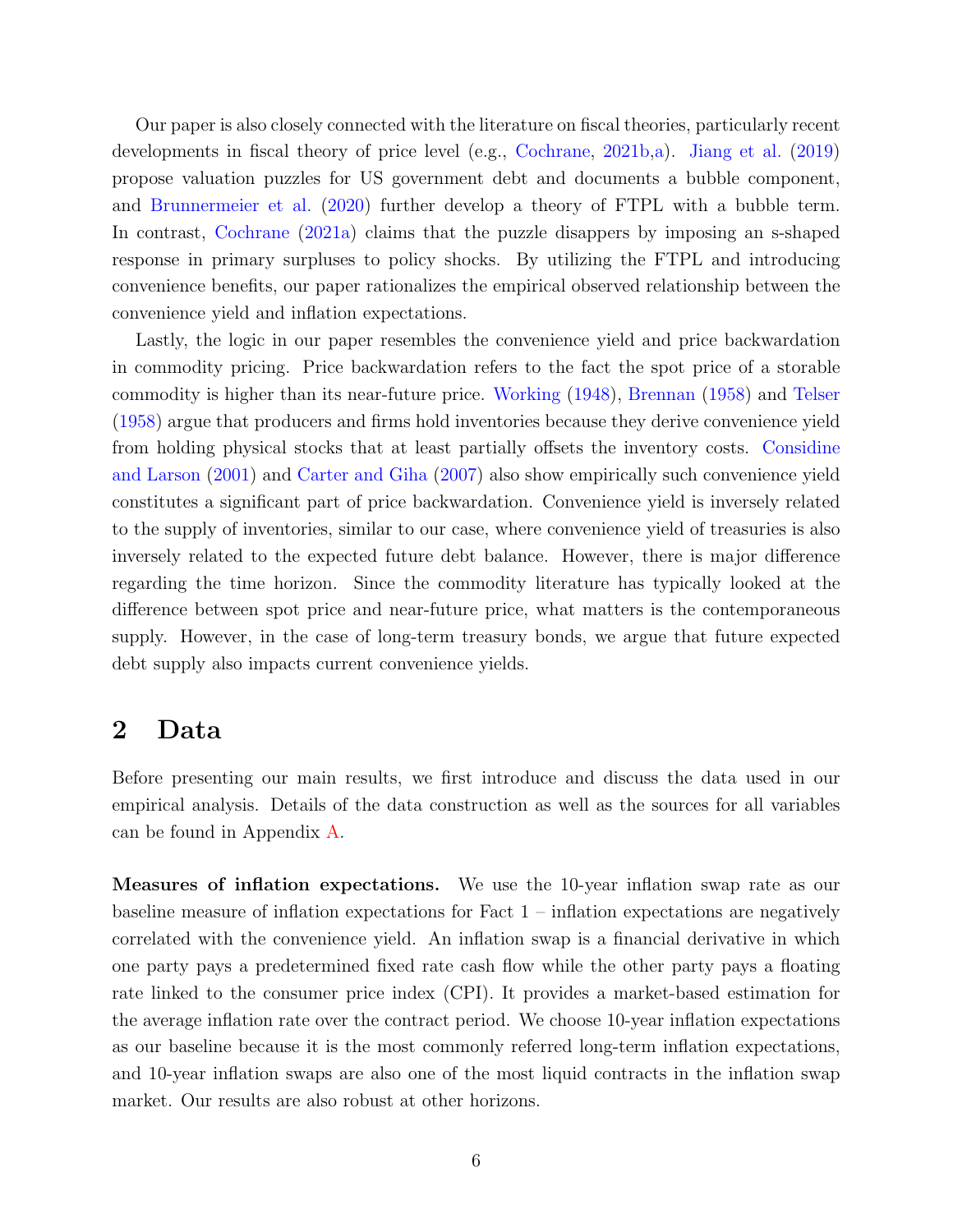Inflation swap rates have many merits over alternative measures of inflation expectations, e.g., surveys or Treasury inflation-protected securities (TIPS): Inflation swaps are directly traded on financial markets, reflecting the real-time model-free inflation expectations by the market participants; it is highly liquid, thus is less prone to liquidity shocks than TIPS are [\(Haubrich et al.,](#page-34-9) [2012;](#page-34-9) [Fleming and Sporn,](#page-33-12) [2013\)](#page-33-12); most importantly, unlike the break-even rates constructed from TIPS, the construction of this measure does not involve nominal yields, so it is immune from the concern that some unobserved variations in nominal yields drive both inflation expectations and the convenience yield.

However, the inflation swap rates have two limitations: First, the data series is relatively short. The inflation swap rates are only available since July 2004. This drawback is especially restrictive for our second analysis — predicting future debt growth at the 10-year horizon, leaving few observations in the sample. Second, when investors are risk-averse and inflation is stochastic, investors demand compensations for inflation risks, so the swap rate reflects not only average inflation expectations, but also the premium for the inflation risks. To overcome these limitations, we also use the inflation expectations estimated by the Federal Reserve Bank of Cleveland as an alternative measure. The Cleveland Fed utilizes the information in survey forecasts by Blue Chip and the Survey of Professional Forecastors, nominal yields, and inflation swaps to estimate an affine term-structure model. With a structure model, they are able to identify both the average inflation expectations and the inflation risk premium. Their inflation expectation series goes back to 1982 at the monthly frequency. Details of their model and estimation approach can be found in [Haubrich et al.](#page-34-9) [\(2012\)](#page-34-9).

Figure [2](#page-6-1) plots the two measures of 10-year inflation expectations. These two series are both consistent in the long-run trends and the direction of short-run fluctuations, although they often differ in levels. Both the inflation swap rate and the Cleveland Fed estimates show the secular decline of long-run inflation expectations within the sample period until very recently, when inflation expectations picked up after the COVID-19 recession.

Measures of the convenience yield We use the AAA-Treasury spread as our baseline measurement of the convenience yield. As default risk for AAA bonds is very small, the literature has attributed the difference in the spreads to the convenience yield [\(Krishnamurthy](#page-35-0) [and Vissing-Jorgensen,](#page-35-0) [2012\)](#page-35-0). Indeed, as shown in Table [1,](#page-10-0) the AAA-Treasury spread is on average roughly 88 basis points over our sample period. Due to the low historical default probability of AAA bonds, structural models often find it hard to explain this near 1 percentage-point spread with only credit risks (e.g., [Huang and Huang,](#page-34-10) [2012;](#page-34-10) [Feldh¨utter](#page-33-13) [and Schaefer,](#page-33-13) [2018\)](#page-33-13). We obtain the AAA yield from Moody's daily yield averages for Aaa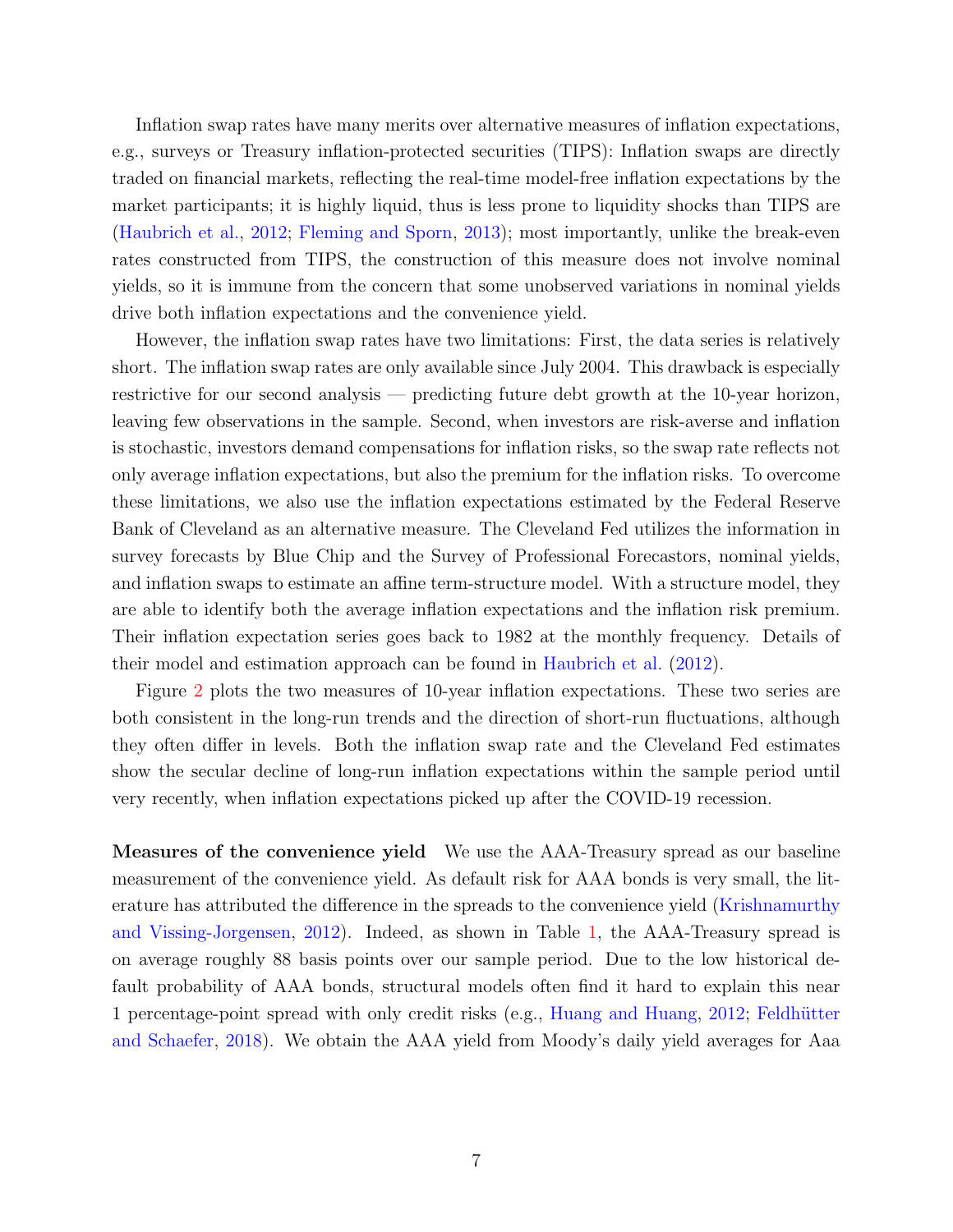

Figure 2: Two Measures of Inflation Expectations

This figure plots the two measures of 10-year inflation expectations in a monthly frequency. The black solid line indicates the data series constructed from inflation swaps, available since July 2004; the grey dashed line indicates the data series constructed by the Cleveland Fed, available since January 1982.

 $b$ onds, $3$  and the Treasury yield is the market yield on U.S. Treasuries at 20-year constant maturity. Both sequences are retrieved via the FRED database.<sup>[4](#page-0-0)</sup>

However small the default risk is in AAA bonds, default component is still a concern and could possibly correlate with inflation expectations. We address this concern about default risk using an alternative measure of the convenience yield: the Refcorp-Treasury spread. Refcorp stands for Resolution Funding Corporation, a government agency created by the Financial Institutions Reform, Recovery, and Enforcement act of 1989 (FIRREA). Different from other agency securities, Refcorps are backed by the Treasury and subject to the same taxation as Treasury bonds, so the Refcorp-Treasury spread is mostly (if not entirely) driven by convenience services carried on Treasury bonds. In Appendix [B.2,](#page-40-0) we verify that our results hold when using the bond-CDS spread, which is also free of corporate default risks. We defer the discussion of data construction for the bond-CDS spread to the appendix.

<sup>&</sup>lt;sup>3</sup>The formal release name is "Moody's Daily Corporate Bond Yield Averages." It is based on bonds with maturities 20 years and above.

<sup>4</sup>One may be concerned that the Moody's AAA yield index is constructed from bonds with maturities greater than 20 years so it has a longer duration than the 20-year Treasury. In Appendix [B,](#page-39-0) we show our results are robust to using the 30-year Treasury as benchmark.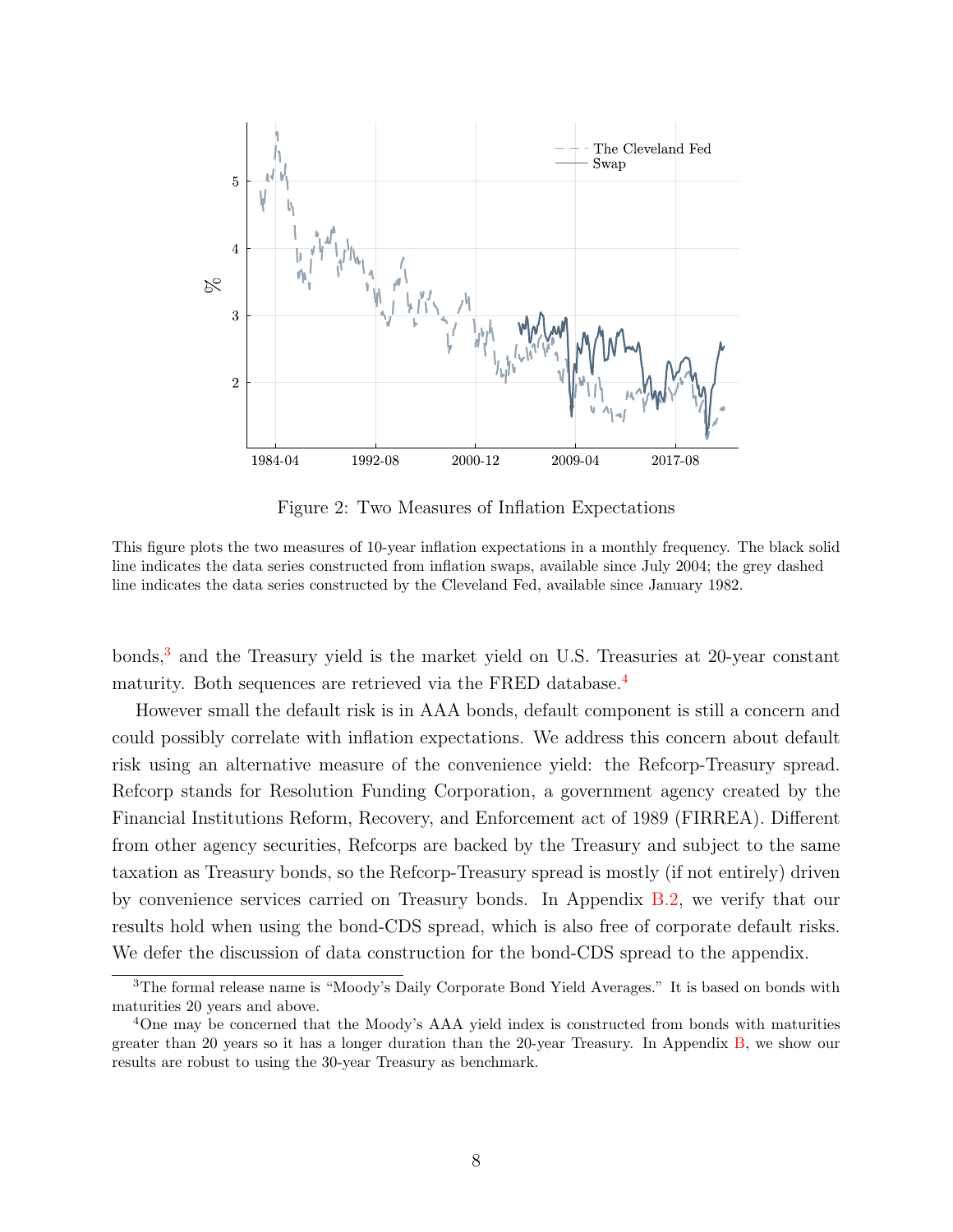Public debt. Our measures of public debt are obtained from the Federal Reserve Bank of Dallas, which provides the market value and the par value of privately held government debt at the monthly frequency since 1942. Motivated by our model on the convenience yield, we use the market value of debt normalized by (nominal) GDP as the baseline measure for real debt burden. More discussions on this measures can be found in Section [4.](#page-15-0)

Control variables. The following variables are controlled in regressions when applicable: the industrial production, CBOE volatility index (VIX), public debt (measured in par value), the effective Fed funds rate, and the inflation risk premium. All the control variables are from the FRED Database except the inflation risk premium, which is estimated by [Haubrich](#page-34-9) [et al.](#page-34-9) [\(2012\)](#page-34-9).

**Descriptive statistics.** Table [1](#page-10-0) presents the summary statistics of the key variables, in levels and in first differences, all measured in annualized percentage points.  $E\pi$  is our baseline measure of the 10-year inflation inflation swap rate, from July 2004 onwards. The 10-year inflation expectation averaged 2.39 percentage points throughout this sample period. Although the U.S. has not seen major inflation/deflation episodes in this century, there are still meaningful variations in the 10-year inflation expectation, as the standard deviation is 0.39 percentage points. The Cleveland Fed 10-year inflation expectation series dates back to as early as the 1980s, when the U.S. was just out of the Great Inflation and inflation expectations were as high as 5.74 percentage points. The average AAA-Tbond spread is 0.88 percentage points in the sample, and that for the Refcorp spread is smaller but still meaningful (0.48 percentage points). Both convenience yield measures peaked during the Great Recession, with 1.87 percentage points for AAA spread and 1.82 percentage points for the Refcorp spread.

## <span id="page-9-0"></span>3 Fact 1: Inflation Expectations Negatively Comove with the Convenience Yield

#### 3.1 Baseline Results

<span id="page-9-1"></span>We investigate the comovement of inflation expectations and the convenience yield by running the following time-series regression at the monthly frequency:

$$
\Delta c y_t = \beta_0 + \beta \Delta E_t \pi_t^{t+10} + \beta_X \Delta X_t.
$$
\n(3.1)

In our baseline design, we take first differences for each variable (denoted by  $\Delta$ ) to remove any potential trends. In Appendix [B,](#page-39-0) we also use Hodrick-Prescott filter to remove the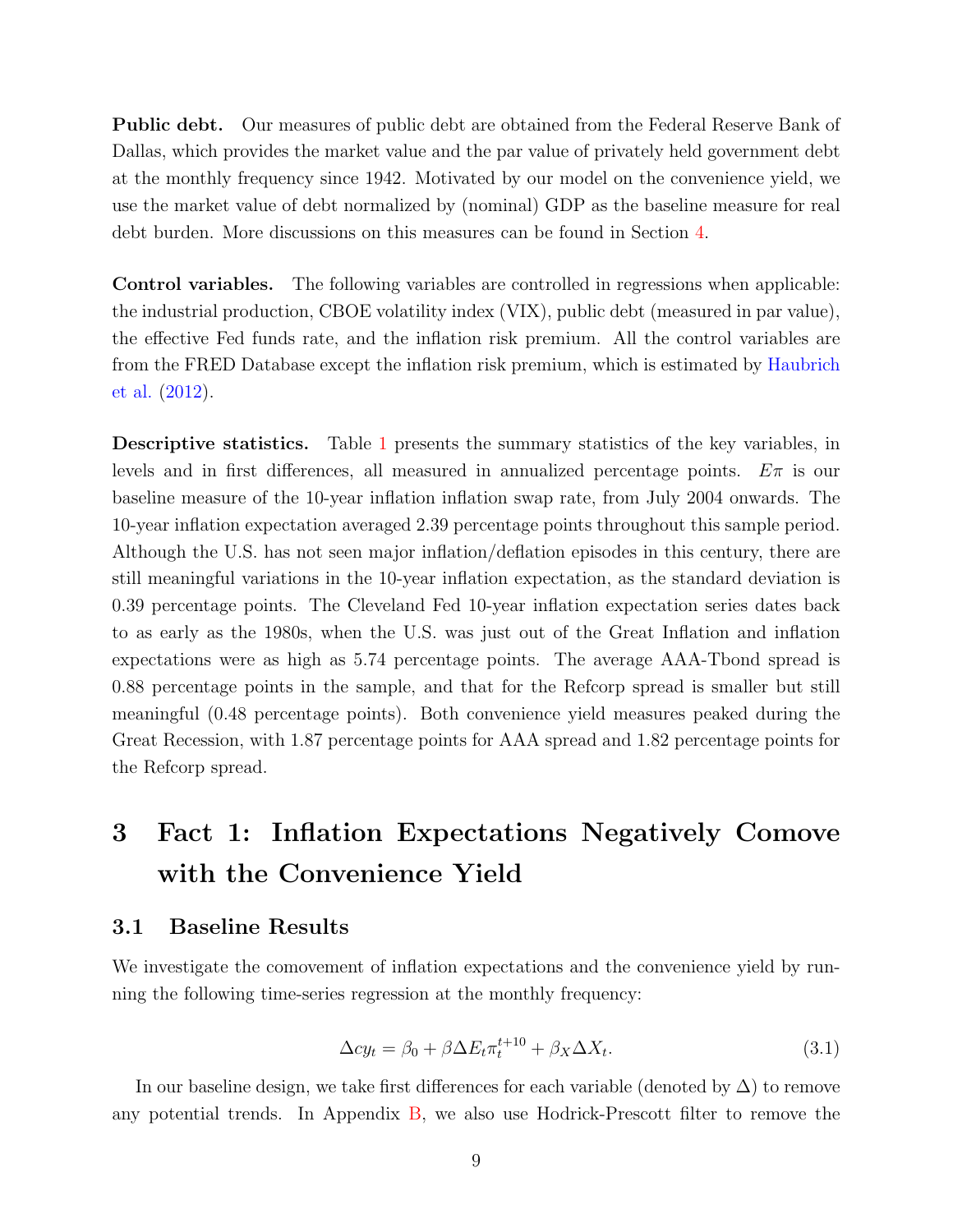|               |                 | Level |      |         |       | First Diff. |      |         |      |
|---------------|-----------------|-------|------|---------|-------|-------------|------|---------|------|
| Variable      | Time Period     | Mean  | Std  | Min     | Max   | Mean        | Std  | Min     | Max  |
| $E\pi$        | $04/07 - 21/09$ | 2.39  | 0.39 | 1.22    | 3.05  | $-0.0$      | 0.15 | $-0.64$ | 0.52 |
| $E\pi$ (Fed)  | $83/01 - 21/09$ | 2.79  | 1.02 | 1.16    | 5.74  | $-0.01$     | 0.12 | $-0.43$ | 0.36 |
| 10yr Tbond    | $83/01 - 21/09$ | 5.29  | 2.85 | 0.62    | 13.56 | $-0.02$     | 0.29 | $-1.13$ | 1.09 |
| 20yr Tbond    | 83/01-21/09     | 5.70  | 2.71 | 1.06    | 13.54 | $-0.02$     | 0.28 | $-1.14$ | 0.95 |
| AAA           | $83/01 - 21/09$ | 6.59  | 2.54 | 2.14    | 13.55 | $-0.02$     | 0.23 | $-1.01$ | 0.79 |
| Refcorp       | $91/04 - 21/09$ | 4.64  | 1.77 | 1.40    | 8.83  | $-0.02$     | 0.26 | $-1.23$ | 0.90 |
| AAA-Tbond     | $83/01 - 21/09$ | 0.88  | 0.33 | $-0.14$ | 1.87  | $-0.0$      | 0.13 | $-0.61$ | 0.65 |
| Refcorp-Tbond | $91/04 - 21/09$ | 0.48  | 0.24 | 0.15    | 1.82  | $-0.0$      | 0.09 | $-0.31$ | 0.51 |

<span id="page-10-0"></span>Table 1: Summary Statistics

Notes. This table reports summary statistics for key variables at the monthly frequency. Variables are measured in percentage points. Statistics in both levels and first differences are reported separately. For each variable, we report its available time period in our sample.  $E\pi$  is our baseline measure of 10-year inflation expectations from inflation swaps.  $E\pi$  (Fed) is the estimated 10-year expected inflation by the Cleveland Fed. 10yr (20yr) Tbond is the market yield on U.S. Treasuries at 10-year (20-year) constant maturity (DGS10/20 on FRED), AAA is the Moody's seasoned Aaa corporate bond yield (DAAA on FRED). Refcorp refers to the yield on RefCorp bonds with 10-year maturity. AAA-Tbond is the spread between AAA and 20yr Tbond, and Refcorp-Tbond refers to the spread between Refcorp and 10yr Tbond, to match maturities.

low-frequency movement and perform the regressions using the residuals. The results are robust.<sup>[5](#page-0-0)</sup>  $cy_t$  denotes the convenience yield in month t.  $E_t \pi_t^{t+10}$  is the 10-year average inflation expectations at month t. As mentioned before, we use inflation swaps for  $E_t\pi_t$  in the baseline, and the Cleveland Fed estimates when a longer sample is needed.

 $X_t$  is a vector of control variables that generally fall into three categories. First, we control for cyclicality. Those include VIX index, industrial production, and an indicator for recessions. The VIX index is the implied volatility of S&P500 index options on CBOE, which is a widely used indicator of financial stress. Periods of financial market turmoils tend to coincide with high levels of the VIX index. Industrial production controls for the fundamental cyclical drivers of both inflation expectations and the convenience yield. The recession indicator equals one during recessions dated by the NBER business cycle dating committee and zero otherwise, to control for the opposite movement of the convenience yield and inflation expectations during recessions.

Second, we control for the inflation risk premium estimated by the Cleveland Fed [\(Haubrich](#page-34-9) [et al.,](#page-34-9) [2012\)](#page-34-9). Periods with high inflation expectations often coincide with high inflation risks. Moreover, the fear for inflation risks is also directly priced in our baseline measure, the inflation swap rate. As inflation risks may affect corporate bond spreads via other channels, e.g., default probability [\(Kang and Pflueger,](#page-35-9) [2015\)](#page-35-9), we use inflation risk premium as the proxy for the perceived inflation risks by investors.

Finally, we also control for other determinants of the convenience yield, i.e., the effective

<sup>5</sup>Our baseline results are also robust to regressions in levels.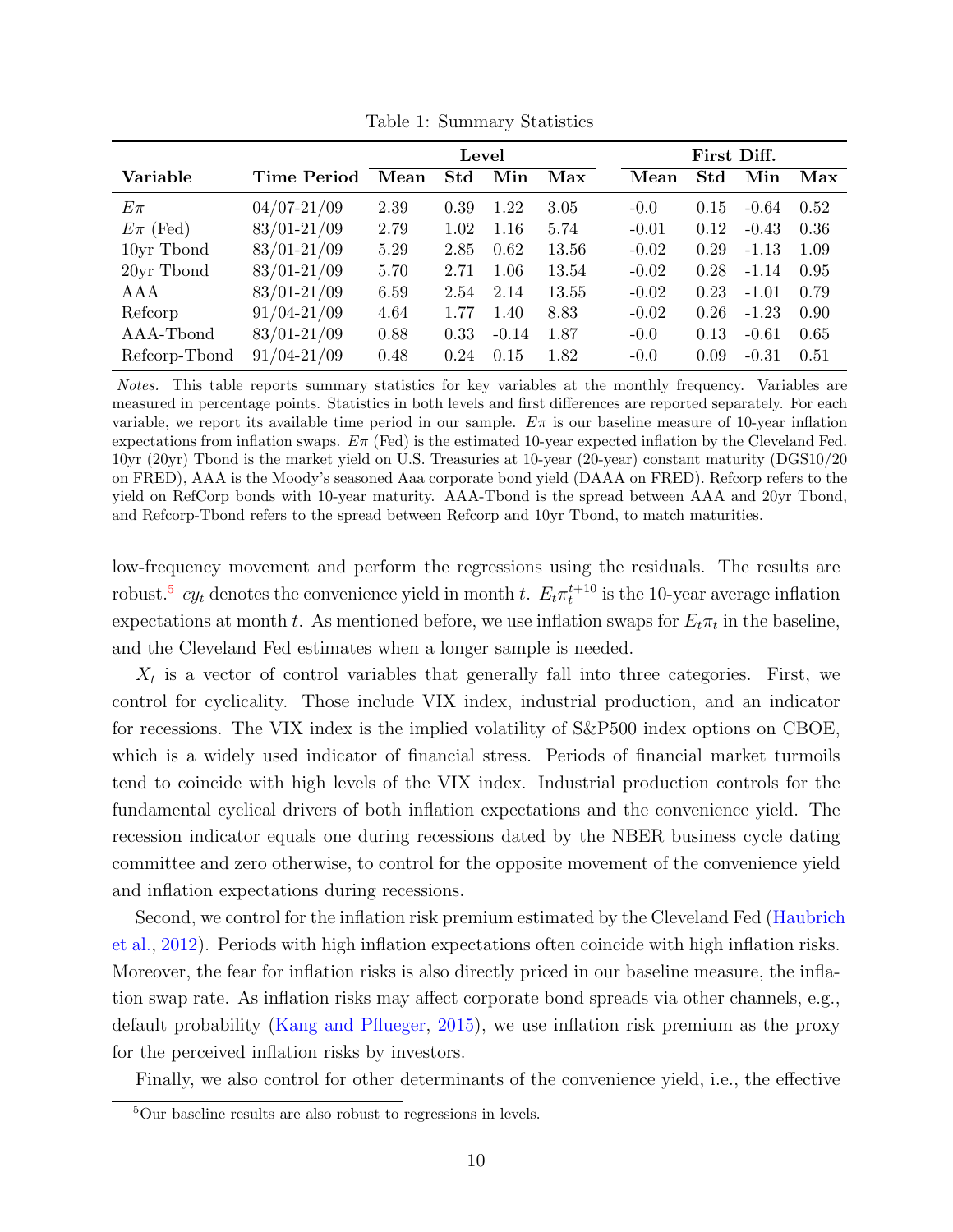Fed funds rate and the contemporaneous public debt supply. [Krishnamurthy and Vissing-](#page-35-0)[Jorgensen](#page-35-0) [\(2012\)](#page-35-0) show that the convenience yield, which is essentially the price of convenience services on safe and liquid assets, is decreasing in the supply of public debt. <sup>[6](#page-0-0)</sup>. [Nagel](#page-35-1) [\(2016\)](#page-35-1) further shows that at least in the short term, the elasticity of substitution between convenience services from Tbill and money is very high, so the effective Fed funds rate, as the opportunity cost of money (or the "convenience yield" of money), is highly correlated with the convenience yield of 3-month Tbills. By controlling for both the effective Fed funds rate and the contemporaneous debt supply in our regressions, we show that inflation expectations capture a new determinant of the convenience yield.

Our results are robust to further controls, such as the slope in the yield curve, included in [Krishnamurthy and Vissing-Jorgensen](#page-35-0) [\(2012\)](#page-35-0). However, as the slope is constructed from nominal yields, whose variations come largely from inflation expectations. Adding this as a control will make our estimates noisier.

Table [2](#page-12-0) presents our baseline regression results. All columns are in first differences, as noted by  $\Delta$ . Column (1) and (2) regress the 20-year Treasury yield and the AAA yield on 10-year inflation expectations, respectively. On average, one percentage point increase in 10-year inflation expectations is related with an 82 basis-points (bps) increase in the 20 year Treasury yield and a 47bps increase in AAA. These two columns address the potential concern of an extreme market segmentation: Only Treasuries get repriced when inflation expectations rise, but AAA yields do not, so the AAA-Treasury spread falls mechanically. Column (1) and (2) show that this is not the case. Both AAA and Treasuries respond to inflation expectations, but AAA yields are less sensitive.

Column (3) shows the effect on the convenience yield by regressing the AAA-Treasury spread on inflation expectations. Consistent with the pattern in Figure [1,](#page-1-0) unconditionally, one percentage point increase in 10-year inflation expectations is related to a reduction of 35bps in the AAA-Treasury spread. The effect is significant both economically and statistically. Column (4) controls for the relevant covariates. The coefficient in front of inflation expectations is stable and still highly significant.

A natural explanation to the negative correlation is the cyclicality or the "flight-to-safety" hypothesis. This argument suggests that during economic downturns, inflation expectations drop, and demand for Treasuries as safe assets increases in a flight-to-safety episode. Several pieces of evidence suggest that the flight-to-safety hypothesis is not the main driver of our results. First, whenever applicable, cyclicality and financial market sentiments are controlled for in regressions by industrial production growth and VIX. Second, we show in the next section that our results are robust when we measure the convenience yield using securities

<sup>&</sup>lt;sup>6</sup>When as a control, we use the par value of public debt to avoid diluting the variation in inflation expectations.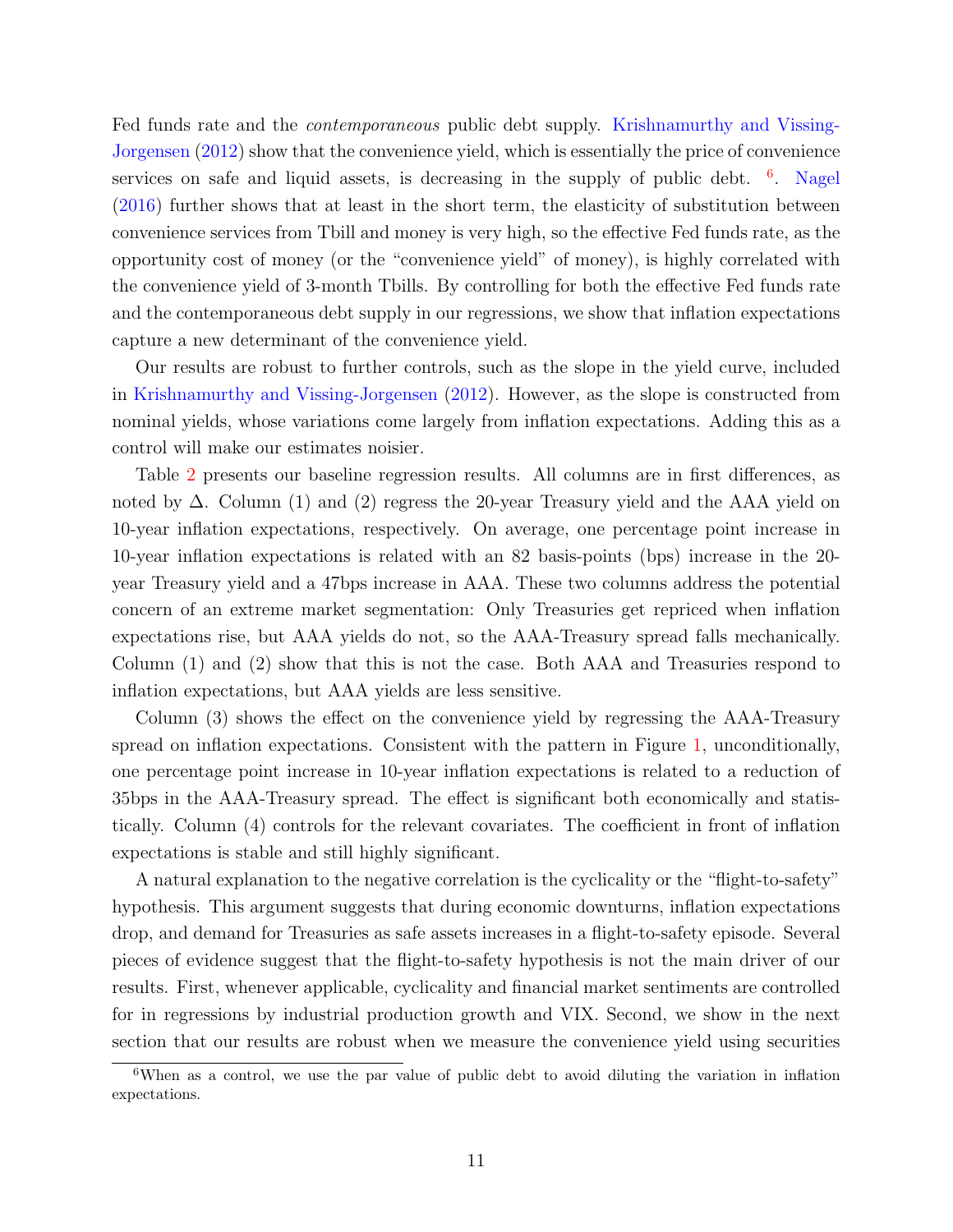|               | $\Delta$ 20yr Thond | $\Delta$ AAA    |                   | $\Delta$ AAA-Tbond |                 |                   |
|---------------|---------------------|-----------------|-------------------|--------------------|-----------------|-------------------|
|               | $\left( 1\right)$   | $^{\prime}2)$   | $\left( 3\right)$ | $\left(4\right)$   | (5)             | $\left( 6\right)$ |
| $\Delta E\pi$ | 0.82                | 0.47            | $-0.35$           | $-0.18$            | $-0.23$         | $-0.27$           |
|               | (0.13)              | (0.13)          | (0.08)            | (0.07)             | (0.06)          | (0.06)            |
| Measure       | Swap                | Swap            | Swap              | Swap               | Fed             | Fed               |
| Controls      | False               | False           | False             | True               | True            | True              |
| Sample        | $04/08 - 21/09$     | $04/08 - 21/09$ | $04/08 - 21/09$   | $04/08 - 21/09$    | $90/01 - 21/09$ | $90/01 - 01/06$   |
| N             | 206                 | 206             | 206               | 206                | 380             | 137               |
| $R^2$         | 0.29                | 0.12            | 0.20              | 0.41               | 0.34            | 0.34              |

<span id="page-12-0"></span>Table 2: The AAA-Treasury Spread and Inflation Expectations

Notes. Newey-West standard errors (bandwidths optimally chosen following [Newey and West](#page-35-10) [\(1994\)](#page-35-10)) are shown in parentheses. ∆ indicates first differences at the monthly level. In Column (1)-(4), inflation expectations is proxied by the 10-year inflation swap rate for the sample period from July 2004 to September 2021, and in (5)-(6) by the Cleveland Fed inflation expectations [\(Haubrich et al.,](#page-34-9) [2012\)](#page-34-9) for a longer sample period. Control variables in Column (4)-(6) include industrial production, VIX, the effective Fed funds rate, contemporaneous public debt supply, the inflation risk premium, and the recession indicator. Controls are also first differenced (or in growth rates) whenever applicable.

that are equally safe but differ in liquidity. Therefore, flight-to-safety cannot be the sole factor. Finally, as shown by [Campbell et al.](#page-32-6) [\(2019\)](#page-32-6), before 2001Q3, bond-stock correlation was actually *positive*, so long-term Treasuries were risky assets that *suffer* from a flight-tosafety along with stocks. If flight-to-safety is the cause, we shall see in the period when Treasuries were considered risky, our observed negative correlation is much dampened if not completely absent. However, this is not what we find, as suggested in Column (5) and (6). In these two columns, we switch to the Cleveland Fed estimates of inflation expectations to extend the sample back in last century. Column (5) presents the same regression in Column (4), with  $\Delta E \pi$  proxied by the Cleveland Fed estimation. The sample starts from January 1990 when VIX became available. The point estimate is highly significant and comparable with that in Column  $(4)$ . Column  $(6)$  restricts the sample only before June 2001, when Treasuries have positive betas on stocks. The point estimate using only the pre-2001 sample is comparable to that in the whole sample, and is also statistically significant, despite the smaller sample size.

<span id="page-12-1"></span>Dynamic effects. To study the dynamic effect of the correlation, we employ a local projection design following [Jord`a](#page-35-11) [\(2005\)](#page-35-11):

$$
cy_{t+h} = \sum_{i=0}^{p} \beta_{i,h}(E\pi)_{t-i} + \sum_{j=0}^{p} \alpha_{j,h}cy_{t-j} + \beta_{X,h}X_t + \beta_0 + \beta_1 t,
$$
\n(3.2)

where  $E\pi_t$  is the 10-year inflation swap rate in period t and  $cy_{t+h}$  is the AAA-Treasury spread h-period ahead. The coefficient  $\beta_{0,h}$  gives the dynamic responses in the convenience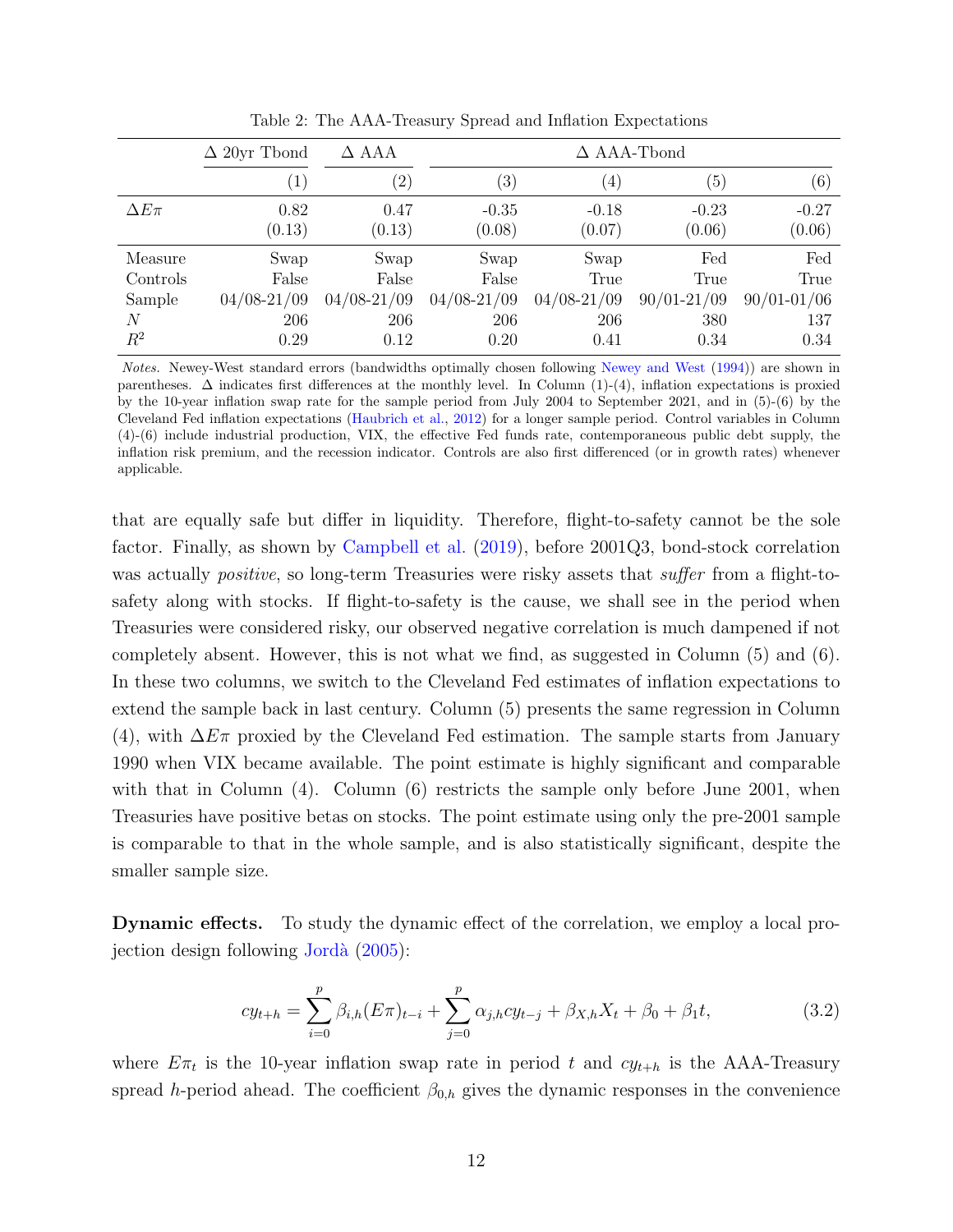yield h-period ahead when there is a one-percentage-point increase in inflation expectations today. We include a linear trend  $t$  in the regression to avoid spurious correlation caused by common trends. The maximum lag  $p$  is chosen at two months according to the BIC criterion.

Figure [3.1](#page-12-1) plots the estimated  $\beta_{0,h}$  for horizons from 0 to 6 months together with the 95% confidence interval. The negative response in the convenience yield persists at least for 2 quarters: The estimated contemporaneous response  $\beta_{0,0}$  is  $-0.53$ , and after 6 months the coefficient is still  $\beta_{0,6} = -0.33$ , larger than the estimate from the first-difference regression in Column (4) of Table [2.](#page-12-0) The long-lasting response in the convenience yield suggests that the disconnection between yields of AAA and Treasuries is unlikely due to market segmentation: As AAA bonds and Treasuries are both highly liquid, 6 months should be sufficient for capital to adjust.



Figure 3: Local Projection of AAA-Tbond on Inflation Expectations

This figure plots the estimated  $\beta_{0,h}$  from Eq. [\(3.2\)](#page-12-1), i.e., the impulse response of  $cy_t$ , proxied by the AAA-Tbond spread, to a one-unit innovation to  $E\pi$ , proxied by the 10-year inflation swap rate. The shaded area represents 95% confidence interval with Newey-West standard errors (bandwidths optimally chosen following [Newey and West](#page-35-10) [\(1994\)](#page-35-10)).

### 3.2 Alternative Measures of the Convenience Yield

Though very small, the default risk of AAA corporate bonds is still a component of the AAA-Treasury spread. To show that our results are not solely driven by time-varying default risks, we turn to other default-risk-free measures of the convenience yield. We discuss the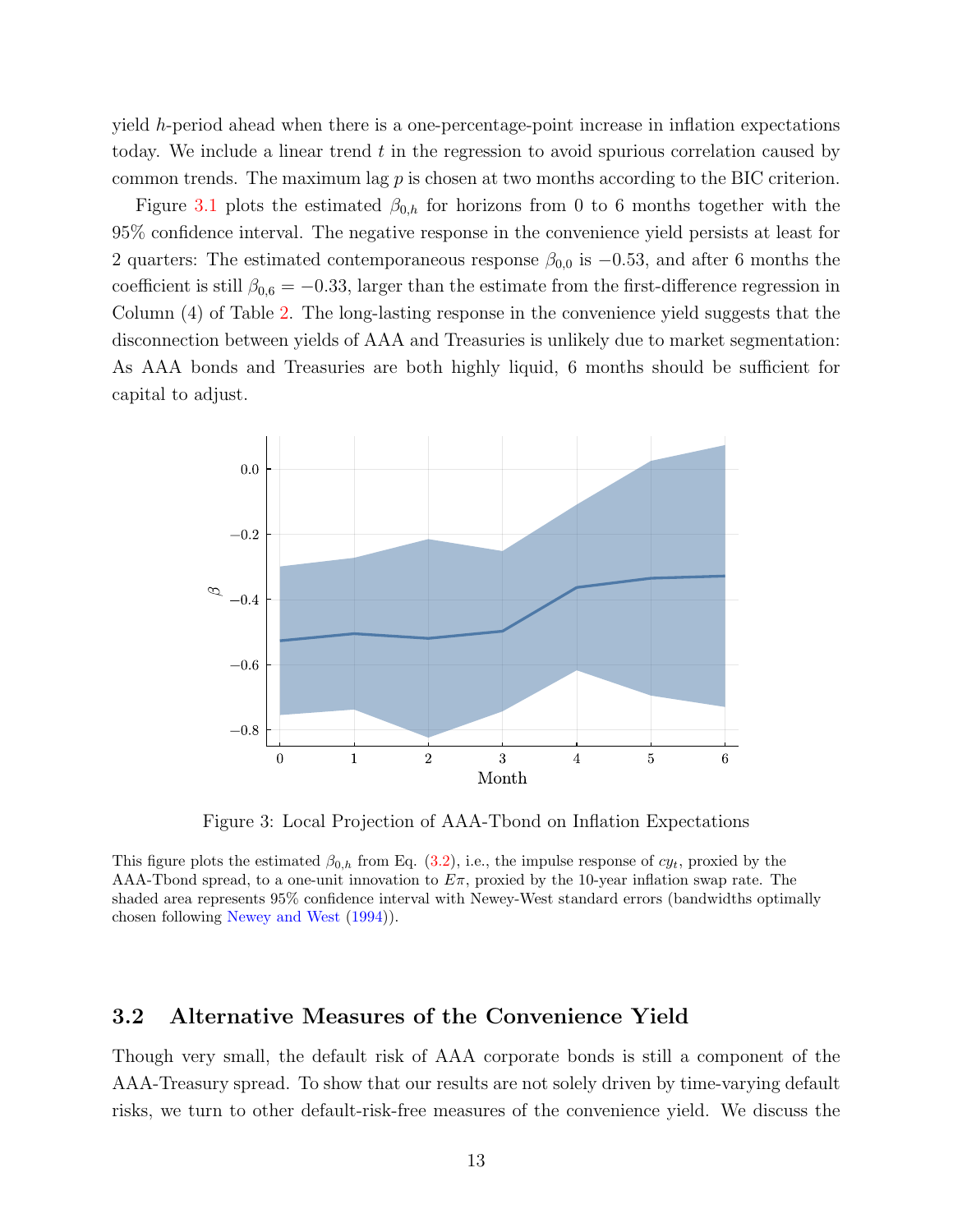Refcorp-Treasury spread in detail here, and leave other measures to the appendix.

Refcorp stands for Resolution Funding Corporation, a government agency created by the Financial Institutions Reform, Recovery, and Enforcement act of 1989 (FIRREA). Unlike other agency bonds that are often still subject to small credit risks, Refcorp is fully guaranteed by the Treasury under FIRREA, so they literally have the same credit risk as Treasury bonds. Refcorp bonds are also subject to the same taxation as Treasuries.<sup>[7](#page-0-0)</sup> Therefore, the spread between Refcorp bonds and Treasuries should be mostly, if not all, attributed to the convenience premium on Treasuries.

Table [3](#page-15-1) presents regressions of the Refcorp-Treasury spread on inflation expectations, following the same design as in Eq. [\(3.1\)](#page-9-1). To match the horizon of inflation expectations, both the Refcorp and the Treasury have a maturity of 10 years. The estimated coefficients are highly significant across columns. In Column  $(1)$ , we regress the Refcorp-Treasury spread univariately on inflation expectations measured by the inflation swap rate. The point estimate implies that a 1 percentage point change in inflation expectations translates into a reduction of 13bps (std. err. 4bps) in the Refcorp-Treasury spread, or 56% of its long-run standard deviation. Column (2) adds controls to the same regression. After controlling for covariates, the point estimate suggests a reduction of 10bps (or 35% of std.) in the Refcorp-Treasury spread for a one percentage point increase in inflation expectations. Column (3) extends the sample back to April 1993 using the Cleveland Fed inflation expectations. The results are similar as in Column (2).

During recessions, especially severe financial turmoils, investors may prefer to hold highlyliquid securities such as Treasuries rather than less-liquid but equally safe Refcorp bonds, increasing the convenience yield on Treasuries in a "flight-to-liquidity." In Column (4), we run the same regression using only the non-recession sample. The coefficient is stable and if anything, it becomes stronger.

Additional robust checks. In Appendix [B,](#page-39-0) we perform further robustness checks and rule out several other potential theories. In [B.2,](#page-40-0) we use bond-CDS spreads as an alternative default-risk-free measure of the convenience yield, and it is also negatively correlated with inflation expectations. Furthermore, our result is not driven by maturity differences in corporate bonds and treasury bonds. In [B.1,](#page-39-1) we use treasury bonds with different maturities as the benchmark yield to make sure the variation is not driven by differences in timeto-maturity. We also use the optioned-adjusted spread to account for the callable options on corporate bonds. Finally, our results are stable when we filter out the low-frequency movement using the Hodrick-Prescott filter in [B.3.](#page-42-0)

<sup>7</sup>See [Longstaff](#page-35-5) [\(2004\)](#page-35-5) for a more thorough discussion on the institutional details.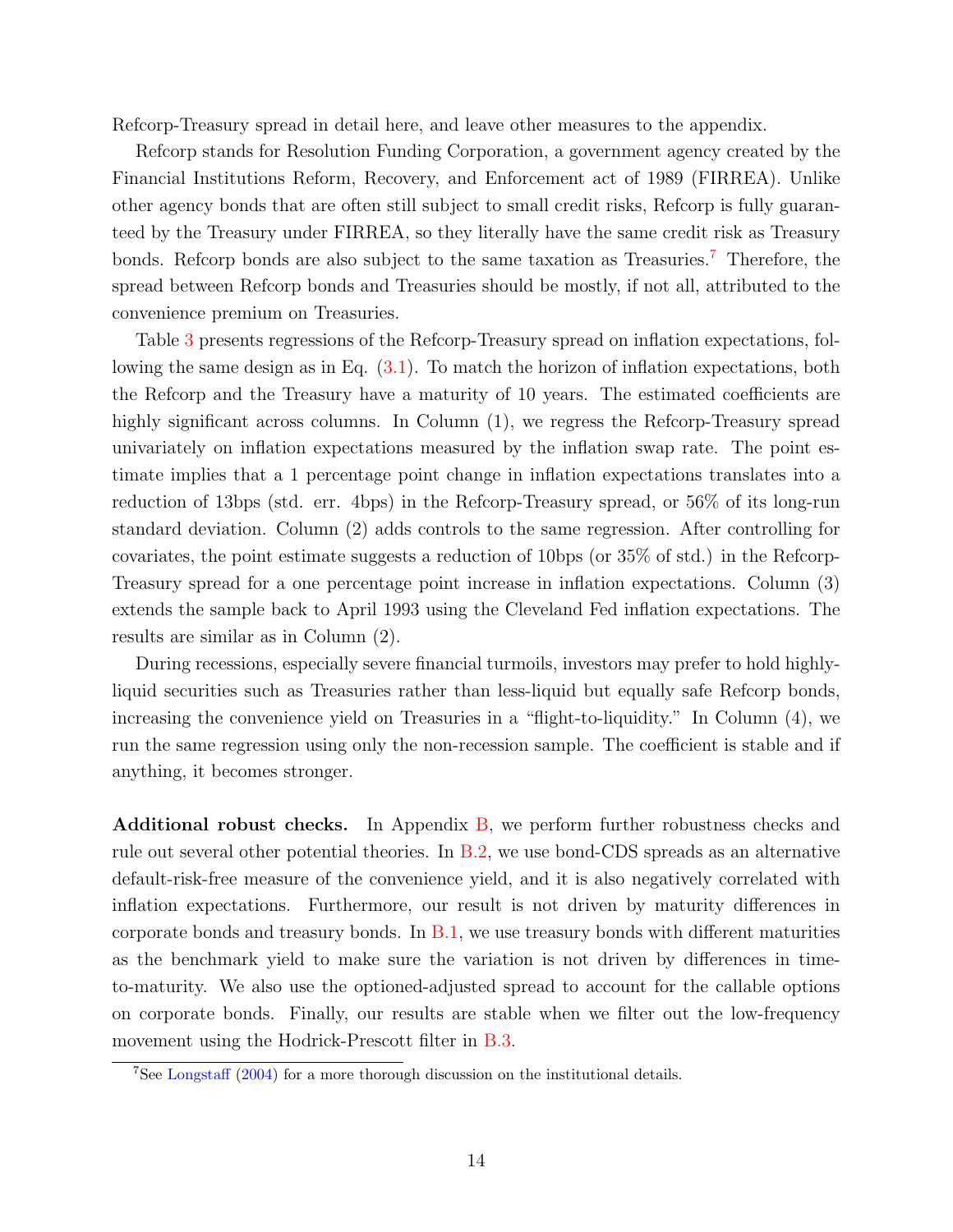|               |                 | $\Delta$ Refcorp - TBond |                  |              |  |  |  |  |  |  |
|---------------|-----------------|--------------------------|------------------|--------------|--|--|--|--|--|--|
|               | (1)             | $\left(2\right)$         | $\left(3\right)$ | (4)          |  |  |  |  |  |  |
| $\Delta E\pi$ | $-0.13$         | $-0.10$                  | $-0.16$          | $-0.20$      |  |  |  |  |  |  |
|               | (0.04)          | (0.02)                   | (0.06)           | (0.06)       |  |  |  |  |  |  |
| Measure       | Swap            | Swap                     | Fed              | $_{\rm Fed}$ |  |  |  |  |  |  |
| Controls      | False           | True                     | True             | True         |  |  |  |  |  |  |
| Sample        | $04/08 - 21/09$ | $04/08 - 21/09$          | $91/04 - 21/09$  | No Recession |  |  |  |  |  |  |
| N             | 206             | 206                      | 365              | 336          |  |  |  |  |  |  |
| $R^2$         | 0.04            | 0.15                     | 0.11             | 0.06         |  |  |  |  |  |  |

<span id="page-15-1"></span>Table 3: The Refcorp-Treasury Spread and Inflation Expectation

Notes. Newey-West standard errors (bandwidths optimally chosen following [Newey and West](#page-35-10) [\(1994\)](#page-35-10)) are shown in parentheses.  $\Delta$  indicates first differences at the monthly level. In Column  $(1)-(2)$ , inflation expectations are proxied by the 10-year inflation swap rate for the sample of 2004-2021, and in (3)-(4) by inflation expectations estimated by the Federal Reserve of Cleveland [\(Haubrich et al.,](#page-34-9) [2012\)](#page-34-9). Control variables for Column (2)-(4) include industrial production, VIX, the effective Fed funds rate, contemporaneous public debt supply, the inflation risk premium, and the recession indicator. Controls are also first differenced (or in growth rates) whenever applicable.

## <span id="page-15-0"></span>4 Fact 2: Inflation Expectations Positively Predict Future Government Debt Growth

We next provide evidence for the forecastability of future debt growth using inflation expectations. To include a longer sample size with sufficient variations in the debt-to-GDP ratio, we use inflation expectations from the Cleveland Fed, which dates back to 1982. Since GDP is reported quarterly, we base our analysis at the quarterly frequency in this section.[8](#page-0-0)

Figure [4](#page-16-0) plots the level of debt/GDP since 1982 and the ten-year forward cumulative growth rates, measured by the market value and the par value respectively. We only include privately held debt in both measures. During this period, the debt burden of the U.S. government has been steadily increasing, from only 20% of GDP in 1982 to more than 80% after the forceful fiscal response to the COVID-19 shock in 2020. The market-value measure shows slightly larger cyclical patterns than the par-value measure, reflecting timevarying discount rates through business cycles. Nevertheless, as made clear by Panel (b), the differences in 10-year growth rates are generally small. Therefore, over a long horizon such as 10 years, most of the variations in the market value are from the variations in the par value, i.e., from the active management of the fiscal authority.

In the remaining part of this section, we use the market value of privately held debt

<sup>8</sup>Our results are also robust at the monthly level where GDP is linearly interpolated in-between quarter ends.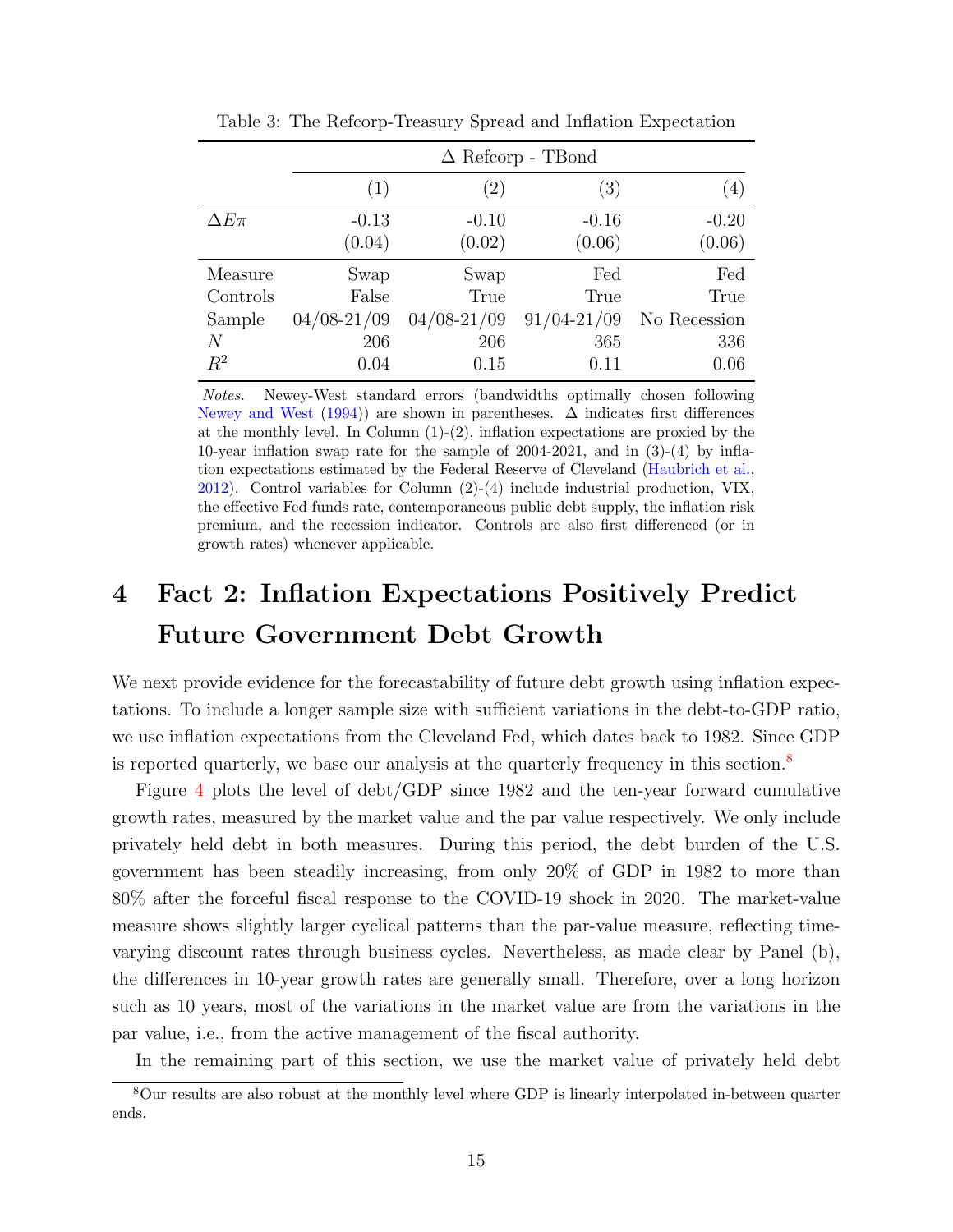

<span id="page-16-0"></span>Figure 4: Debt/GDP and Foward Growth Rates

Panel (a) presents the raw series of the debt/GDP, where debt is measured by privately held public debt, both in market value and in par value. Panel (b) presents two measures of the ten-year forward growth rates.

divided by GDP as our baseline measure for debt-to-GDP ratio. This choice is motivated by the economics of the convenience yield: Households gain convenience services such as collateral values or regulatory reliefs from the market value of the public debt rather than the par value. The demand for such services scales with the level of economic activities, so we scale all the measures by GDP. One should note that there are indeed endogeneity concerns related to this measure, since the market value is determined by discount rates, which contain both the convenience yield and inflation. To formally address this concern, we measure the debt growth by the growth rate of par values, normalized by CPI. The results are presented in Appendix [C.1](#page-43-0) and are very similar.

Figure [5](#page-17-0) plot together the inflation expectations (left y-axis) and debt/GDP growth (right y-axis), for one-year-ahead (Panel a) and ten-year-ahead (Panel b), respectively. All series are linearly detrended to avoid correlation caused by common trends. As shown in Panel (a), one-year inflation expectations predict the one-year growth rate of debt/GDP at a high frequency quite well. An increase in one-year inflation expectations is often accompanied by a higher debt/GDP growth one-year forward. Predicting the ten-year debt/GDP growth rate, on the other hand, is obviously much more demanding. However, although the shortterm correlation is not as visible as that in Panel (a), over a longer horizon, periods when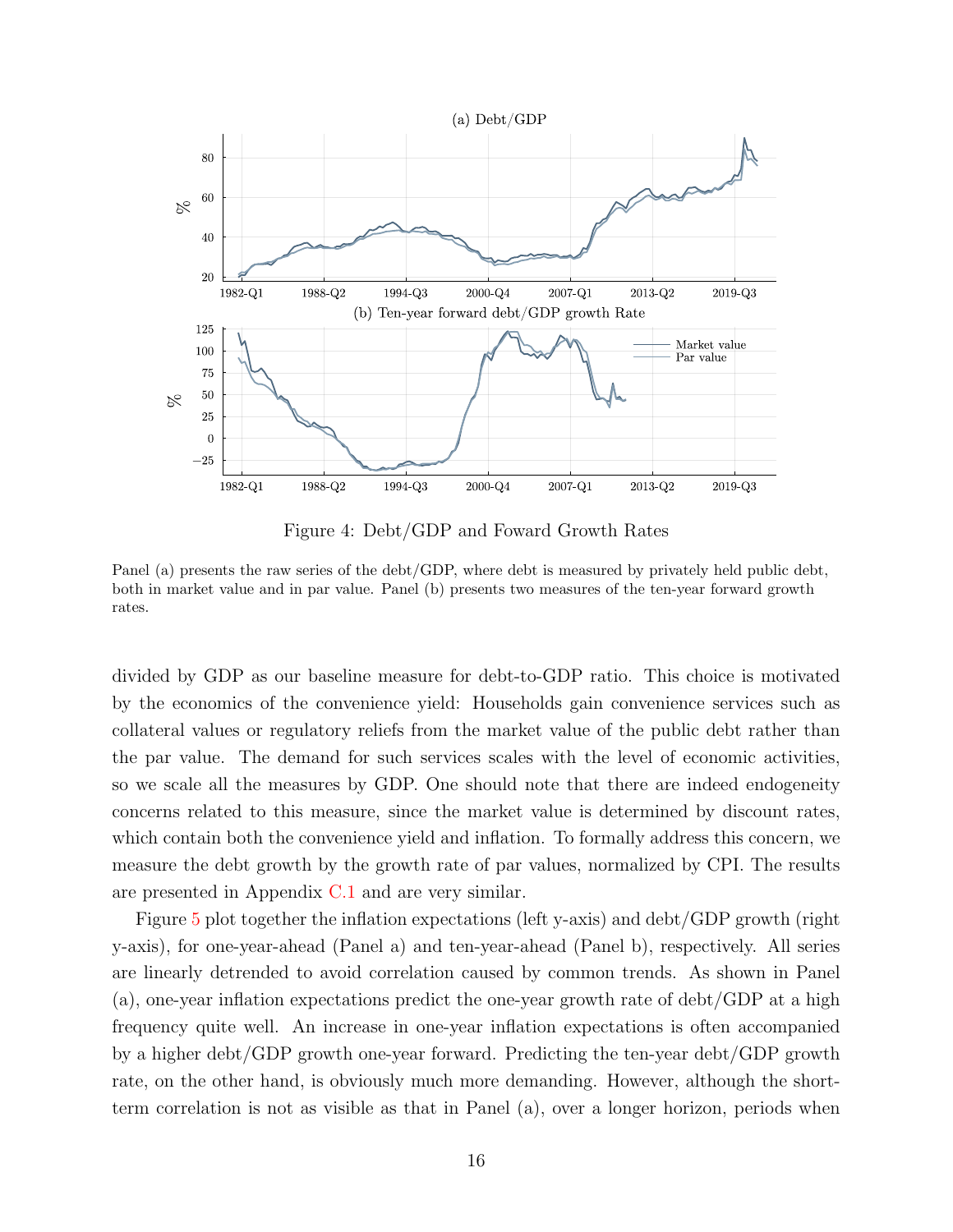inflation expectations are high are often associated with higher debt/GDP growth in the next 10 years.



<span id="page-17-0"></span>Figure 5: Inflation Expectations and Future Debt Growth

The light dotted lines plot the one-year (ten-year) inflation expectations at the end of each quarter, and the dark solid lines plot the one-year (ten-year) forward growth rate of the debt/GDP ratio. Debt is measured by the market value of privately held public debt. All sequences are linearly detrended to avoid common trends.

<span id="page-17-1"></span>We now formally test the forecastability using regressions. The specification is as follows:

$$
\Delta_t^{t+h}\left(\frac{V}{Y}\right) = \beta_h E_t \pi_t^{t+10} + \beta_X X_t + \epsilon_t, \tag{4.1}
$$

where  $\Delta_t^{t+h}(x_t)$  denotes the growth rate of  $x_t$  from t to  $t+h$ ,  $E_t \pi_t^{t+10}$  denotes 10-year inflation expectations,<sup>[9](#page-0-0)</sup> and  $X_t$  denotes control variables, including contemporaneous output growth, inflation risk premium, the debt-to-GDP ratio, and the effective Fed funds rate.

Table [4](#page-18-1) presents the coefficient  $\beta_h$  for horizons equal to 1 year, 5 years, and 10 years. Column (1)-(3) present the results of univariate regressions without the controls  $X_t$ . A one percentage point increase in 10-year inflation expectations predicts a 10.3% higher growth in debt/GDP over the next one year, a 34.7% higher growth over the next 5 years, and 50.2%

<sup>9</sup>We could match the horizons of inflation expectations to the debt/GDP ratio and the results are similar. We use 10-year inflation expectations to be consistent with previous sections.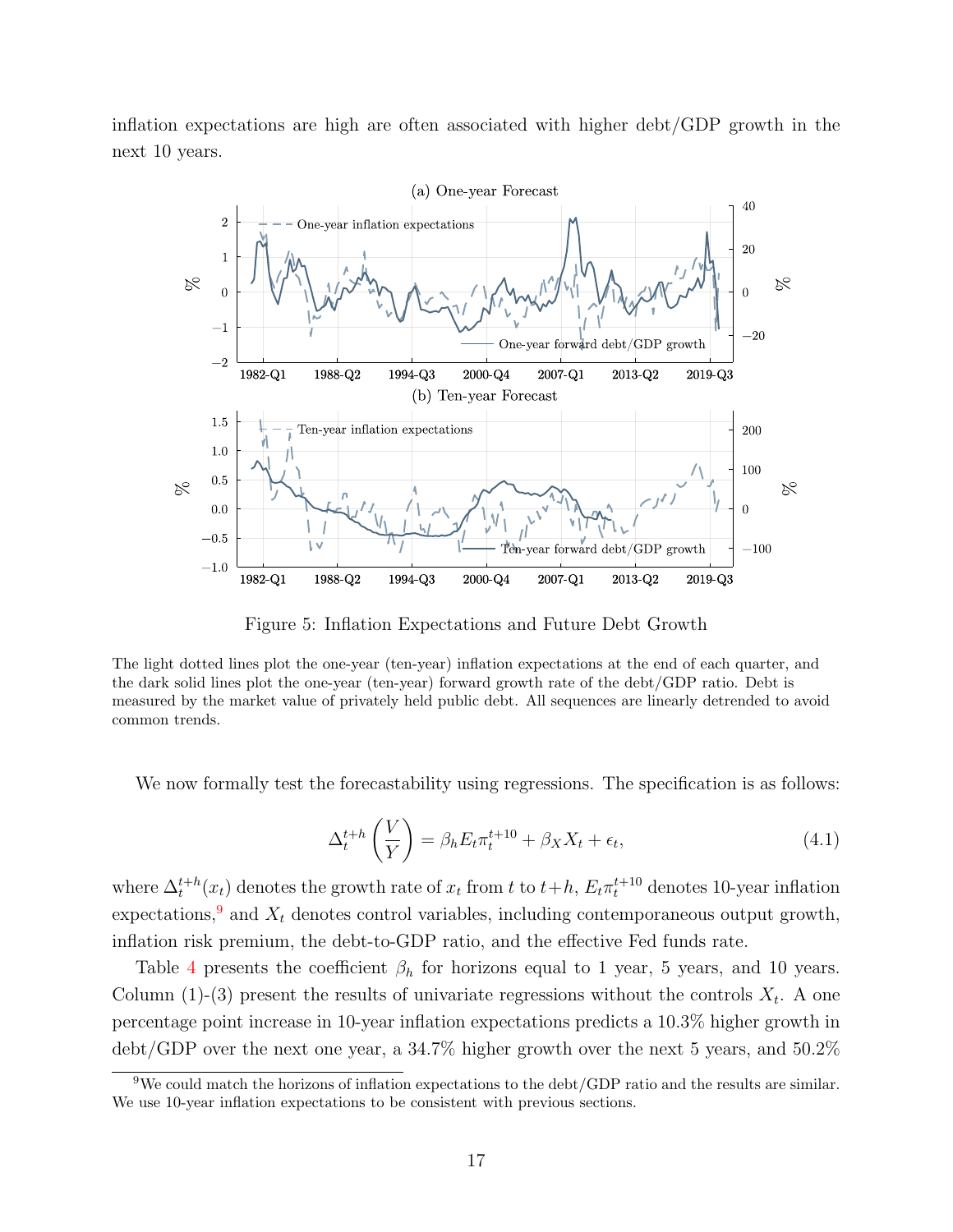over the next decade. All results are statistically significant ( $p < 0.01$ ). Inflation expectations alone explain around 18% variation in debt/GDP growth across different horizons. Column (4)-(6) add in controls and the estimates are robust, and even slightly larger.

We further conduct a panel of robustness checks. We leave the full reports to the appendix and briefly summarize the main messages here. As pointed out by [Stambaugh](#page-35-12) [\(1999\)](#page-35-12) and [Boudoukh et al.](#page-32-9) [\(2021\)](#page-32-9), predictive regressions in a finite sample are subject to the small sample bias. We correct the bias using the formula by [Boudoukh et al.](#page-32-9) [\(2021\)](#page-32-9), and present the unbiased estimates in Appendix [C.2.](#page-45-0) The differences are small. Appendix [C.1](#page-43-0) presents the results where debt growth is measured by the real growth rate of the par value of privately held debt. The results remain unchanged. Appendix [C.3](#page-45-1) uses the realized inflation as a proxy for inflation expectations to extend the sample back to 1947. Consistent with [Cochrane](#page-33-1) [\(2021b\)](#page-33-1), we find that the realized inflation also predicts future debt growth. However, when put in regressions together with inflation expectations, the realized inflation loses its predictive power while the coefficients on inflation expectations are not affected.

|         | 1yr               | 5yr               | 10 <sub>yr</sub> | 1yr              | 5yr       | 10yr      |
|---------|-------------------|-------------------|------------------|------------------|-----------|-----------|
|         | $\left( 1\right)$ | $\left( 2\right)$ | $\left(3\right)$ | $\left(4\right)$ | (5)       | (6)       |
| $E\pi$  | 10.30             | 34.69             | 50.20            | 14.60            | 49.38     | 51.69     |
|         | (2.14)            | (7.77)            | (17.53)          | (2.63)           | (12.54)   | (14.86)   |
| Sample  | 81Q4-20Q2         | 81Q4-16Q2         | 81Q4-11Q2        | 81Q4-20Q2        | 81Q4-16Q2 | 81Q4-11Q2 |
| Control | False             | False             | False            | True             | True      | True      |
| N       | 155               | 139               | 119              | 155              | 139       | 119       |
| $R^2$   | 0.18              | 0.18              | 0.18             | 0.30             | 0.48      | 0.82      |

<span id="page-18-1"></span>Table 4: Inflation Expectations Predict Future Debt/GDP Growth

Notes. Newey-West standard errors (bandwidths optimally chosen following [Newey and West](#page-35-10) [\(1994\)](#page-35-10)) are shown in parentheses. The predicted variables are future debt/GDP cumulative growth rates, where debt is measured by the market value of privately held public debt. Both variables are linearly detrended. Horizons are indicated in each column. The predictor variable is 10-year inflation expectations estimated by the Cleveland Fed [\(Haubrich et al.,](#page-34-9) [2012\)](#page-34-9). Column (1)-(3) performs the univariate prediction, and Column (4)- (6) control for output growth, the par value of debt to GDP, the inflation risk premium, and the effective Fed funds rate, all at time  $t$ .

## <span id="page-18-0"></span>5 A Model of the Convenience Yield and Inflation Expectations

To rationalize the relationship between the convenience yield on long-term government-issued bonds and long-run inflation expectations as showed in the empirical sections, we build a staggered-price DSGE model in which some assets such as Treasury securities also provide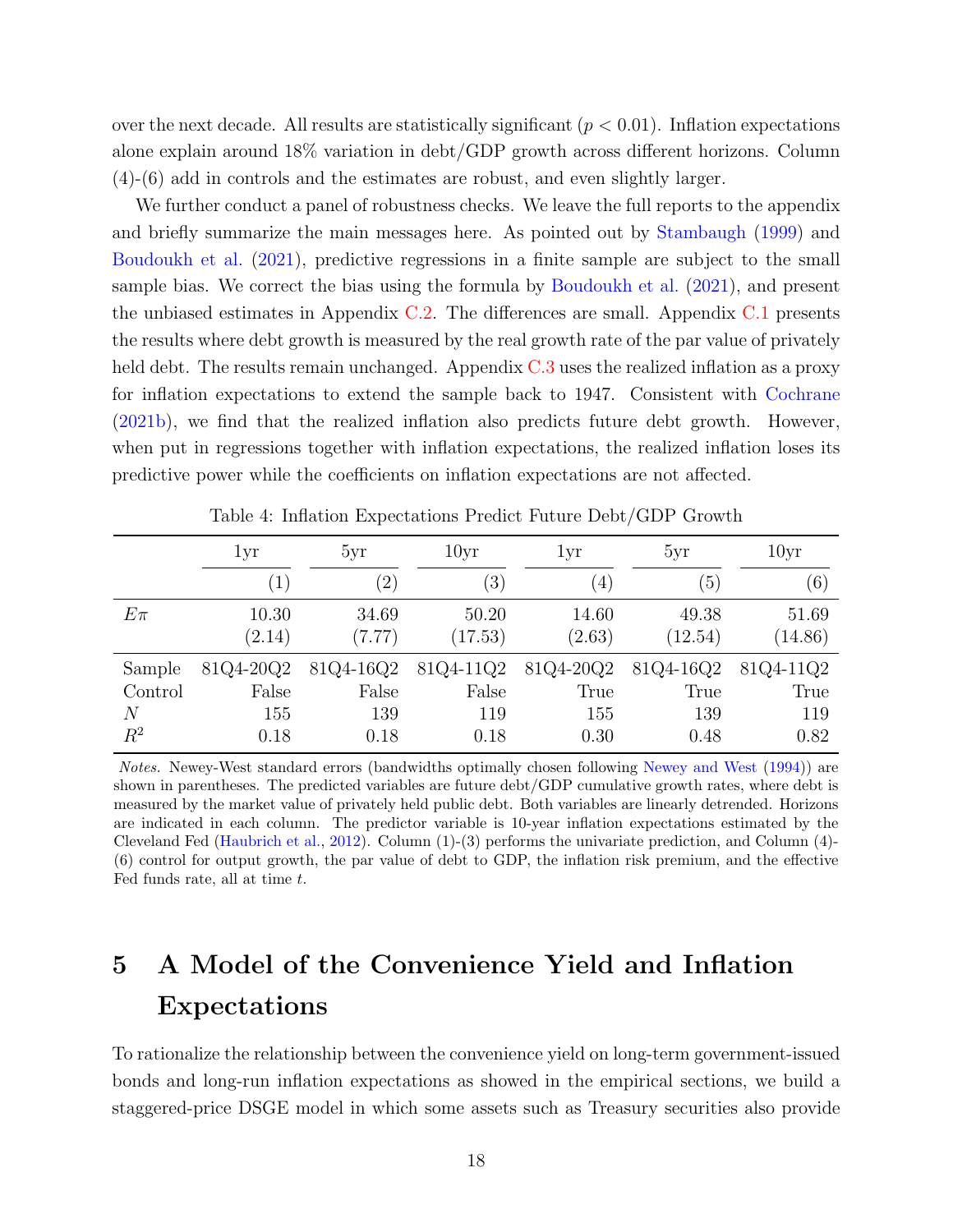convenience benefits in the spirit of [Krishnamurthy and Vissing-Jorgensen](#page-35-0) [\(2012\)](#page-35-0). We regard assets with such a feature as convenience assets, and it is this feature that creates a wedge between the return on convenience and non-convenience assets, defined as the convenience yield.

We first show that the negative relationship between the convenience yield and inflation expectations holds generally, in the sense that it does not rely on the specific form of fiscal/monetary policy rules. That is — we derive a general expression of the convenience yield without specifying policy rules, and the expression implies that even in those New Keynesian models with a standard active monetary policy, as long as Ricardian equivalence breaks down,[10](#page-0-0) the convenience yield is negatively correlated with inflation expectations.

We then close the model by assuming an active fiscal policy ("active" refers to the language in [Leeper](#page-35-2) [\(1991\)](#page-35-2)), following the approach developed in [Cochrane](#page-33-0) [\(2021a\)](#page-33-0). Given that our focus is the convenience yield on long-term Treasury securities, as suggested by [Cochrane](#page-33-1) [\(2021b](#page-33-1)[,a\)](#page-33-0), this framework under active fiscal policy has the advantage of allowing for a more realistic government debt and surplus process and thus is able to produce more reasonable responses to policy shocks.

The economy consists of four types of agents: representative households, firms (owned by the households) that produce output, a fiscal authority (the government) that specifies fiscal policy – a rule of collecting primary surpluses which implicitly controls the supply of government bonds, and a central bank that sets the short-term riskless nominal interest rate. The only asset that provides convenience benefits is the long-term government-issued bonds.<sup>[11](#page-0-0)</sup>

To model the long-term government bonds that provide convenience benefits, we follow the approach developed in [Woodford](#page-36-4) [\(2001\)](#page-36-4) and [Carlstrom et al.](#page-33-14) [\(2017\)](#page-33-14) by assuming only one type of bond issued by the government – perpetuities with coupon payments of 1, k,  $k^2$ , etc. Let  $Q_t^B$  denote the time-t price of a new issue. Given the time pattern of the perpetuity payment, the new issue price  $Q_t^B$  summarizes the prices at all maturities, e.g.,  $kQ_t^B$  is the time-t price of the perpetuity issued in period  $t-1$ . The duration on these bonds is given by  $h = (1 - k)^{-1}$  and (gross) yield to maturity is given by  $R_t^B = (Q_t^B)^{-1} + k$ . The advantage of modeling such decaying coupon bond is that it abstracts from the heterogeneous maturities of outstanding government bonds and one only needs to track the total outstanding bonds rather than individual issues.

Let  $N_t$  denote the number of new perpetuities issued in time-t. In time-t, the government's

<sup>10</sup>For instance, the models in which Ricardian equivalence does not hold include New Keynesian overlapping generation (OLG) models, New Keynesian models with bounded rationality, and the class of HANK models.

<sup>&</sup>lt;sup>11</sup>Short-term near-money assets could also provide convenience benefits (e.g., [Greenwood et al.,](#page-34-11) [2015;](#page-34-11) [Nagel,](#page-35-1) [2016\)](#page-35-1), but they are not the focus of this paper. Nevertheless, the way we model long-term convenience assets can also nest the analyses of short-term convenience asset as discussed in section [5.2.](#page-21-0)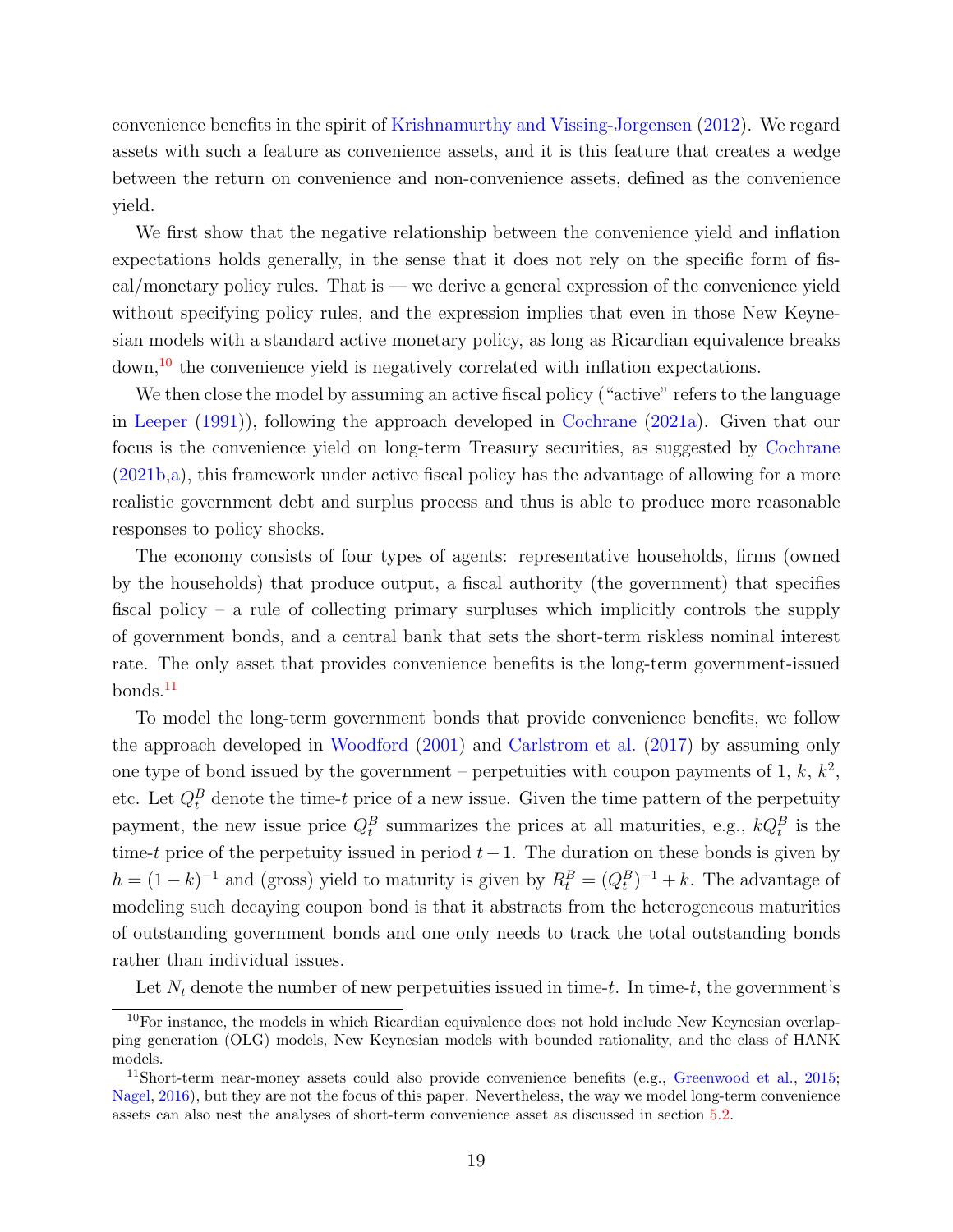nominal liability on past issues is given by

$$
B_{t-1} = \sum_{j=1}^{\infty} k^{j-1} N_{t-j}.
$$

Then we can write the newly issued debt in time-t as

<span id="page-20-0"></span>
$$
N_t = B_t - kB_{t-1}.
$$

Thus the budget constraint of government is given by

$$
\frac{B_{t-1}}{P_t} = S_t + \frac{Q_t^B (B_t - k B_{t-1})}{P_t},\tag{5.1}
$$

where  $S_t$  is the real value of surplus and  $P_t$  is the aggregate price level of household consumption. The left hand side in equation  $(5.1)$  is the real coupon liability from all past issuances due in period t, which needs to be financed either through raising surplus or issuing new liabilities.<sup>[12](#page-0-0)</sup> Here for simplicity, we abstract from government spending and distortionary taxes and assume that the government collects surpluses only through lump-sum taxes from households.

We can rewrite the government budget constraint [\(5.1\)](#page-20-0) in a form of the real value of outstanding debt, i.e.,

<span id="page-20-1"></span>
$$
\frac{V_{t-1}}{\Pi_t} \frac{1 + kQ_t^B}{Q_{t-1}^B} = S_t + V_t,
$$
\n(5.2)

where  $V_t \equiv Q_t^B B_t / P_t$  is the real (market) value of all outstanding debt and  $\Pi_t = P_t / P_{t-1}$  is the inflation in time t.

### 5.1 Households

An infinitely-lived representative household maximizes the objective

$$
\mathbb{E}_0 \sum_{t=0}^{\infty} \beta^t [u(C_t) + \mu(V_t)],
$$

where  $C_t$  is the consumption and  $V_t$  is the real value of convenience assets (i.e., long-term government bond).

 $12$ We assume that the government is always capable of paying its liabilities, so that we can abstract from default issues.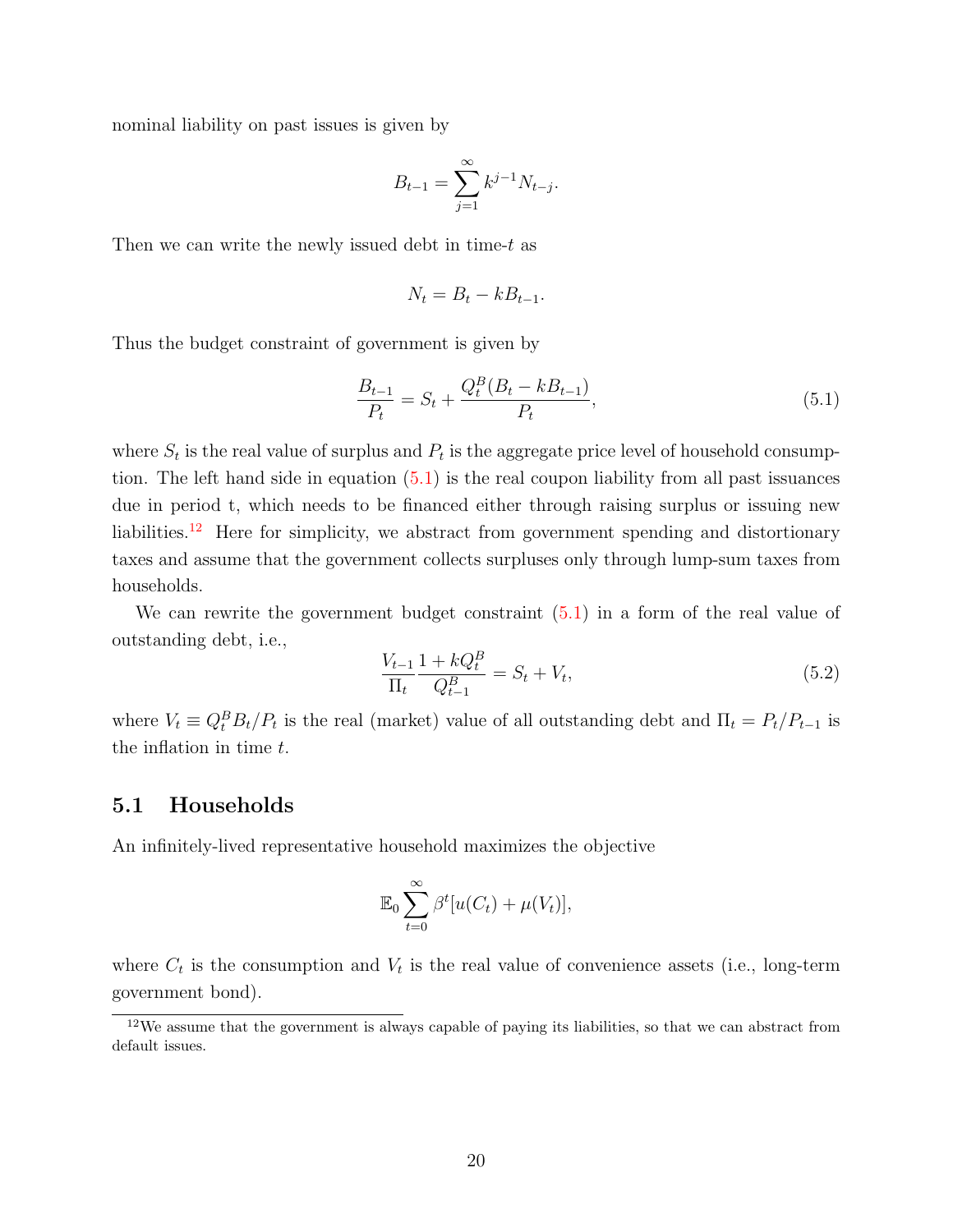The budget constraint of the household expressed in real terms is given by

$$
\frac{Q_t^B(B_t - kB_{t-1})}{P_t} + \frac{Q_t^D(D_t - kD_{t-1})}{P_t} + \frac{L_t}{P_t} + C_t = Y_t + \frac{B_{t-1}}{P_t} + \frac{D_{t-1}}{P_t} + \frac{L_{t-1}R_{t-1}}{P_t} - S_t + \Phi_t,
$$

where  $D_t$  is the holdings of perpetuities that have the same payment structure with government bonds but provide no convenience benefits,  $Q_t^D$  is the new issue price of this asset,  $L_t$  is the holdings of short-term riskless nominal bonds with an (nominal) interest rate  $R_t$ ,  $Y_t$  is the household's real labor income,  $S_t$  is the real value of lump-sum taxation paid to the government, and  $\Phi_t$  is the (real) lump-sum dividends transferred from firms to households. In particular, the only purpose of introducing  $D_t$  here is to calculate the convenience yield between the two long-term assets which share the same payment structure but one has convenience benefits while the other does not. We assume the net supply of  $L_t$  and  $D_t$  are zero.[13](#page-0-0)

<span id="page-21-3"></span>The household's first-order condition with respect to consumption yields the Euler equation

<span id="page-21-1"></span>
$$
1 = E_t[\beta \frac{u_c(C_{t+1})}{u_c(C_t)} \frac{R_t}{\Pi_{t+1}}].
$$
\n(5.3)

By applying first-order approximation, the household's first-order conditions with respect to real asset balances  $B_t$  and  $D_t$  yield

$$
\log R_t = \frac{\mu_v(V_t)}{u_c(C_t)} + E_t \log(\frac{kQ_{t+1}^B + 1}{Q_t^B}),\tag{5.4}
$$

<span id="page-21-2"></span>and

$$
\log R_t = E_t \log(\frac{kQ_{t+1}^D + 1}{Q_t^D}).
$$
\n(5.5)

Details of deriving equations  $(5.4)-(5.5)$  $(5.4)-(5.5)$  $(5.4)-(5.5)$  can be found in Appendix [D.1.](#page-47-0) The left-hand side of these two equations represents the marginal cost of holding one-period riskless nominal bonds (which is determined by the central bank), while the right hand side represents the marginal benefit, in terms of utility, of holding long-term assets with and without convenience benefits.

### <span id="page-21-0"></span>5.2 The Convenience Yield on Long-term Government Bonds

Before closing the equilibrium, we first derive an expression of the convenience yield on long-term government-issued assets that only originates from the optimality conditions of households and the government's budget constraint. Here in this section, though we have not introduced the supply side yet, we will utilize the market clearing condition that total

<sup>&</sup>lt;sup>13</sup>Assets  $L_t$  and  $D_t$  are traded only among the households.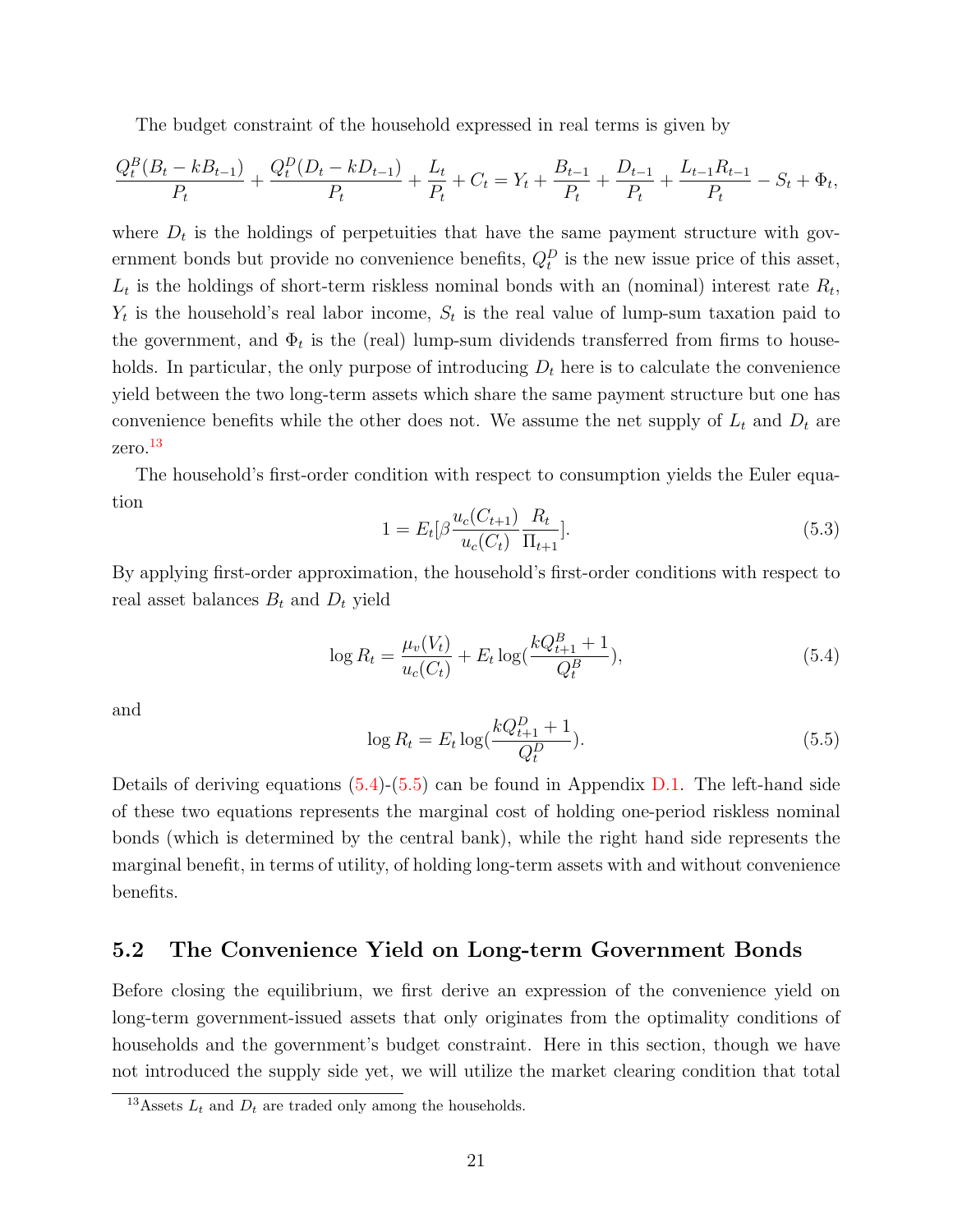output  $Y_t$  of the economy equals households' total consumption  $C_t$  to simplify expressions. This must hold as a market clearing condition in this closed economy, once we further introduce the supply side in the following sections.

As conventional in this literature (e.g., [Nagel,](#page-35-1) [2016\)](#page-35-1), it is standard to derive a closed-form expression of the convenience yield by log-linearizing the equilibrium conditions around the steady state to a first-order approximation. We express the linearized equations in terms of log-deviations from the steady-state of the various variables by lowercase letters, using the notations below

$$
i_t \equiv \log(R_t/\bar{R}), \qquad v_t \equiv \log(\frac{V_t}{Y_t}/\frac{\bar{V}}{\bar{Y}}), \qquad y_t \equiv \log(Y_t/\bar{Y}),
$$
  

$$
q_t^B \equiv \log(Q_t^B/\bar{Q}^B), \qquad q_t^D \equiv \log(Q_t^D/\bar{Q}^D), \qquad i_{t+1}^B \equiv \log(\frac{kQ_{t+1}^B + 1}{Q_t^B}/\frac{k\bar{Q}^B + 1}{\bar{Q}^B}).
$$

<span id="page-22-0"></span>Given the market clearing condition  $Y_t = C_t$ , by log-linearizing equation [\(5.4\)](#page-21-1) and [\(5.5\)](#page-21-2), we have

$$
i_t = -\gamma \psi^{-1} [v_t + y_t] + \gamma \sigma^{-1} y_t + k E_t q_{t+1}^B - q_t^B,
$$
\n(5.6)

<span id="page-22-1"></span>and

$$
i_t = k E_t q_{t+1}^D - q_t^D, \tag{5.7}
$$

where  $\psi \equiv -\mu_v(\bar{V})/(\mu_{vv}(\bar{V})\bar{V}) > 0$  is the inter-temporal elasticity of substitution (IES) of household convenience benefits,  $\sigma \equiv -u_c(\bar{C})/(u_{cc}(\bar{C})\bar{C}) > 0$  is the inter-temporal elasticity of substitution of household expenditure, and  $\gamma \equiv \mu_v(\bar{V})/u_c(\bar{C})$  measures the marginal benefits of holding one more unit of convenience assets relative to the marginal benefits of consumption at the steady state. Details of deriving expression [\(5.6\)](#page-22-0) and [\(5.7\)](#page-22-1) can be found in Appendix [D.2.](#page-47-1)

Note that the nominal yields of long-term bonds with and without convenience benefits are given by

<span id="page-22-2"></span>
$$
R_t^B = (Q_t^B)^{-1} + k, \qquad R_t^D = (Q_t^D)^{-1} + k,
$$

respectively. By log-linearization, we then have

$$
r_t^B = -(\bar{Q}^B)^{-1} q_t^B, \qquad r_t^D = -(\bar{Q}^D)^{-1} q_t^D,
$$
\n(5.8)

where  $r_t^B \equiv \log(R_t^B/\bar{R}^B)$  and  $r_t^D \equiv \log(R_t^D/\bar{R}^D)$ .<sup>[14](#page-0-0)</sup>

<sup>&</sup>lt;sup>14</sup>Here we have used the steady-state relationship  $\bar{R}^B = (k\bar{Q}^B + 1)/\bar{Q}^B$  and  $\bar{R}^D = (k\bar{Q}^D + 1)/\bar{Q}^D$ , and assume  $\bar{R}^B - 1$  and  $\bar{R}^D - 1$  are at the scale of first order.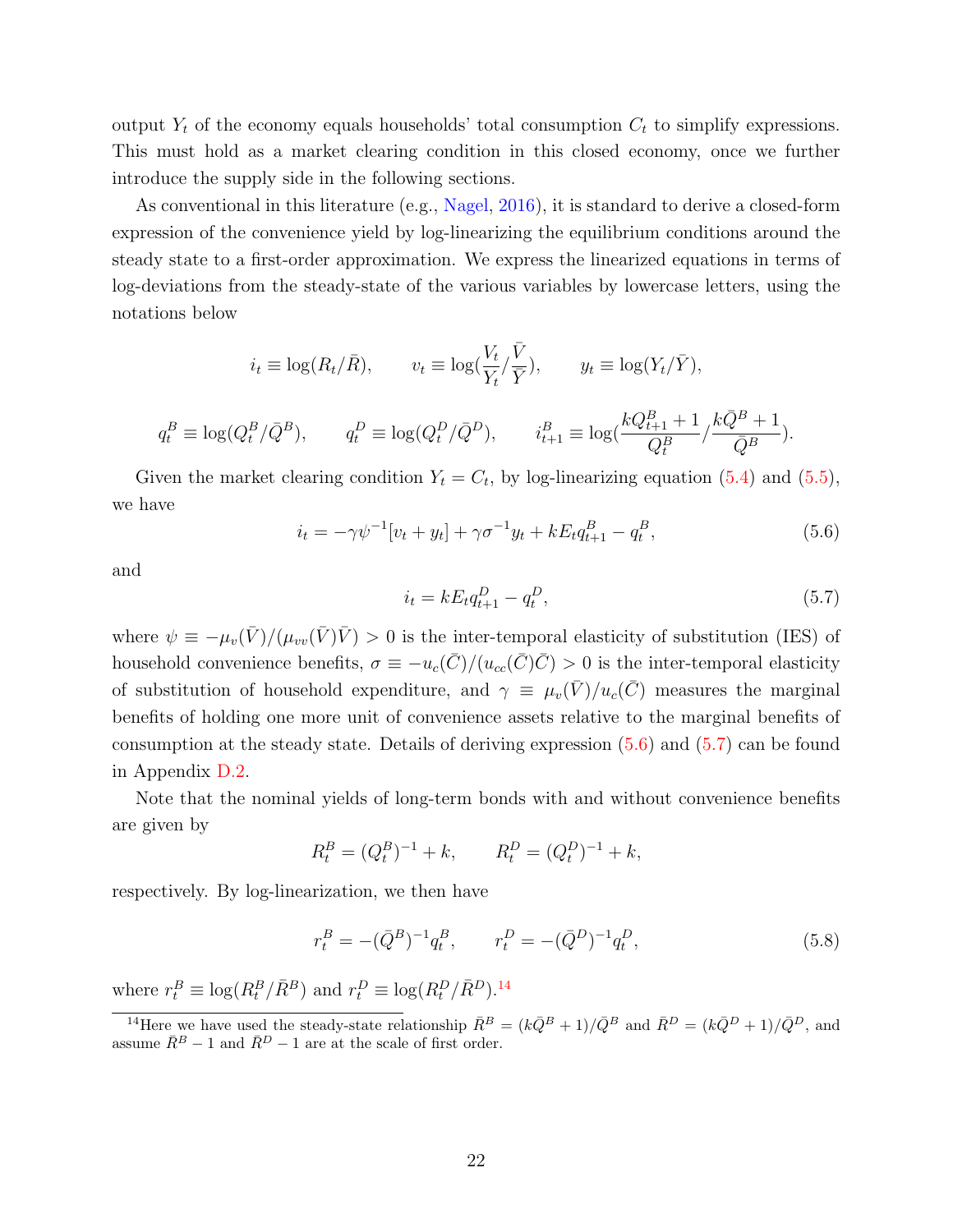Thus by combining [\(5.6\)](#page-22-0)-[\(5.8\)](#page-22-2), the convenience yield  $cy_t \equiv r_t^D - r_t^B$  is given by

<span id="page-23-0"></span>
$$
cy_t = kE_t(cy_{t+1}) + (1-k)[-\gamma\psi^{-1}v_t + \gamma(\sigma^{-1} - \psi^{-1})y_t],
$$
\n(5.9)

where we have imposed the assumption, to a first-order approximation,  $1/\bar{Q}^B \approx 1/\bar{Q}^D$ . Details of deriving [\(5.9\)](#page-23-0) can be found in Appendix [D.2.](#page-47-1) Since the decaying speed of perpetuity coupon payment satisfies  $0 < k < 1$ ,  $(5.9)$  then implies Proposition [1.](#page-23-1)

### Proposition 1 (Impact of government bond supply on long-term convenience yield) The convenience yield on government-issued perpetuities is equal to the discounted sum of all current and expected future government real debt balances (scaled by aggregate output) plus the discounted sum of all current and expected future output gaps, i.e.,

<span id="page-23-1"></span>
$$
cy_t = (1 - k) \sum_{j=0}^{\infty} k^j \gamma E_t[-\psi^{-1} v_{t+j} + (\sigma^{-1} - \psi^{-1}) y_{t+j}].
$$
\n(5.10)

Proposition [1](#page-23-1) can nest the analyses for both the long-term and short-term convenience yield simultaneously by simply varying the value of k. When k is close to one,  $(5.10)$ is equivalent to the long-term convenience yield modeled in [Krishnamurthy and Vissing-](#page-35-0)[Jorgensen](#page-35-0) [\(2012\)](#page-35-0) but under the assumption of separable utilities for the convenience benefits and consumption. When  $k = 0$ , the perpetuities collapse to one-period riskless nominal bonds, and thus it corresponds to the analyses of short-term convenience yield in those models like [Krishnamurthy and Vissing-Jorgensen](#page-35-0) [\(2012\)](#page-35-0), [Greenwood et al.](#page-34-11) [\(2015\)](#page-34-11), and [Nagel](#page-35-1) [\(2016\)](#page-35-1).<sup>[15](#page-0-0)</sup>

We can see from  $(5.10)$  in Proposition [1](#page-23-1) that higher future government real debt balances (i.e., debt-to-GDP ratios) leads to a lower convenience yield on long-term government bonds. If the long-run inflation expectation positively predicts future debt-to-GDP ratio, which is documented as a stylized fact in Section [4,](#page-15-0) the long-run inflation expectation will then be negatively correlated with the long-term convenience yield, as found in Section [3,](#page-9-0) via the channel of future government real debt balances.

Next, to better understand the right hand side of the convenience yield expression [\(5.10\)](#page-23-1) in Proposition [1,](#page-23-1) we further solve for the determination of future government real debt balances. For simplicity, assume that the IES of the convenience benefits  $\mu(\cdot)$  and of consumption utility  $u(\cdot)$  are both equal to one, i.e.,  $\sigma = \psi = 1$  $\sigma = \psi = 1$ . Proposition 1 then implies the long-term convenience yield to be a function of only current and expected future government real debt balances.

<sup>&</sup>lt;sup>15</sup>The expression of convenience yield in [\(5.10\)](#page-23-1) with  $k = 0$  corresponds to a special case in [Nagel](#page-35-1) [\(2016\)](#page-35-1) in which money and short-term Treasury securities are not substitutes.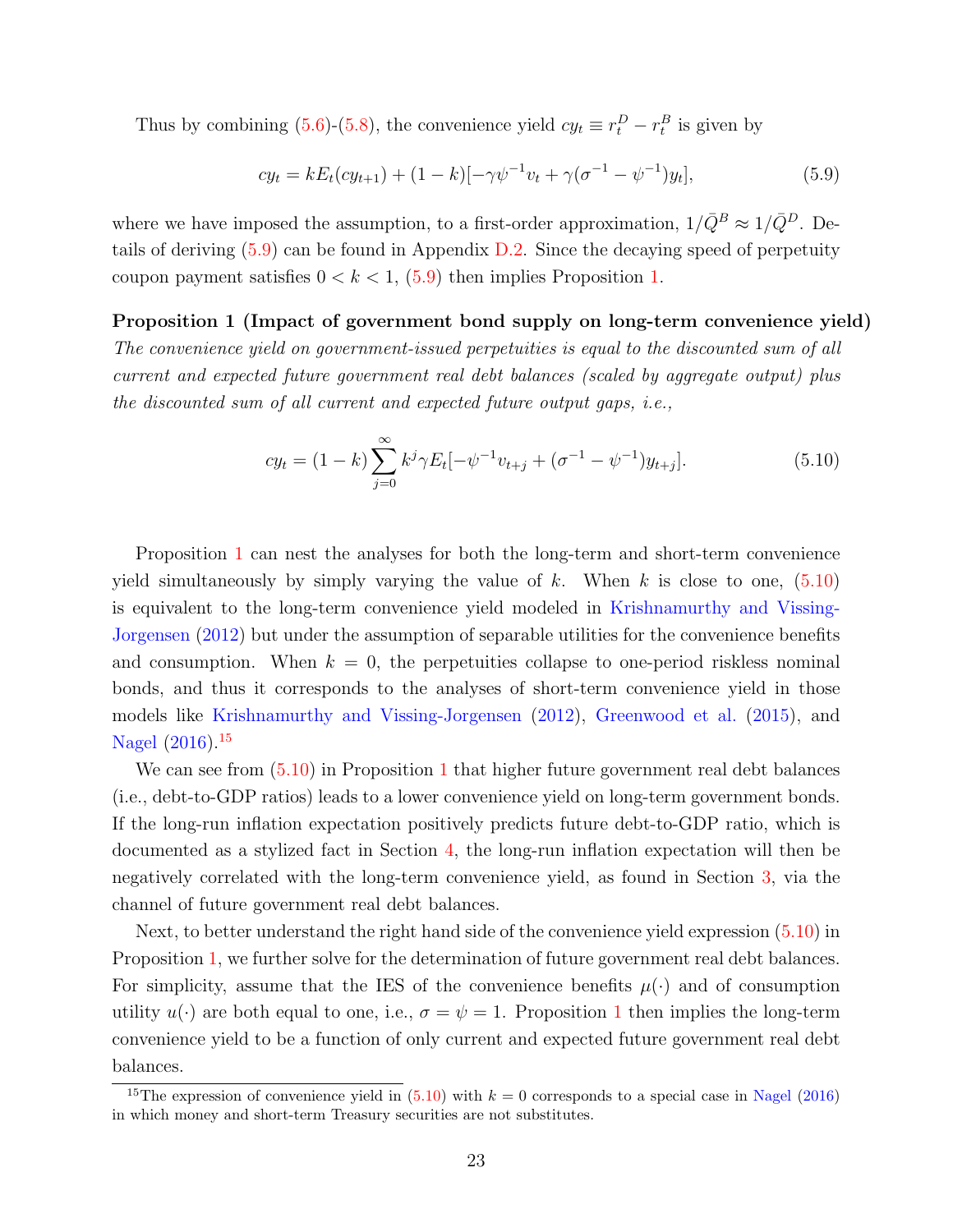Note that after log-linearization, the Euler equation [\(5.3\)](#page-21-3) yields

<span id="page-24-1"></span><span id="page-24-0"></span>
$$
y_t - u_t^d = E_t(y_{t+1} - u_{t+1}^d) - \sigma(i_t - E_t \pi_{t+1}),
$$
\n(5.11)

where  $u_{t+1}^d = \rho_d u_t^d + \epsilon_{t+1}^d$  denotes aggregate demand shock and  $\epsilon_{t+1}^d$  is an i.i.d. innovation with mean zero,  $^{16}$  $^{16}$  $^{16}$  and the government budget constraint  $(5.2)$  yields

$$
\rho v_{t+1} = v_t + i_{t+1}^B - \pi_{t+1} - s_{t+1} - (y_{t+1} - y_t), \tag{5.12}
$$

where  $i_{t+1}^B$  is the log-deviation of one-period nominal return on government-issued bonds and  $s_{t+1}$  is the scaled real primary surplus to output ratio, and  $\rho \equiv e^{-\bar{i}B} < 1$  is a constant.<sup>[17](#page-0-0)</sup> Then by plugging [\(5.6\)](#page-22-0) and [\(5.11\)](#page-24-0) into [\(5.12\)](#page-24-1), and also noting that  $\sigma = \psi = 1$ , we get the expected government real debt balance in any time  $t + j + 1$  satisfying the following inter-termporal evolution equation

<span id="page-24-2"></span>
$$
E_t v_{t+j+1} = \frac{1}{\rho} E_t [(1+\gamma)v_{t+j} - s_{t+j+1} - (u_{t+j+1}^d - u_{t+j}^d)]
$$
\n(5.13)

for any  $j \geq 0$ . Details of deriving [\(5.13\)](#page-24-2) can be found in Appendix [D.3.](#page-48-0)

Thus we can obtain the expected future real debt balance of the government  $E_t v_{t+i+1}$  by iterating [\(5.13\)](#page-24-2) from time  $t+j+1$  to time t. It equals the summation of three terms: current debt-to-GDP ratio  $v_t$ , the expected future flows of government surpluses  $\{E_ts_{t+n}\}_{n=1}^{j+1}$ , and the contemporaneous demand shock  $u_t^{d}$ .<sup>[18](#page-0-0)</sup> Then, by substituting  $v_{t+j+1}$  in the expression of the convenience yield [\(5.10\)](#page-23-1), we turn Proposition [1](#page-23-1) into Proposition [2.](#page-24-3)

Proposition 2 (Impact of government surpluses on long-term convenience yield) Given the inter-temporal elasticities of substitution of convenience benefits and of consumption utility being one, i.e.,  $\sigma = \psi = 1$ , the convenience yield on government-issued perpetuities is equal to the summation of current real debt balance, contemporaneous demand shock, and the discounted sum of all expected future government surpluses, i.e.,

<span id="page-24-3"></span>
$$
cy_t = \eta_v v_t + \eta_d u_t^d + \sum_{j=1}^{\infty} \eta_{s,j} E_t s_{t+j},
$$
\n(5.14)

<sup>16</sup>Here the demand shock  $u_t^d$  parameterizes disturbances to the urgency of consumption, i.e.,  $\log(u_c(C_t;\xi_t)/u_c(\bar{C};\bar{\xi})) = -\sigma^{-1}(c_t - u_t^d)$ , where  $\xi_t$  is the exogenous preference shock of households.

<sup>&</sup>lt;sup>17</sup>Details of deriving  $(5.12)$  follow the appendix of [Cochrane](#page-33-1)  $(2021b)$ .

<sup>&</sup>lt;sup>18</sup>Details of the expression of  $E_t v_{t+j+1}$  can be found in Appendix [D.3.](#page-48-0)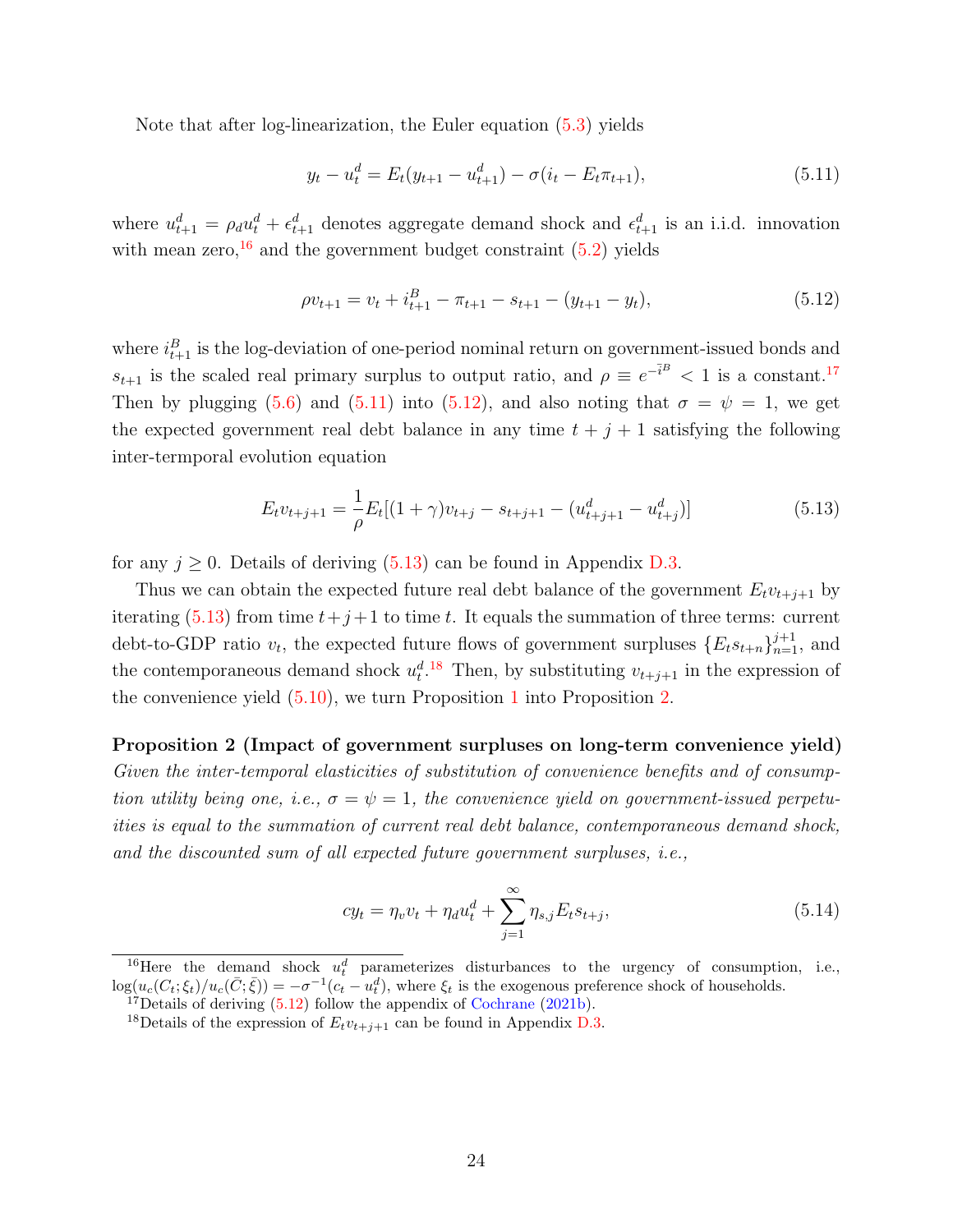where the constant coefficients are given by

$$
\eta_v \equiv -\gamma (1 - k) \sum_{j=0}^{\infty} k^j \left(\frac{1 + \gamma}{\rho}\right)^j < 0,
$$
\n
$$
\eta_d \equiv -\gamma (1 - k) \frac{1 - \rho_d}{\rho \rho_d - (1 + \gamma)} \sum_{j=1}^{\infty} k^j [\rho_d^j - \left(\frac{1 + \gamma}{\rho}\right)^j] < 0,
$$
\n
$$
\eta_{s,j} \equiv \gamma \frac{1 - k}{\rho} \sum_{n=j}^{\infty} k^n \left(\frac{1 + \gamma}{\rho}\right)^{n-1} > 0.
$$

Proposition [2](#page-24-3) indicates that the convenience yield on long-term government bonds is only affected by three parts: the current real value of debt-to-GDP, the contemporaneous demand shock, and future government surpluses. Conditional on current real debt-to-GDP ratio and the contemporaneous demand shock, an increase in expected future government surplus will increase the convenience yield. Then by controlling the current debt-to-GDP ratio and proxies for the current demand shock as in the empirical exercises in Section [3,](#page-9-0) the long-run inflation expectation must be correlated with the long-term convenience yield through changes in expected future government surpluses.

One may be concerned that the unit inter-temporal elasticity assumption in Proposition [2](#page-24-3) is too restrictive. First, it is not unconventional to set the values of IES being one. For instance, [Nagel](#page-35-1) [\(2016\)](#page-35-1) adopts a log utility function of convenience benefits. Also, a large literature has estimated the IES of consumption with an estimate not far from one, but ranging from values smaller than one to larger than one.<sup>[19](#page-0-0)</sup> Second, we relax this assumption after lay out the full structural model, and the numerical exercises show that a negative shock on government surpluses (so-called deficit shock) will result in a positive response in inflation and inflation expectation, as well as a negative response in the long-term convenience yield. Thus the association between long-run inflation expectation and long-term convenience yield via the channel of government surpluses generally holds.

Proposition [2](#page-24-3) further suggests that if inflation expectation is negatively associated with the discounted sum of expected future flow of government surpluses, one would observe a negative relationship between inflation expectations and the long-term convenience yield on government-issued bonds, as documented in Section [3.](#page-9-0) This result is independent from any policy rules or the specification of supply side, since Proposition [2](#page-24-3) only originates from the optimality problem of households and government budget constraint.

In the following sections, we illustrate the negative relationship between inflation expectation and expected future flow of government surpluses by closing the model with staggered-

<sup>19</sup>Among others, see [Bansal and Yaron](#page-32-10) [\(2004\)](#page-32-10), [Gruber](#page-34-12) [\(2013\)](#page-34-12), and [Best et al.](#page-32-11) [\(2020\)](#page-32-11).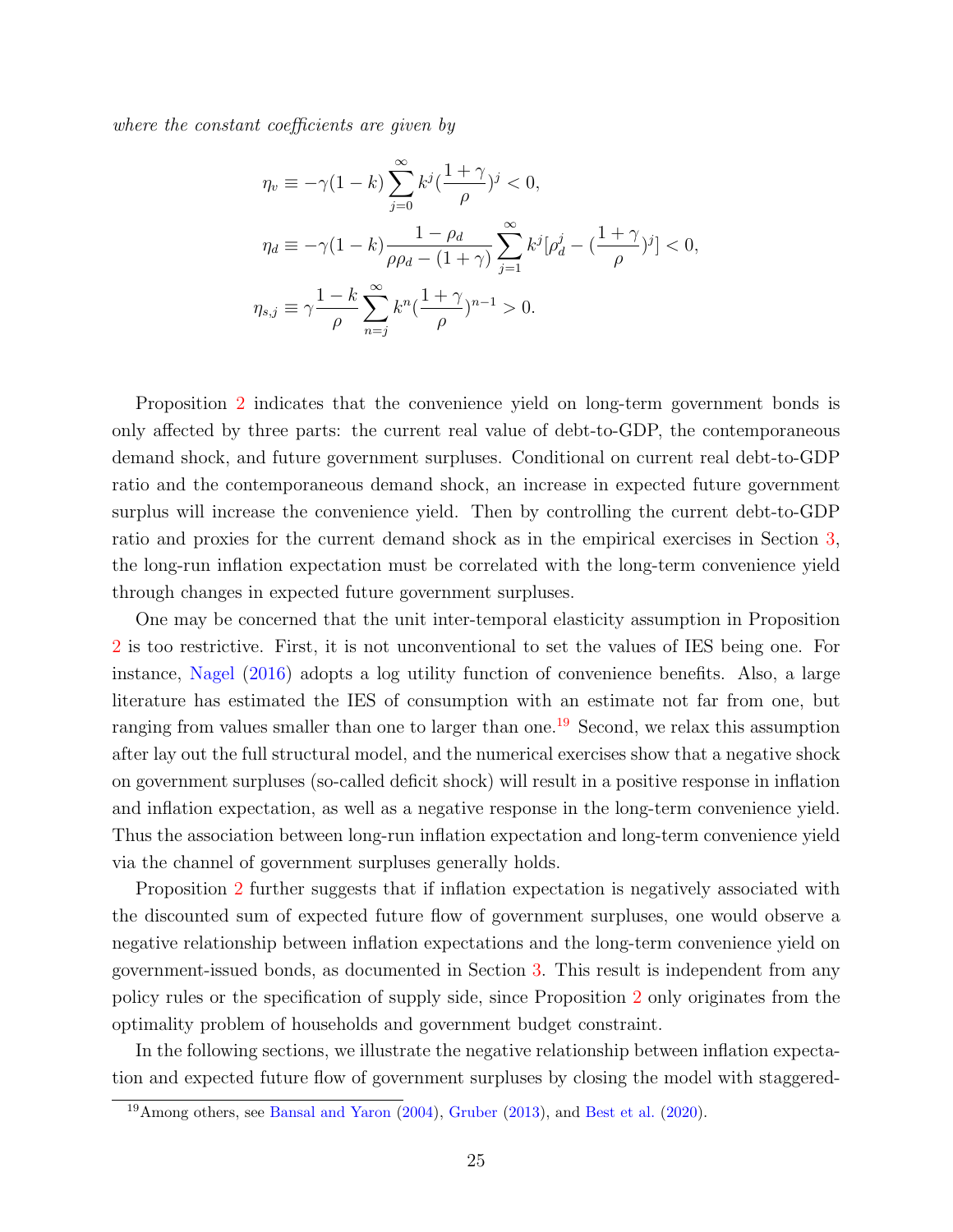price firm production and active fiscal policy following [Cochrane](#page-33-0) [\(2021a\)](#page-33-0). Note that this negative relationship holds more generally, not specific to the model assumption of an active fiscal policy. In those New Keynesian models in which Ricardian equivalence breaks down with a standard active monetary policy, a deficit shock in government surpluses will also lead to an increase in inflation and inflation expectations and a negative response in the long-term convenience yield.<sup>[20](#page-0-0)</sup>

### 5.3 Production

To capture the dynamics of inflation and inflation expectation in a more realistic approach, we model firm production facing monopolistic competition and subject to sticky prices as in a standard New Keynesian model (see, e.g., [Woodford,](#page-36-5) [2003,](#page-36-5) chap. 3.2). We assume a continuum of firms indexed by  $j \in [0, 1]$ . Each firm produces a differentiated good, but follows the same production technology given by

$$
Y_t(j) = A_t N_t(j)^{1-\phi},
$$

where  $A_t$  represents the level of production technology and follows an exogenous process, and  $N_t(j)$  is the labor input, and  $\phi$  is a constant.

The representative household purchases differentiated outputs from firms for final consumption, following a CES aggregator

$$
C_t \equiv \left(\int_0^1 C_t(j)^{1-\frac{1}{\epsilon}}dj\right)^{\frac{\epsilon}{\epsilon-1}},
$$

where  $\epsilon$  is the elasticity of substitution across differentiated firm outputs and  $C_t(j)$  represents the quantity of good j consumed by the household in period  $t$ . Then the optimality problem of the household to maximize final consumption  $C_t$  for any given level of expenditures yields a demand function of  $C_j$  given by

<span id="page-26-0"></span>
$$
C_t(j) = \left(\frac{P_t(j)}{P_t}\right)^{-\epsilon} C_t \tag{5.15}
$$

for all  $j \in [0,1]$ , where  $P_t(j)$  is the price of good j.

Firms face the same demand schedule given by [\(5.15\)](#page-26-0) and take the aggregate price level of consumption composite  $P_t$  and aggregate consumption  $C_t$  as given. Since the firms are owned by households, they transfer their profits, if there is any, to households via dividends. Following [Calvo](#page-32-12) [\(1983\)](#page-32-12), we assume that each firm could reset its prices only with proba-

<sup>20</sup>Here we refer to the case in which the monetary policy is not set to fully offset the effects of shocks on government surpluses, such as when the monetary policy follows a Taylor-type rule.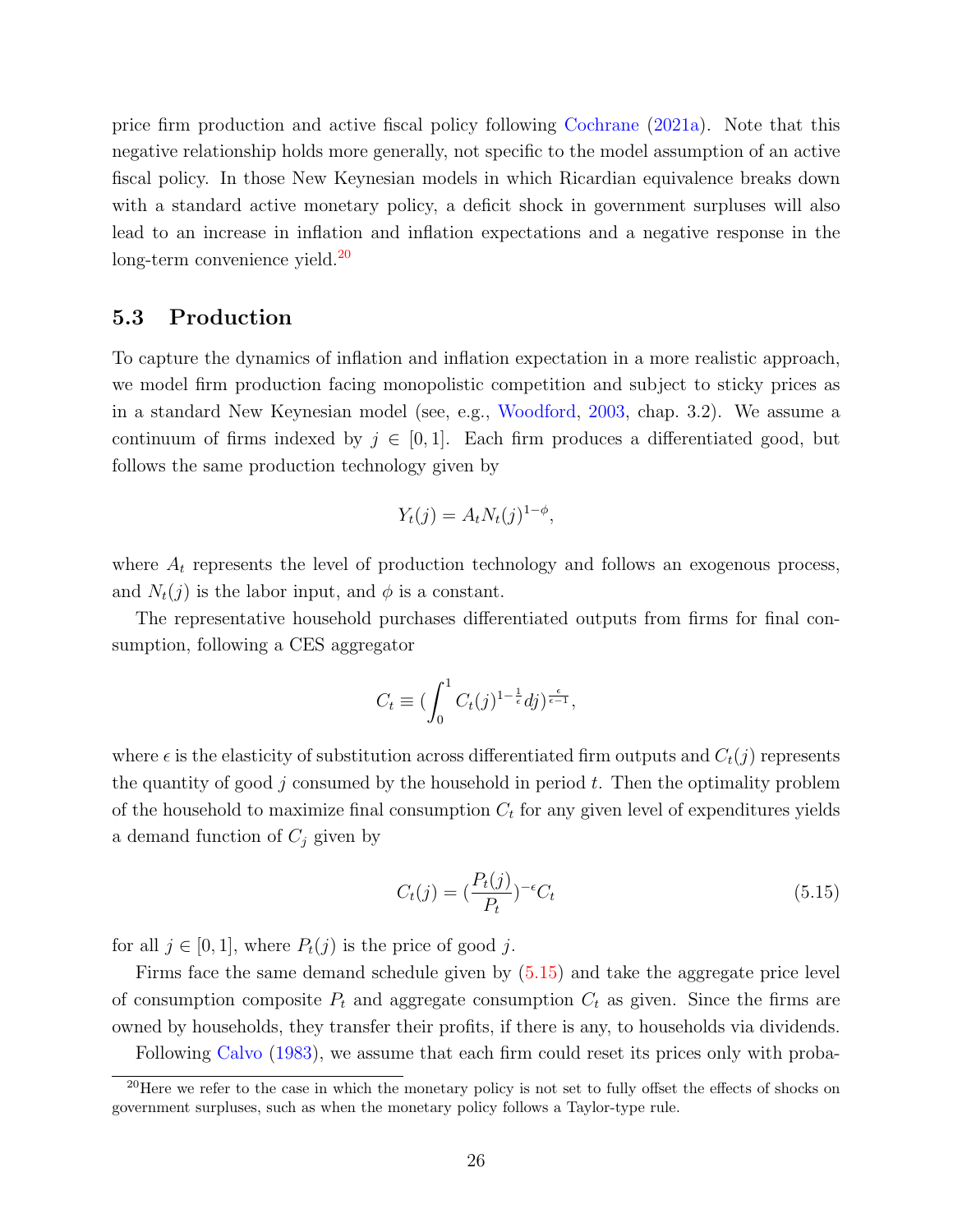bility  $1-\lambda$  in any given period, independently from the time since its last adjustment. Then in aggregation, a fraction of  $1 - \lambda$  fraction of firms reset their prices in each period, while the rest have to keep their prices unchanged.

Together with the market clearing condition  $C_t(j) = Y_t(j)$ , the optimal pricing problem of firms yields the New Keynesian Phillips curve

<span id="page-27-0"></span>
$$
\pi_t = \kappa (y_t - y_t^n) + \beta E_t \pi_{t+1}, \tag{5.16}
$$

where parameter  $\kappa$  is the slope of Phillips curve and  $y_t^n$  is the natural level of output (a linear function of the productivity shock  $a_t$ ). Here we have implicitly assumed a dis-utility of labor in the household's utility function as in the standard New Keynesian literature. It affects nothing else except showing up in deriving the Phillips curve. Since  $(5.16)$  is a standard result in the literature, we do not detail the derivation here.<sup>[21](#page-0-0)</sup> One can refer to [Woodford](#page-36-5)  $(2003, \text{ chap. } 3.2), \text{ or } \text{Gal}'(2015, \text{ chap. } 3), \text{ for more details.}$  $(2003, \text{ chap. } 3.2), \text{ or } \text{Gal}'(2015, \text{ chap. } 3), \text{ for more details.}$  $(2003, \text{ chap. } 3.2), \text{ or } \text{Gal}'(2015, \text{ chap. } 3), \text{ for more details.}$  $(2003, \text{ chap. } 3.2), \text{ or } \text{Gal}'(2015, \text{ chap. } 3), \text{ for more details.}$ 

### 5.4 Fiscal and Monetary Policies

The government sets the fiscal policy via a rule of collecting primary surpluses, while the central bank sets the rule of nominal interest rate on short-term riskless bonds. As commonly adopted in the monetary literature and in the literature of Fiscal Theory of Price Level (FTPL), we assume the fiscal and monetary policies following a simple linear form. That is

<span id="page-27-2"></span><span id="page-27-1"></span>
$$
i_t = \theta_{i\pi}\pi_t + \theta_{iy}y_t + u^i_t \tag{5.17}
$$

for the monetary policy, and for the fiscal policy, that is

$$
s_{t+1} = \theta_{s\pi} \pi_{t+1} + \theta_{s} y_{t+1} + \alpha v_t^* + u_{t+1}^s,
$$
\n(5.18)

where the group of parameters  $\theta$  captures the policy responsiveness to various endogenous variables. Both the exogenous monetary shock  $u_t^i$  and fiscal shock  $u_t^s$  follow AR(1) processes, i.e.,

$$
u_{t+1}^i = \rho_i u_t^i + \epsilon_{t+1}^i, \qquad u_{t+1}^s = \rho_s u_t^s + \epsilon_{t+1}^s,
$$

where  $\epsilon_{t+1}^i$  and  $\epsilon_{t+1}^s$  are i.i.d. innovations with mean zero.

The setup of fiscal rule  $(5.18)$  follows [Cochrane](#page-33-0)  $(2021a)$ . In particular,  $v_t^*$  in  $(5.18)$  represents the target-level of the real balance of government debt, which in equilibrium equals the

<sup>&</sup>lt;sup>21</sup>We assume that an appropriate subsidy has been imposed so as to correct the markup due to monopolistic competition. Therefore, we do not consider inefficient cost-push shocks, and the equilibrium under flexible prices is efficient in this economy.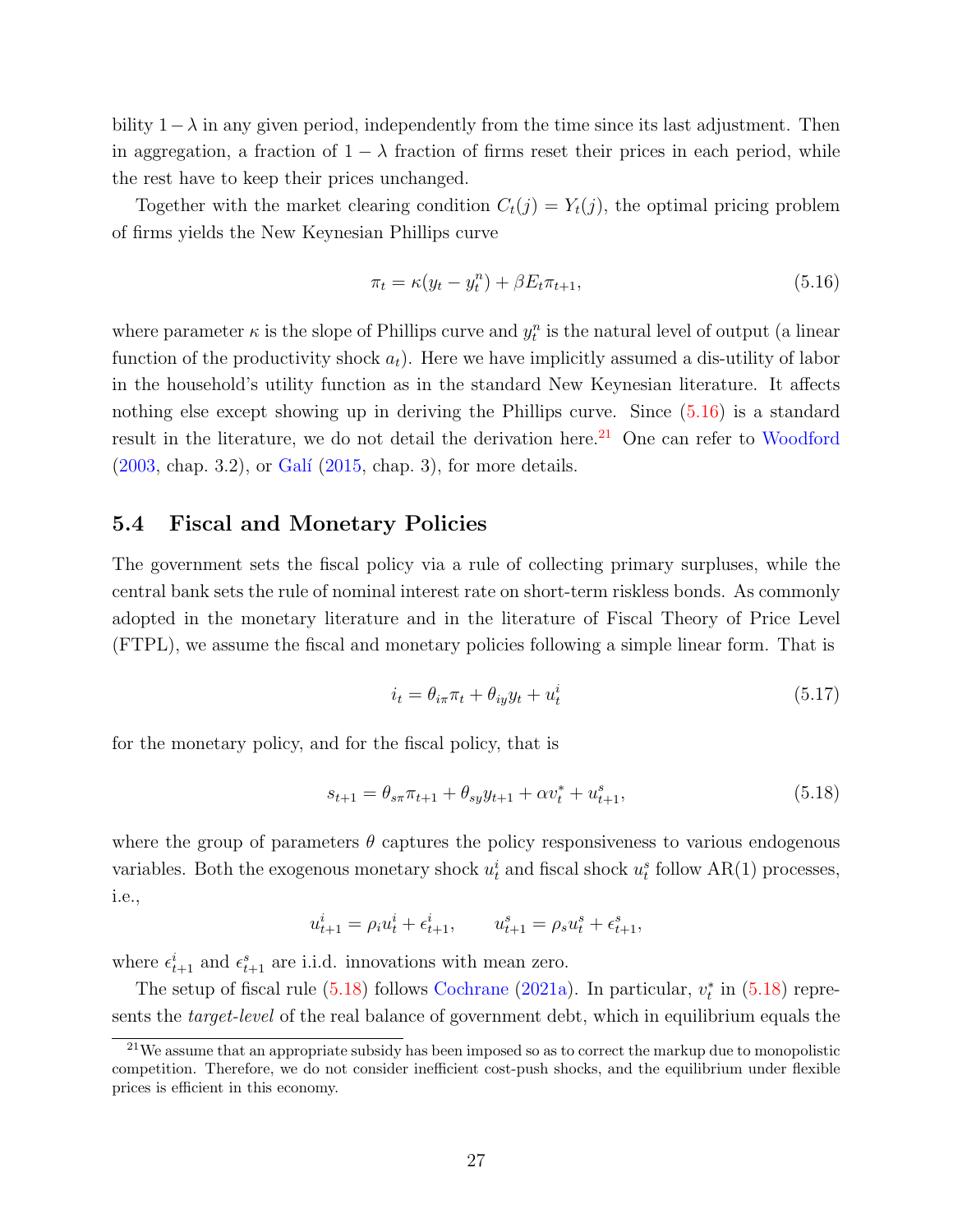market value of government debt  $v_t$ <sup>[22](#page-0-0)</sup> Here  $\alpha > 0$  captures to what extent the government respects its liability by collecting surpluses to pay its debt back. Together with the shock processes, this policy rule yields an s-shape response in surpluses to fiscal shocks: Upon a deficit shock  $u_t^s$ , surplus initially drops, and public debt value increases; the increased debt in turn drives up the surplus due to the fiscal policy rule, and as the original shock  $u_t^s$  dies out, surpluses will rise above the steady-state level to pay down the debt.

One may need to be careful about the concept of  $v_t^*$ , though it equals  $v_t$  in equilibrium. The target variable  $v_t^*$  differs from  $v_t$  in that  $v_t^*$  accumulates with the inflation targeted by the fiscal authority, but not arbitrary inflation, such as those arise in sunspot equilibria. This makes the fiscal policy become active in determining the price level. We briefly discuss the intuition below.<sup>[23](#page-0-0)</sup> The law of motion for  $v_t^*$  is set to be the same as that for  $v_t$  in [\(5.12\)](#page-24-1) except the realized inflation  $\pi_t$  being replaced by the inflation target  $\pi_t^*$ , i.e.,

$$
\rho v_{t+1}^* = v_t^* + i_{t+1}^B - \pi_{t+1}^* - s_{t+1} - (y_{t+1} - y_t). \tag{5.19}
$$

<span id="page-28-0"></span>Moreover, the inflation target  $\pi_t^*$  directly responds to the innovation  $\epsilon_{t+1}^s$  in surplus shock such that

$$
\Delta E_{t+1} \pi_{t+1}^* = -\beta_s \epsilon_{t+1}^s,\tag{5.20}
$$

where the operator  $\Delta E_{t+1} \equiv E_{t+1} - E_t$  denotes the unexpected change in time  $t + 1$ . Here the exogenous parameter  $\beta_s > 0$  measures the unexpected change in the inflation target in response to fiscal shocks. In equilibrium, the realized inflation is consistent with the inflation target.<sup>[24](#page-0-0)</sup> Therefore, with a positive value of  $\beta_s$ , a deficit shock leads to an increase in inflation and inflation expectations; furthermore, a small value of  $\beta_s > 0$  indicates the situation in which the deficit is partially financed by inflating debt away and partially by future borrowing.[25](#page-0-0)

As argued in [Cochrane](#page-33-0) [\(2021a\)](#page-33-0), this setup of fiscal policy [\(5.18\)](#page-27-1)-[\(5.20\)](#page-28-0) allows for a more (empirically) reasonable response of government debt, which is a keen variable of our interest, in facing deficit shocks: a deficit raises instead of lowers the value of debt. Furthermore, as we illustrate in the numerical examples in the next section, a deficit shock also yields a positive response in inflation and inflation expectations, and a negative response in the

<sup>&</sup>lt;sup>22</sup>The proof of  $v_t^* = v_t$  in equilibrium can be found in Appendix [D.4.](#page-50-0)

<sup>&</sup>lt;sup>23</sup>One can refer to [Cochrane](#page-33-0)  $(2021a,b)$  $(2021a,b)$  for a more thorough discussion for this setup of policy rules.

<sup>&</sup>lt;sup>24</sup>To see this, notice that if realized inflation differs from the inflation target,  $v_t$  will also deviate from  $v_t^*$ . But since the fiscal rule does not respond to  $v_t$ , this deviation will accumulate and eventually lead to a explosive path of public debt, violating the transversality condition.

<sup>&</sup>lt;sup>25</sup>The parameter  $\beta_s$  in equilibrium gauges the extent to how much a deficit shock is financed by the effect of inflating away. When  $\beta_s = 0$ , any deficit is fully repaid by the following surpluses, and thus there is no change in inflation at all. A higher value of  $\beta_s$  indicates that the government is able to inflate away more debt in facing a deficit shock.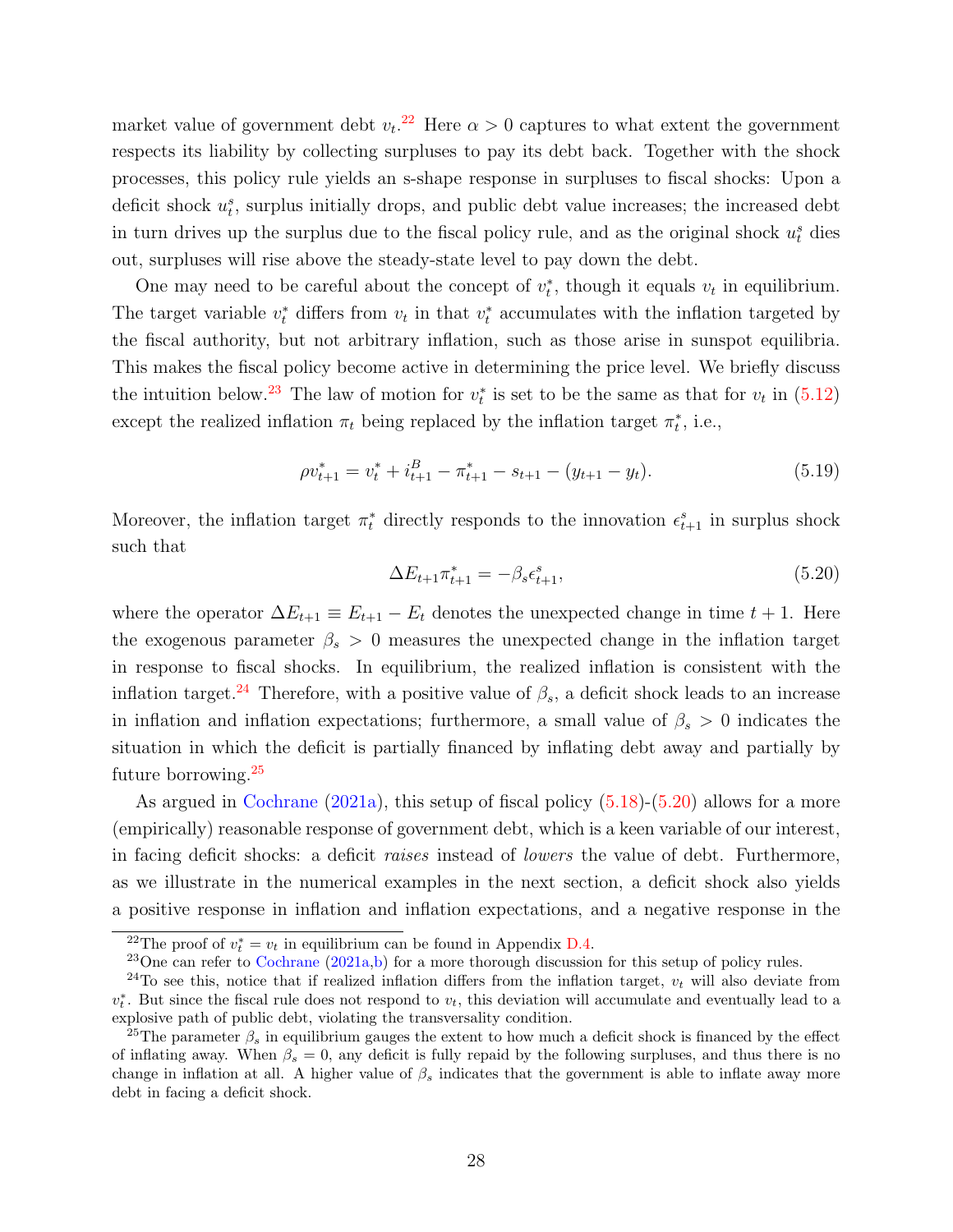convenience yield due to the increase in the path of future public debt.

Lastly, by utilizing the fiscal rule [\(5.18\)](#page-27-1) and assuming  $\theta_{s\pi} = \theta_{sy} = 0$ , we can further elaborate the expression of convenience yield in Proposition [2](#page-24-3) into the summation of three terms: the current real value of debt-to-GDP, the contemporaneous demand shock, and the exogenous surplus shock. In particular, the coefficient before the surplus shock is posi-tive.<sup>[26](#page-0-0)</sup> Since a negative government surplus shock typically increases inflation and inflation expectations, by controlling the current debt-to-GDP ratio and proxies for the current demand shock as in the empirical exercises in Section 3, the long-run inflation expectation is negatively correlated with the the long-term convenience yield via the surplus channel.

### 5.5 Equilibrium Characterization with Active Fiscal Policy

Given the policy rules, we are now able to characterize the full equilibrium following [Cochrane](#page-33-0) [\(2021a\)](#page-33-0) in which the price level is determined by (active) fiscal policy with long-term government debt. The major difference with Cochrane's setup is that the government-issued long-term bonds also provide convenience benefits and so households are willing to hold the bonds with a lower yield. Our purpose is to illustrate the negative association between inflation expectations and the convenience yield via the channel of expected future government surpluses. In particular, we focus on fiscal shocks, since in the empirical analyses, proxies for shocks on fundamentals and the Fed funds rates have already been controlled. We lay out the system of equations characterizing the equilibrium in Appendix [D.4.](#page-50-0)

Since our focus is to illustrate the negative relationship between inflation expectations and the convenience yield with a general parameterization of the model, instead of making a specific quantitative estimation, we therefore follow the calibration of model parameters in [Cochrane](#page-33-0) [\(2021a\)](#page-33-0) for illustration purpose. We set the model parameters  $\beta = 0.99$ ,  $\rho = 0.99$ ,  $\sigma = \psi = 0.5, \, \kappa = 0.5, \, \alpha = 0.2, \, k = 0.9, \, \rho_i = 0.7, \, \rho_s = 0.4, \, \beta_s = 0.14, \, \text{and the parameters}$ measuring policy response  $\theta_{i\pi} = 0.8$ ,  $\theta_{iy} = 0.5$ ,  $\theta_{s\pi} = 0.25$ , and  $\theta_{sy} = 1.0$ . The steadystate marginal benefit of holding convenience assets relative to consumption is set to be  $\gamma = 0.09$ <sup>[27](#page-0-0)</sup>. The parameter calibration corresponds to a quarterly model, and one can refer to Appendix [D.4](#page-50-0) for how these parameters show up in the system of equilibrium conditions. The qualitative results are not sensitive to the calibrated processes of exogenous shocks, or the values of coefficients in those linear policy reaction function, or the value of  $\gamma$ , though they matter quantitatively for the level of impulse responses.

Figure [\(6\)](#page-30-0) shows the impulse responses (IRFs) of various endogenous variables to a deficit

<sup>&</sup>lt;sup>26</sup>Specifically, under the assumption of  $\theta_{s\pi} = \theta_{sy} = 0$  and noting that  $v_t^* = v_t$  in equilibrium, we can rewrite the expression of the convenience yield in  $(5.14)$  into  $cy_t = \phi_v v_t + \phi_u^i u_t^d + \sum_{j=1}^{\infty} \phi_{s,j} E_t u_{t+j}^s$ , where parameters  $\phi_v, \phi_d < 0$  and  $\phi_{s,j} > 0$  for any  $j \geq 1$ . Details can be found in Appendix [D.3.](#page-48-0)

<sup>&</sup>lt;sup>27</sup>The determinacy condition of the equilibrium requires  $\gamma \psi^{-1} + 1 - \alpha < \rho$ .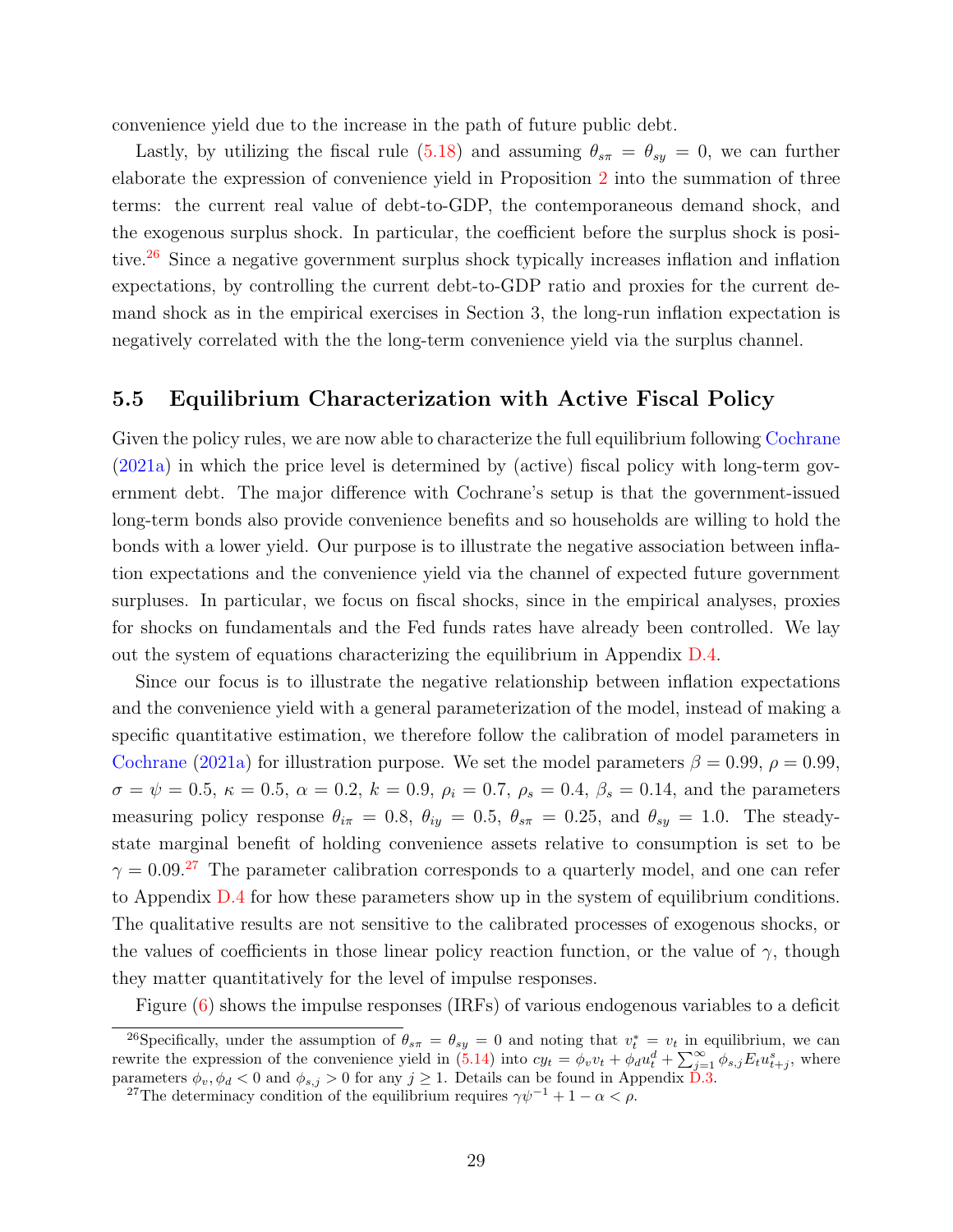

<span id="page-30-0"></span>Figure 6: Impulse Responses to a (Fiscal) Deficit Shock

Trajectories describe the impulse responses (IRFs) of various endogenous variables to a deficit shock  $\epsilon_1^s = -1$ . Panel (a) shows the IRFs of real value of government debt  $v_t$ , inflation  $\pi_t$ , output gap  $y_t$ , government surplus  $s_t$ , short-term nominal return on government-issued perpetuity  $i_t^B$ , nominal interest rate  $i_t$ , and the exogenous fiscal shock  $u_t^s$ ; panel (b) shows the IRFs of the long-term convenience yield  $cy_t$ and inflation  $\pi_t$  (the inflation path is the same as in panel (a)).

shock  $\epsilon_1^s = -1$  happened in period  $t = 1$ . In particular, panel (a) shows that, following a deficit shock, inflation and output gap have an immediate positive response, indicating a stimulative effect of the deficit shock because of provoked inflation. The response of government surplus features an s-shape – it initially declines, but those deficits raise the real value of government debt, and the debt balance in turn raises the surplus afterwards. Since the IRF of inflation is defined as the changes of expected inflation from the perspective of time  $t = 1$  when the deficit shock happens, the trajectory of inflation in Figure  $(6)$  effectively indicates the changes in expected inflation. We then see from Panel (a) that higher inflation expectations point to future increased real value of debt balances.

The higher future real value of debt balances in turn implies a lower return on convenience benefits of government bonds and thus a lower convenience yield. Panel (b) confirms this intuition by comparing the IRFs of inflation and the convenience yield on government-issued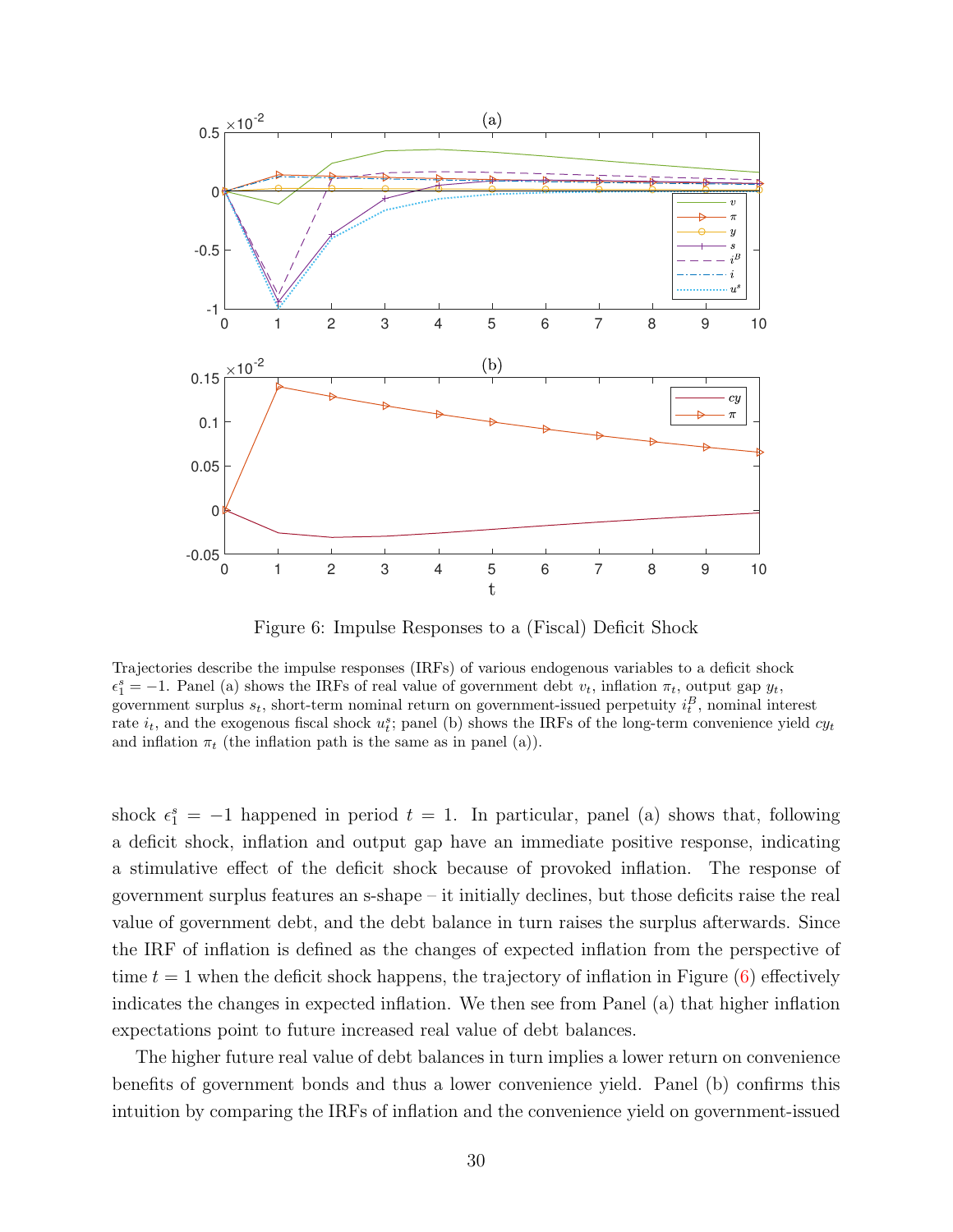long-term bonds. In panel (b), a positive response in inflation expectation is associated with a negative movement in the convenience yield.

To sum up, a higher long-run inflation expectation indicates higher future real value of government debt balance and thus is associated with a lower convenience yield for long-term assets. Conditional on shocks on fundamentals and fed funds rates being controlled for, as we do in the empirical exercises, the theoretical model confirms the negative association between long-run inflation expectations and the long-term convenience yield in facing fiscal shocks via the channel of future expected government surpluses and future real value of debt balances.

## <span id="page-31-0"></span>6 Conclusion

In this paper, we present two new empirical findings and provide a simple model to rationalize both findings. We first show that the convenience yield on long-term treasuries is negatively correlated with long-run inflation expectations, controlling for fundamentals and short-term interest rates. Second, we demonstrate that higher inflation expectations today are associated with higher government debt-to-GDP growth going forward.

To explain these findings, we introduce convenience yields into an otherwise standard general equilibrium model with sticky prices and active fiscal policy rules. There are two insights from the model: first, the convenience yield on the long-term government debt is the discounted sum of all future convenience service provided. Hence the convenience yield is negatively correlated with future debt supply. Second, a fiscal deficit shock is partially funded by higher future debt issuance and partially by inflating debt burden away. As a result, inflation is positively correlated with future debt supply, which in turn is negatively associated with the convenience yield.

Different from existing research, we highlight the dynamic feature embedded in the convenience yield relating to inflation expectations and government fiscal policies. In particular, we show that fiscal policy could also affect government borrowing costs through the channel of convenience yields. It would also be interesting to quantify the size of our channel formally, but doing so will require estimating the policy rules seriously, which will be subject to the issue of observational equivalence as argued in [Cochrane](#page-33-0) [\(2021a\)](#page-33-0). We thus leave it for future study when evaluating different policies. Our findings also have important implications on the interaction between monetary policies and the government's fiscal space. When the monetary authority manages inflation expectations, the action will have non-trivial consequences on the government's cost of borrowing. One natural question is to think about optimal policy designs to minimize government borrowing costs in this environment. We leave these important questions for future research.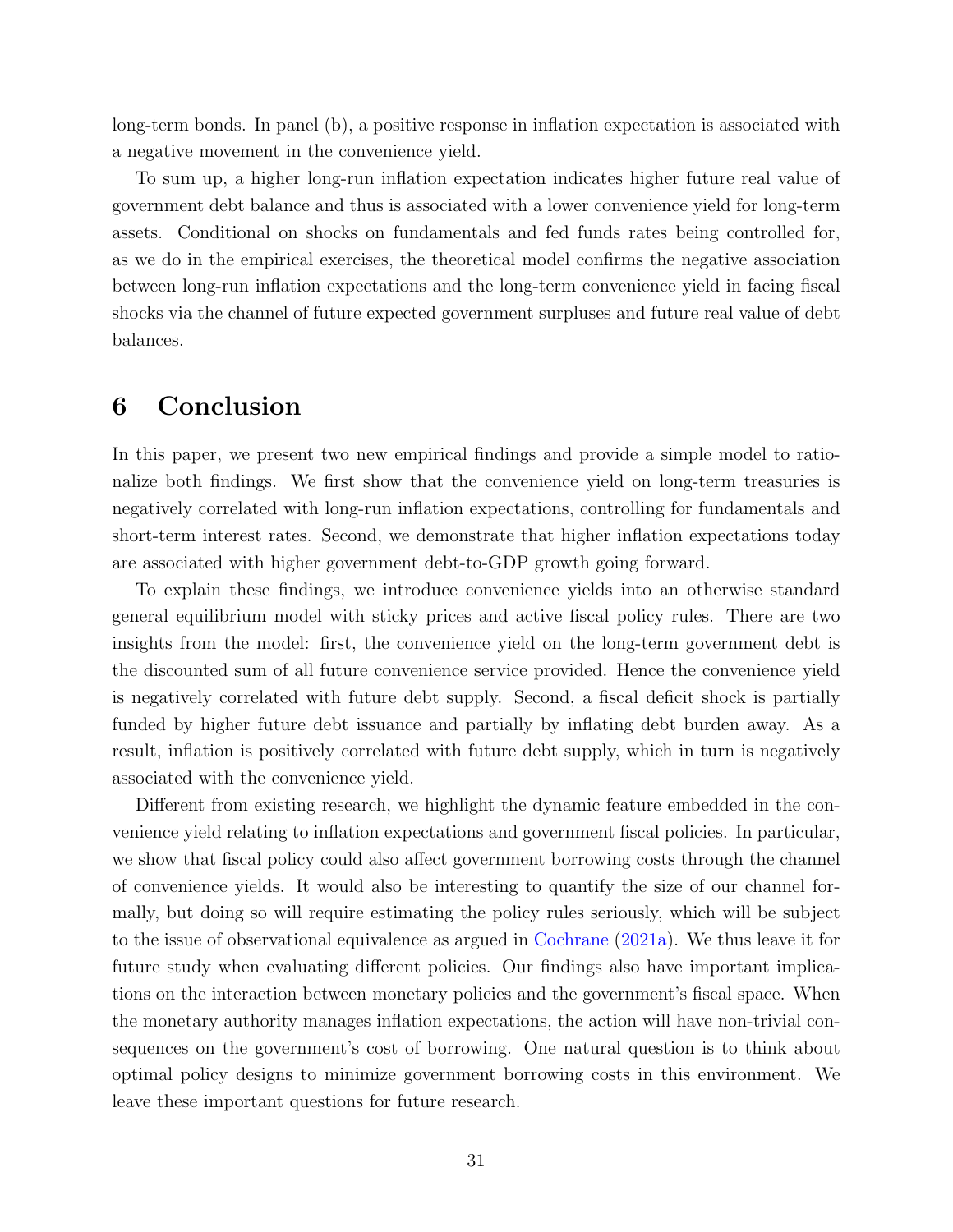## References

- <span id="page-32-13"></span>Arora, N., Gandhi, P., and Longstaff, F. A. (2012). Counterparty Credit Risk and the credit default swap market. Journal of Financial Economics, 103(2):280–293.
- <span id="page-32-1"></span>Ascari, G. and Rankin, N. (2013). The Effectiveness of Government Debt for Demand Management: Sensitivity to Monetary Policy Rules. Journal of Economic Dynamics and  $Control, 37(8):1544-1566.$
- <span id="page-32-5"></span>Baele, L., Bekaert, G., and Inghelbrecht, K. (2010). The Determinants of Stock and Bond Return Comovements. The Review of Financial Studies, 23(6):2374–2428.
- <span id="page-32-10"></span>Bansal, R. and Yaron, A. (2004). Risks for the Long Run: A Potential Resolution of Asset Pricing Puzzles. The Journal of Finance, 59(4):1481–1509.
- <span id="page-32-2"></span>Bartolini, L., Hilton, S., Sundaresan, S., and Tonetti, C. (2010). Collateral Values by Asset Class: Evidence from Primary Securities Dealers. The Review of Financial Studies, 24(1):248–278.
- <span id="page-32-0"></span>Berndt, A., Lustig, H., and Yeltekin, S. (2012). How Does the US Government Finance Fiscal Shocks? American Economic Journal: Macroeconomics, 4(1):69–104.
- <span id="page-32-11"></span>Best, M. C., Cloyne, J. S., Ilzetzki, E., and Kleven., H. J. (2020). Estimating the Elasticity of Intertemporal Substitution Using Mortgage Notches. The Review of Economic Studies, 87(2):656–690.
- <span id="page-32-9"></span>Boudoukh, J., Israel, R., and Richardson, M. (2021). Biases in Long-Horizon Predictive Regressions. Journal of Financial Economics, page S0304405X21004013.
- <span id="page-32-8"></span>Brennan, M. J. (1958). The Supply of Storage. The American Economic Review, 48(1):50–72.
- <span id="page-32-7"></span>Brunnermeier, M. K., Merkel, S. A., and Sannikov, Y. (2020). The Fiscal Theory of Price Level with a Bubble. *NBER Working Papers*,  $(27116)$ .
- <span id="page-32-3"></span>Caballero, R. J. (2006). On the Macroeconomics of Asset Shortages. Working Paper.
- <span id="page-32-4"></span>Caballero, R. J. and Farhi, E. (2017). The Safety Trap. The Review of Economic Studies,  $85(1):223-274.$
- <span id="page-32-12"></span>Calvo, G. A. (1983). Staggered Prices in a Utility-maximizing Framework. Journal of Monetary Economics, 12(3):383–398.
- <span id="page-32-6"></span>Campbell, J. Y., Pflueger, C., and Viceira, L. M. (2019). Macroeconomic Drivers of Bond and Equity Risks. Journal of Political Economy, 128(8):3148–3185.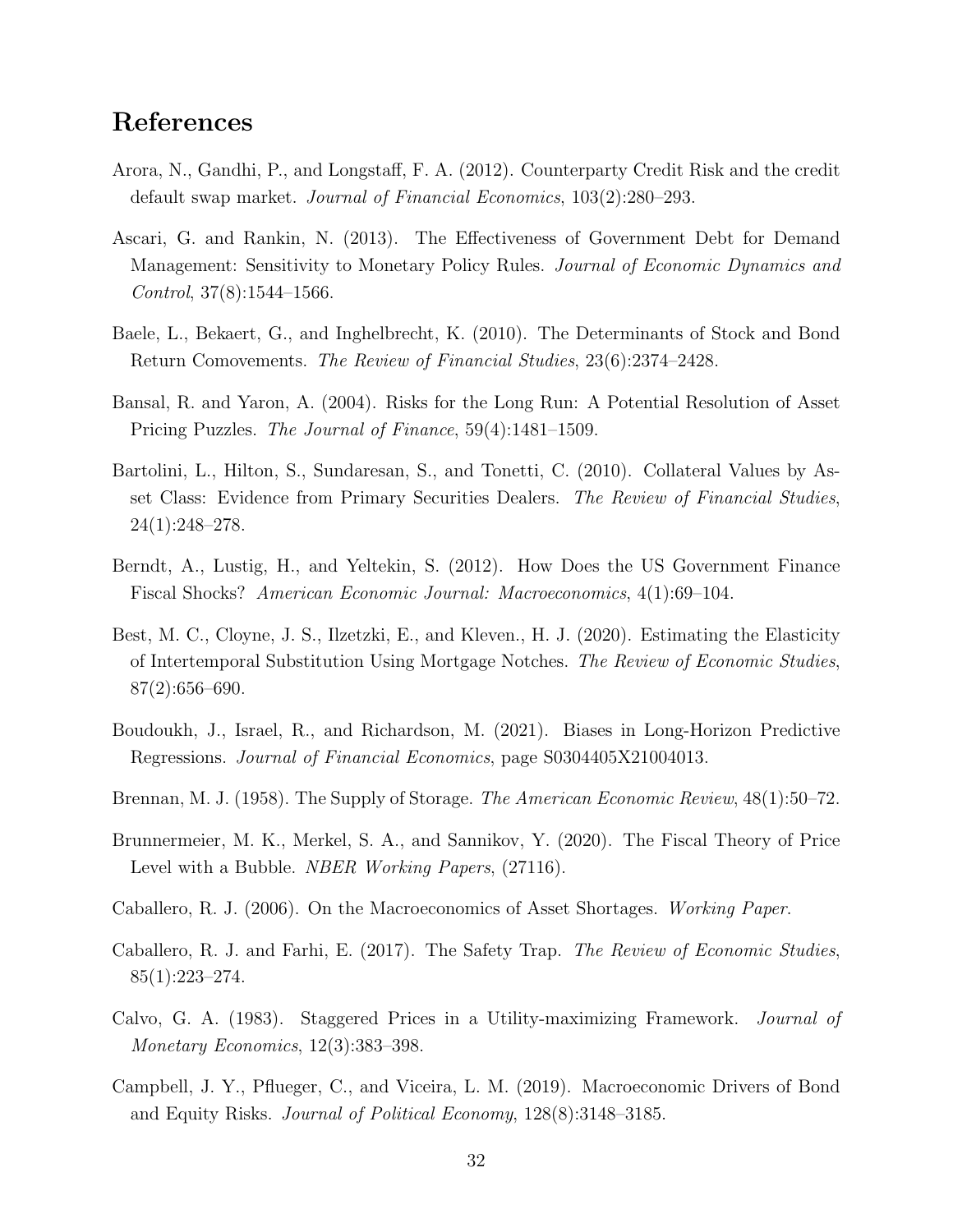- <span id="page-33-9"></span>Campbell, J. Y., Sunderam, A., and Viceira, L. M. (2017). Inflation Bets or Deflation Hedges? The Changing Risks of Nominal Bonds. Critical Finance Review, 6(2):263–301.
- <span id="page-33-3"></span>Carlson, M. and Wheelock, D. C. (2018). Near-money Premiums, Monetary Policy, and the Integration of Money Markets: Lessons from Deregulation. Journal of Financial Intermediation, 33:16–32.
- <span id="page-33-14"></span>Carlstrom, C. T., Fuerst, T. S., and Paustian, M. (2017). Targeting Long Rates in a Model with Segmented Markets. American Economic Journal: Macroeconomics, 9(1):205–242.
- <span id="page-33-11"></span>Carter, C. A. and Giha, C. L. R. (2007). The Working Curve and Commodity Storage under Backwardation. American Journal of Agricultural Economics, 89(4):864–872.
- <span id="page-33-7"></span>Christensen, Jens H. E., N. M. (2021). The Safety Premium of Safe Assets. Federal Reserve Bank of San Francisco Working Paper 2019-28.
- <span id="page-33-0"></span>Cochrane, J. H. (2021a). A Fiscal Theory of Monetary Policy with Partially-repaid Longterm Debt. Review of Economic Dynamics.
- <span id="page-33-1"></span>Cochrane, J. H. (2021b). The Fiscal Roots of Inflation. Review of Economic Dynamics.
- <span id="page-33-2"></span>Coleman, W. J., Lundblad, C. T., and Bansal, R. (2011). Endogenous Liquidity Supply. 2011 Meeting Papers 1200, Society for Economic Dynamics.
- <span id="page-33-10"></span>Considine, T. J. and Larson, D. F. (2001). Uncertainty and the Convenience Yield in Crude oil Price Backwardations. Energy Economics, 23(5):533–548.
- <span id="page-33-8"></span>David, A. and Veronesi, P. (2013). What Ties Return Volatilities to Price Valuations and Fundamentals? Journal of Political Economy, 121(4):682–746.
- <span id="page-33-4"></span>Du, W., Im, J., and Schreger, J. (2018). The U.S. Treasury Premium. *Journal of Interna*tional Economics, 112:167–181.
- <span id="page-33-5"></span>Elenev, V., Landvoigt, T., Shultz, P. J., and Van Nieuwerburgh, S. (2021). Can Monetary Policy Create Fiscal Capacity. Working Paper.
- <span id="page-33-6"></span>Feenstra, R. C. (1986). Functional Equivalence between Liquidity Costs and the Utility of Money. Journal of Monetary Economics, 17(2):271–291.
- <span id="page-33-13"></span>Feldhütter, P. and Schaefer, S. M. (2018). The Myth of the Credit Spread Puzzle. The Review of Financial Studies, 31(8):2897–2942.
- <span id="page-33-12"></span>Fleming, M. J. and Sporn, J. (2013). How Liquid Is the Inflation Swap Market? Technical Report 20130401, Federal Reserve Bank of New York.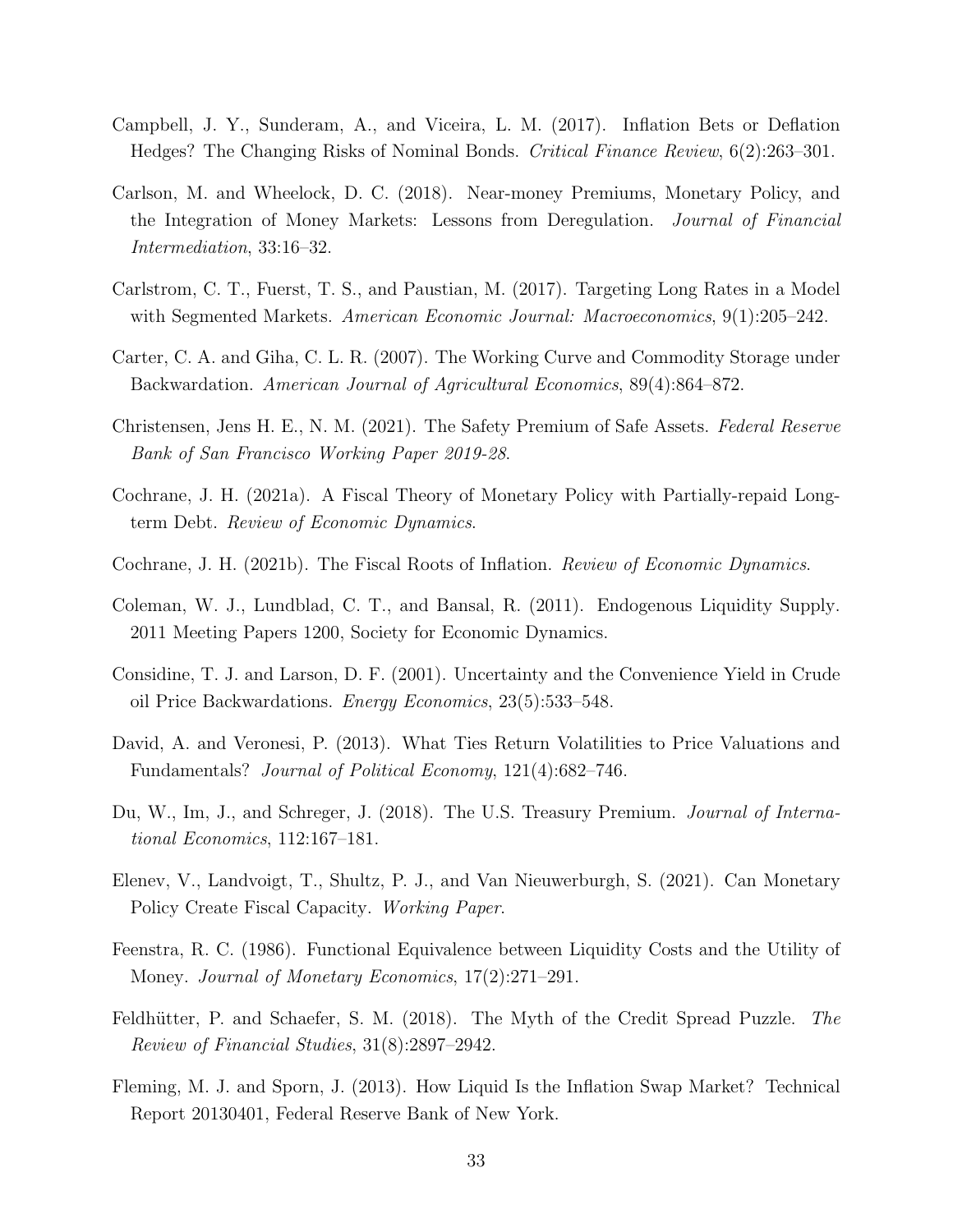- <span id="page-34-4"></span>Gabaix, X. (2020). A Behavioral New Keynesian Model. American Economic Review, 110(8):2271–2327.
- <span id="page-34-13"></span>Galí, J. (2015). Monetary policy, Inflation, and the Business Cycle: An Introduction to the New Keynesian Framework and Its Applications. Princeton University Press, Princeton, New Jersey, USA.
- <span id="page-34-1"></span>Gorton, G. (2017). The History and Economics of Safe Assets. Annual Review of Economics,  $9(1):547-586.$
- <span id="page-34-0"></span>Gorton, G., Lewellen, S., and Metrick, A. (2012). The Safe-Asset Share. American Economic Review, 102(3):101–06.
- <span id="page-34-7"></span>Gorton, G. and Pennacchi, G. (1990). Financial Intermediaries and Liquidity Creation. The Journal of Finance, 45(1):49–71.
- <span id="page-34-11"></span>Greenwood, R., Hanson, S. G., and Stein, J. C. (2015). A Comparative-advantage Approach to Government Debt Maturity. The Journal of Finance, 70(4):1683–1722.
- <span id="page-34-12"></span>Gruber, J. (2013). A Tax-based Estimate of the Elasticity of Intertemporal Substitution. The Quarterly Journal of Finance, 3(1):1350001.
- <span id="page-34-9"></span>Haubrich, J., Pennacchi, G., and Ritchken, P. (2012). Inflation Expectations, Real Rates, and Risk Premia: Evidence from Inflation Swaps. The Review of Financial Studies, 25(5):1588– 1629.
- <span id="page-34-6"></span>He, Z., Krishnamurthy, A., and Milbradt, K. (2019). A Model of Safe Asset Determination. American Economic Review, 109(4):1230–62.
- <span id="page-34-2"></span>He, Z., Nagel, S., and Song, Z. (2021). Treasury Inconvenience Yields during the COVID-19 Crisis. Journal of Financial Economics.
- <span id="page-34-3"></span>He, Z. and Song, Z. (2021). Agency MBS as Safe Assets. Working Papers.
- <span id="page-34-10"></span>Huang, J.-Z. and Huang, M. (2012). How Much of the Corporate-Treasury Yield Spread Is Due to Credit Risk? The Review of Asset Pricing Studies, 2(2):153–202.
- <span id="page-34-8"></span>Jiang, Z., Lustig, H., Nieuwerburgh, S. V., and Xiaolan, M. Z. (2019). The US Public Debt Valuation Puzzle. NBER Working Papers, (26583).
- <span id="page-34-5"></span>Jiang, Z., Lustig, H., Van Nieuwerburgh, S., and Xiaolan, M. Z. (2021a). Bond Convenience Yields in the Eurozone Currency Union. Working Paper.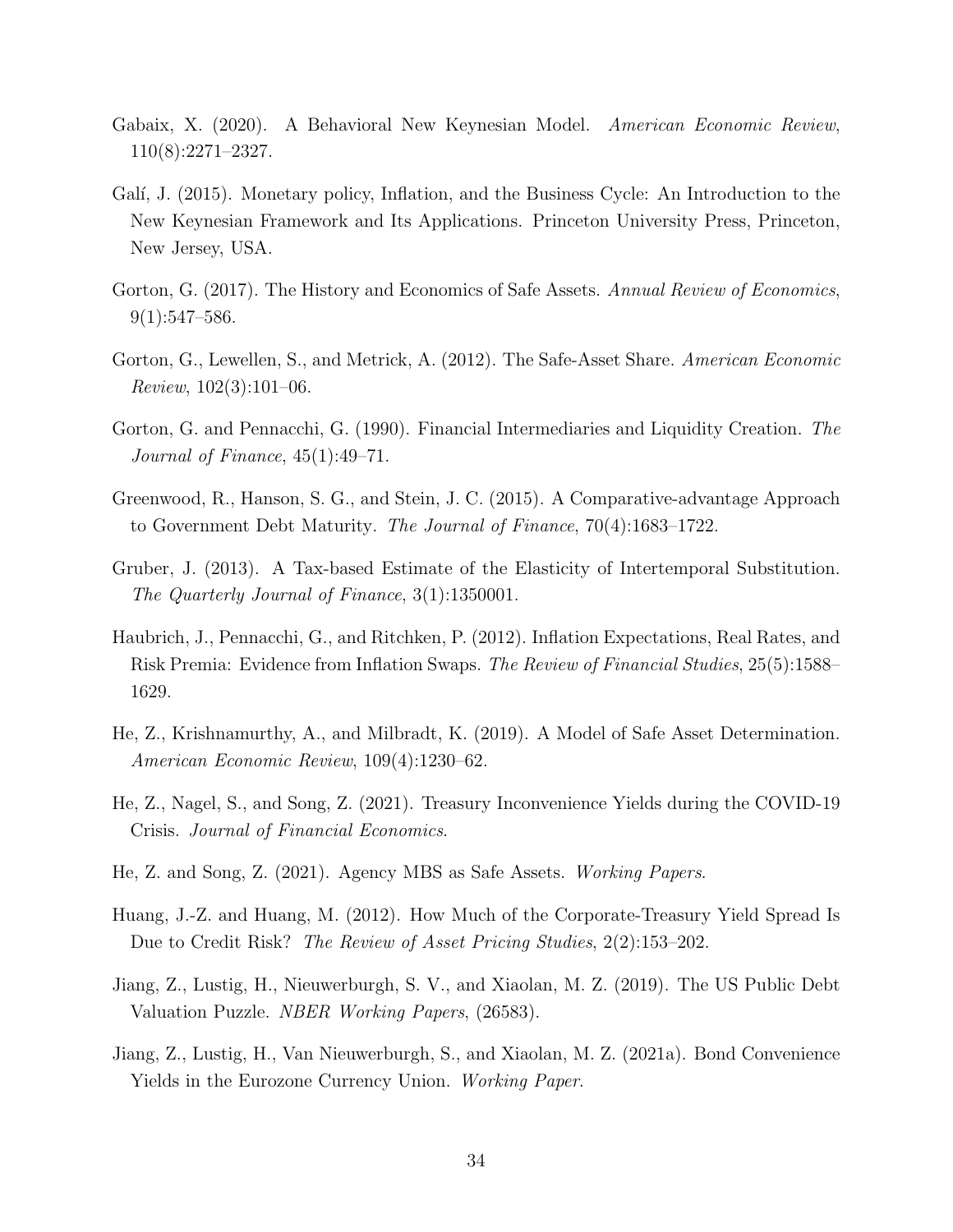- <span id="page-35-7"></span>Jiang, Z., Lustig, H. N., Van Nieuwerburgh, S., and Xiaolan, M. Z. (2021b). What Drives Variation in the U.S. Debt/Output Ratio? The Dogs That Didn't Bark. Working Paper.
- <span id="page-35-11"></span>Jordà, O. (2005). Estimation and Inference of Impulse Responses by Local Projections. American Economic Review, 95(1):161–182.
- <span id="page-35-9"></span>Kang, J. and Pflueger, C. E. (2015). Inflation Risk in Corporate Bonds. The Journal of Finance, 70(1):115–162.
- <span id="page-35-4"></span>Kaplan, G., Moll, B., and Violante, G. L. (2018). Monetary Policy According to HANK. American Economic Review, 108(3):697–743.
- <span id="page-35-0"></span>Krishnamurthy, A. and Vissing-Jorgensen, A. (2012). The Aggregate Demand for Treasury Debt. Journal of Political Economy, 120(2):233–267.
- <span id="page-35-2"></span>Leeper, E. M. (1991). Equilibria under 'Active' and 'Passive' Monetary and Fiscal Policies. Journal of monetary Economics, 27(1):129–147.
- <span id="page-35-14"></span>Li, J. and Yu, H. (2021). The Importance of Investor Heterogeneity: An Examination of the Corporate Bond Market. page 111.
- <span id="page-35-5"></span>Longstaff, F. A. (2004). The Flight-to-Liquidity Premium in U.S. Treasury Bond Prices. The Journal of Business, 77(3):511–526.
- <span id="page-35-13"></span>Longstaff, F. A., Mithal, S., and Neis, E. (2005). Corporate Yield Spreads: Default Risk or Liquidity? new Evidence from the Credit Default Swap Market. The Journal of Finance, 60(5):2213–2253.
- <span id="page-35-6"></span>Mota, L. (2021). The Corporate Supply of (Quasi) Safe Assets. page 80.
- <span id="page-35-1"></span>Nagel, S. (2016). The Liquidity Premium of Near-Money Assets<sup>\*</sup>. The Quarterly Journal of Economics, 131(4):1927–1971.
- <span id="page-35-8"></span>Negro, M. D., Giannone, D., Giannoni, M., and Tambalotti, A. (2017). Safety, liquidity, and the natural rate of interest. Staff Reports 812, Federal Reserve Bank of New York.
- <span id="page-35-10"></span>Newey, W. K. and West, K. D. (1994). Automatic Lag Selection in Covariance Matrix Estimation. The Review of Economic Studies, 61(4):631–653.
- <span id="page-35-12"></span>Stambaugh, R. F. (1999). Predictive Regressions. Journal of Financial Economics, 54(3):375–421.
- <span id="page-35-3"></span>Sunderam, A. (2014). Money Creation and the Shadow Banking System. The Review of Financial Studies, 28(4):939–977.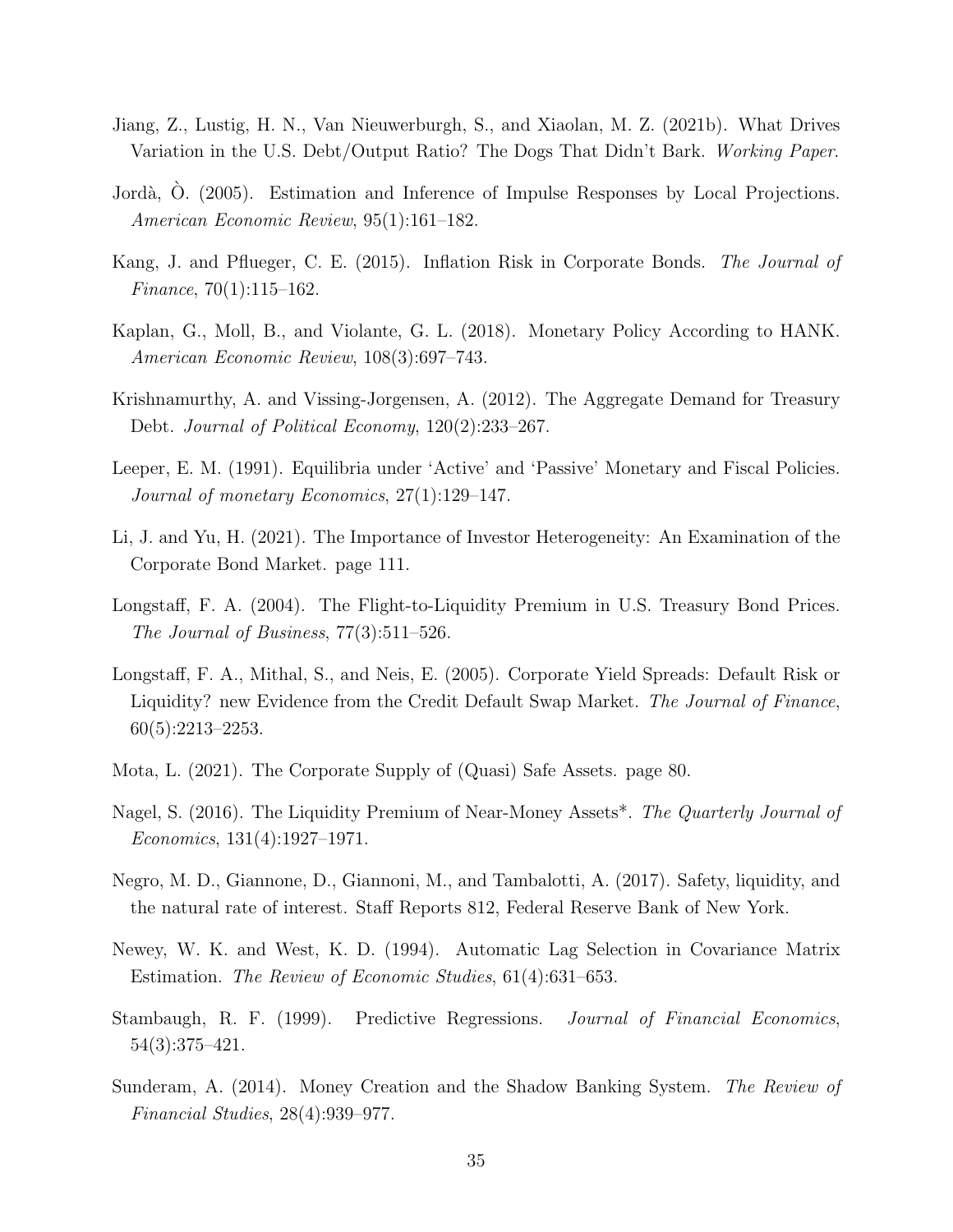- <span id="page-36-3"></span>Telser, L. G. (1958). Futures Trading and the Storage of Cotton and Wheat. Journal of Political Economy, 66(3):233–255.
- <span id="page-36-4"></span>Woodford, M. (2001). Fiscal Requirements for Price Stability. Journal of Money, Credit and Banking, 33(3):669–728.
- <span id="page-36-5"></span>Woodford, M. (2003). Interest and Prices: Foundations of a Theory of Monetary Policy. Princeton University Press, Princeton, New Jersey, USA.
- <span id="page-36-0"></span>Woodford, M. and Xie, Y. (2022). Fiscal and Monetary Stabilization Policy at the Zero Lower Bound: Consequences of Limited Foresight. Journal of Monetary Economics, 125:18–35.
- <span id="page-36-2"></span>Working, H. (1948). Theory of the Inverse Carrying Charge in Futures Markets. *Journal of* Farm Economics, 30(1):1–28.
- <span id="page-36-1"></span>Xie, Y. (2020). Fiscal and Monetary Policy Interaction under Limited Foresight. Working Paper.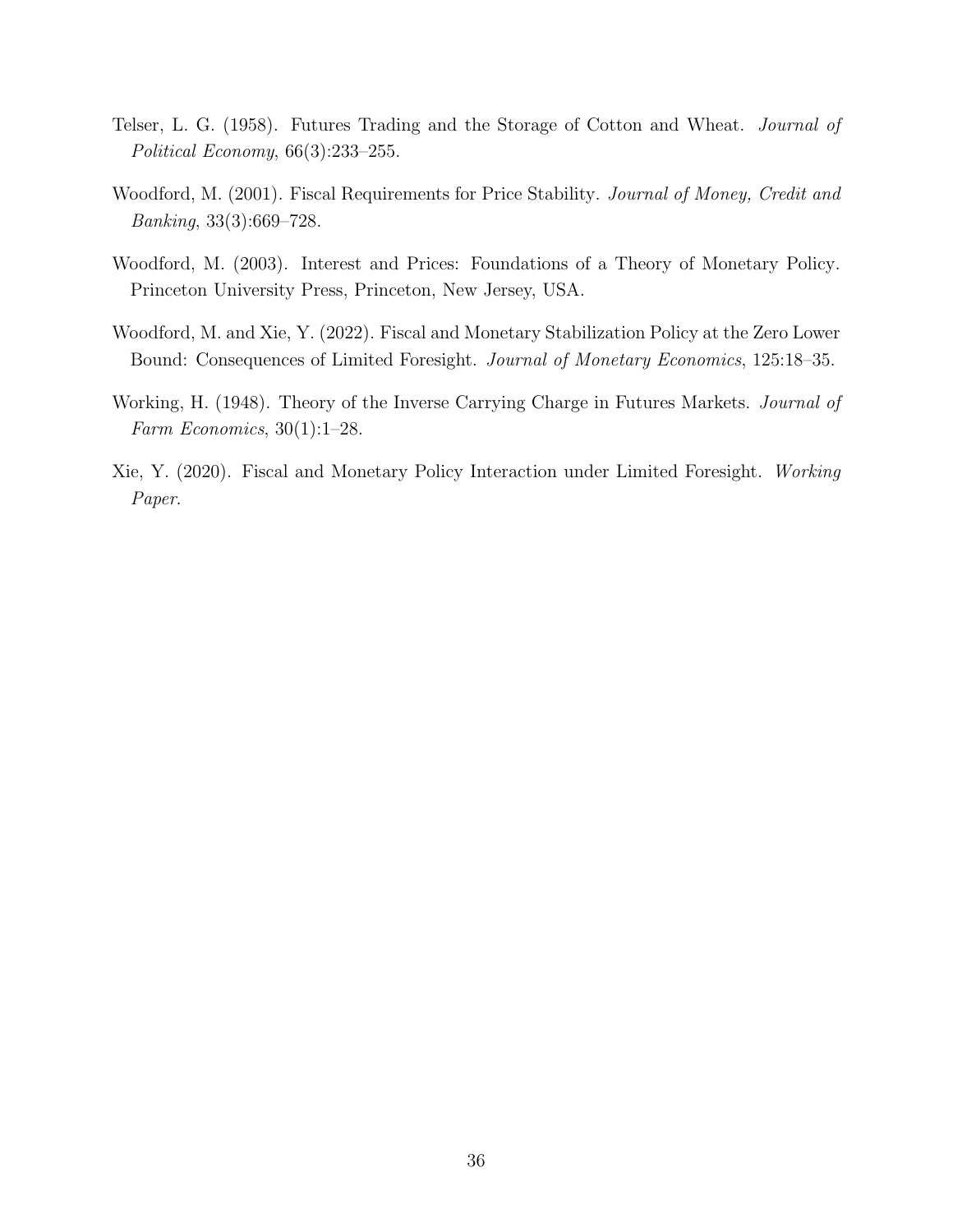## <span id="page-37-0"></span>A Data sources and variable construction

### A.1 Daily Data

Below we list the sources and construction of our major variables used in our empirical investigation. Most of the variables are from daily market prices or indicies. Unless otherwise noted, data represent the close value of each day. We aggregate them to the monthly level as follows: For variables in levels, we take the average of daily observations over each month; for first differences, we use the differences in last trading days in each month.

- Inflation swap rates: We obtain inflation swap rates from Bloomberg under the mnemonics "USSWIT[Y] Curncy", where  $[Y]$  is the maturity for inflation swap rates. We use the 10-year inflation swap rate in most of the empirical investigation, unless otherwise specified.
- Treasury yields: We use market yields on U.S. Treasury securities at [X]-year constant maturity from FRED with tickers  $DGS[X]$ , where  $[X]$  represents maturity.
- The AAA yield: We use Moody's Seasoned Aaa Corporate Bond Yield, retrieved from FRED under ticker DAAA. This index is constructed based on bonds with the AAA rating and maturities 20 years and above. In the baseline, we use the 20-year Treasury yield as the benchmark yield to compute the spread, while in [B.1](#page-39-1) we also use 10-year and 30-year Treasuries as robustness checks.
- The Refcorp bond yield: To match the horizon of inflation expectations, we use the yield of 10-year Refcorp bond, retrieved from Bloomberg fair value curves under the mnemonics "C09110Y Index".
- Bond spread net of CDS: we get transaction level bond spread from TRACE Enhanced historical data, bond maturity and rating information from WRDS. Daily credit default swap rates are obtained from Markit.
- The Cleveland Fed inflation expectations: In several specifications we use the inflation expectations estimated by the Cleveland Fed to have longer sequences as early as 1983. Estimates are retrieved from [https://www.clevelandfed.org/our-research/](https://www.clevelandfed.org/our-research/indicators-and-data/inflation-expectations.aspx) [indicators-and-data/inflation-expectations.aspx](https://www.clevelandfed.org/our-research/indicators-and-data/inflation-expectations.aspx). See [Haubrich et al.](#page-34-9) [\(2012\)](#page-34-9) for the details of the underlying model and estimation. In their dataset, variables are estimated at the beginning of each month, while our other variables are all at the end of each month. Therefore, we shift 1 month backward for all variable from the Cleveland Fed to be consistent with other variables.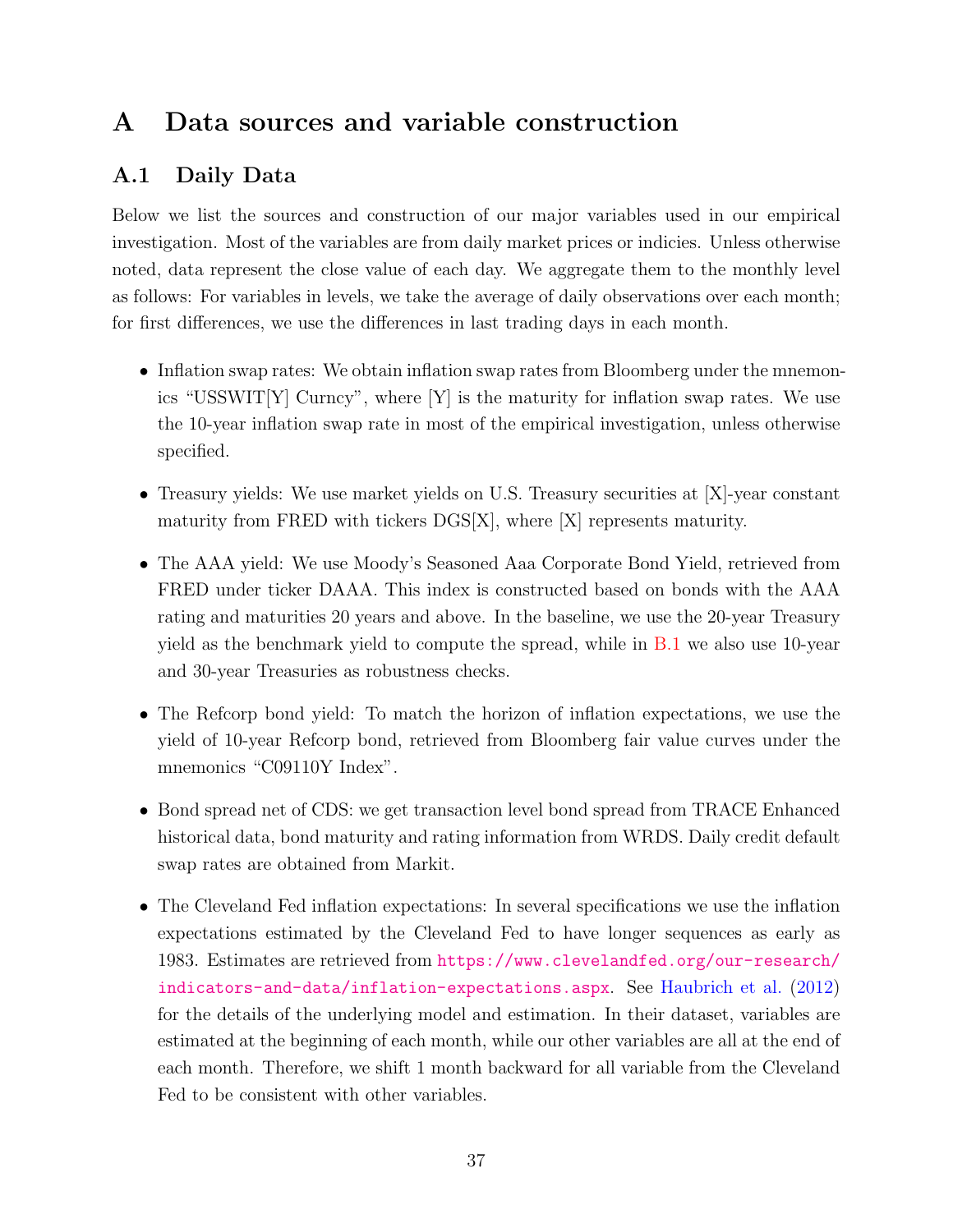• Public debt supply: We measure the public debt supply using the historical data the website of Federal Reserve of Dallas [https://www.dallasfed.org/research/](https://www.dallasfed.org/research/econdata/govdebt#tab3) [econdata/govdebt#tab3](https://www.dallasfed.org/research/econdata/govdebt#tab3). We use the sequences for privately held debt all the time. We use the market value as the benchmark for forecasting regressions, while use the par value measure for controls in Fact 1 and for robustness checks for Fact 2. The public debt supply is either normalized by nominal GDP or by CPI to reflect the real debt burden.

Below we list the source and construction of control variables used across specifications:

- The inflation risk premium: When the inflation is stochastic, the inflation swap rate also contains the inflation risk premium. Therefore, we also control those risk premia estimated by the Cleveland Fed. The data sequences are obtained from [https://www.](https://www.clevelandfed.org/our-research/indicators-and-data/inflation-expectations.aspx) [clevelandfed.org/our-research/indicators-and-data/inflation-expectations](https://www.clevelandfed.org/our-research/indicators-and-data/inflation-expectations.aspx). [aspx](https://www.clevelandfed.org/our-research/indicators-and-data/inflation-expectations.aspx).
- Industrial production (or GDP at the quarter level): We use the Industrial Production Index(INDPRO from FRED) as a proxy for real outputs at the monthly level. The industrial production index is an economic indicator that measures real output for all facilities located in the United States manufacturing, mining, and electric, and gas utilities (excluding those in U.S. territories). At the quarter level, we use the real GDP from FRED (GDPC1).
- VIX: VIX is the CBOE Volatility Index, which measures market expectation of near term volatility conveyed by stock index option prices. It is a common measure in the literature for the financial market sentiment. We retrieve the VIX index at the daily level from FRED under ticker VIXCLS.
- The effective Fed funds rate: Following [Nagel](#page-35-1) [\(2016\)](#page-35-1), we use the effective Fed funds rate to control for the opportunity cost of money. Data is from FRED under ticker DFF.
- The recession indicator: We construct a recession indicator which equals one during recessions, dated by the NBER Business Cycle Dating Committee, and zero otherwise.

In Section [B](#page-39-0) we check the robustness of our results using other measures of convenience yields. We list the data source here and defer the discussion to their sections.

• The AAA Option-Adjusted Spread (OAS): We use the AAA-OAS as an alternative measure of the convenience yield to address the embedded callable option in corporate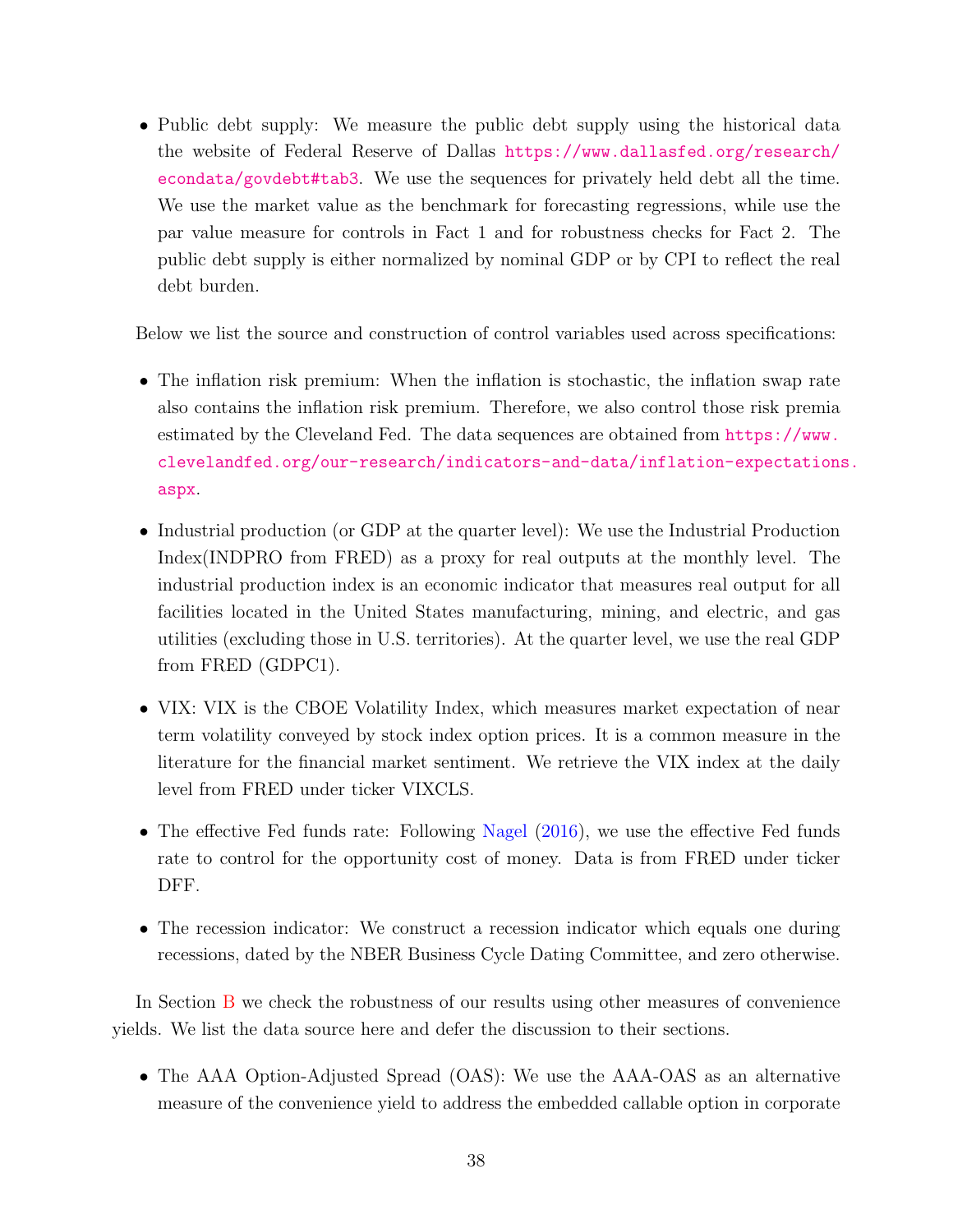|                        |                 | Level                 |      |               | First Diff. |         |      |         |       |
|------------------------|-----------------|-----------------------|------|---------------|-------------|---------|------|---------|-------|
| Variable               | Time Period     | $\operatorname{Mean}$ | Std  | Min           | Max         | Mean    | Std  | Min     | Max   |
| Inflation risk premium | 83/01-21/09     | 0.41                  |      | $0.07 - 0.12$ | 0.59        | 0.0     | 0.05 | $-0.55$ | 0.18  |
| log(Ind. Prod.)        | $83/01 - 21/09$ | 4.4                   | 0.23 | - 3.86        | 4.65        | 0.0     | 0.01 | $-0.15$ | 0.06  |
| VIX                    | $90/01 - 21/09$ | 19.49                 | 7.69 | 10.13         | 62.67       | $-0.01$ | 4.59 | -19.39  | 21.27 |

Table 5: Summary Statistics for Control Variables

Notes. This table reports summary statistics of control variables at the monthly frequency. Variables are measured in percentage points. Statistics in both levels and first differences are reported separately. For each variable we report its available time period in our sample.

bonds. The sequence is constructed by ICE BofA and retrieved via FRED (ticker BAMLC0A1CAAA). From the descrption on FRED: "This subset includes all securities with a given investment grade rating AAA. The ICE BofA OASs are the calculated spreads between a computed OAS index of all bonds in a given rating category and a spot Treasury curve. An OAS index is constructed using each constituent bond's OAS, weighted by market capitalization."

• The near-10-year AAA yield: As a measure of the 10-year convenience yield, we also construct a spread between a near-10-year AAA yield index and 10-year Treasury yield. The near-10-year AAA yield index is constructed as the average of 7-10 year AAA average yield and 10-15 year AAA average yield. Both indicies are from ICE indicies and retrieved via Bloomberg under mnemonics "C4A1 index" and "C8A1 index".

## <span id="page-39-0"></span>B Additional Tests for Fact 1

### <span id="page-39-1"></span>B.1 Term Structure and Embedded Callable Options

A plausible but uninteresting explanation for the negative comovement between AAA-Tbond spread and inflation expectation is that it is due to different payoff structures of AAA corporate bonds and Treasuries. There are indeed several subtle but important differences. First, the AAA yield index from Moody's are based on bonds with maturities 20 years and above, while the benchmark Treasury is chosen at 20-year constant maturity to match the horizon for inflation expectations. One may be concerned that it is different term structures that drive our results. Second, corporate bonds may have an embedded callable option that gives the issuer the right to "call" or buy back its existing bonds prior to maturity when interest rates decline, while most of the U.S. Treasuries in our sample are non-callable.<sup>[28](#page-0-0)</sup> The callable option may also explain the differential exposures to inflation expectations of AAA bonds and Treasuries.

 $^{28}$ Certain bonds issued before 1985 were also embedded with a callable option. See [https://www.](https://www.treasurydirect.gov/indiv/research/indepth/tbonds/res_tbond_call.htm) [treasurydirect.gov/indiv/research/indepth/tbonds/res\\_tbond\\_call.htm](https://www.treasurydirect.gov/indiv/research/indepth/tbonds/res_tbond_call.htm)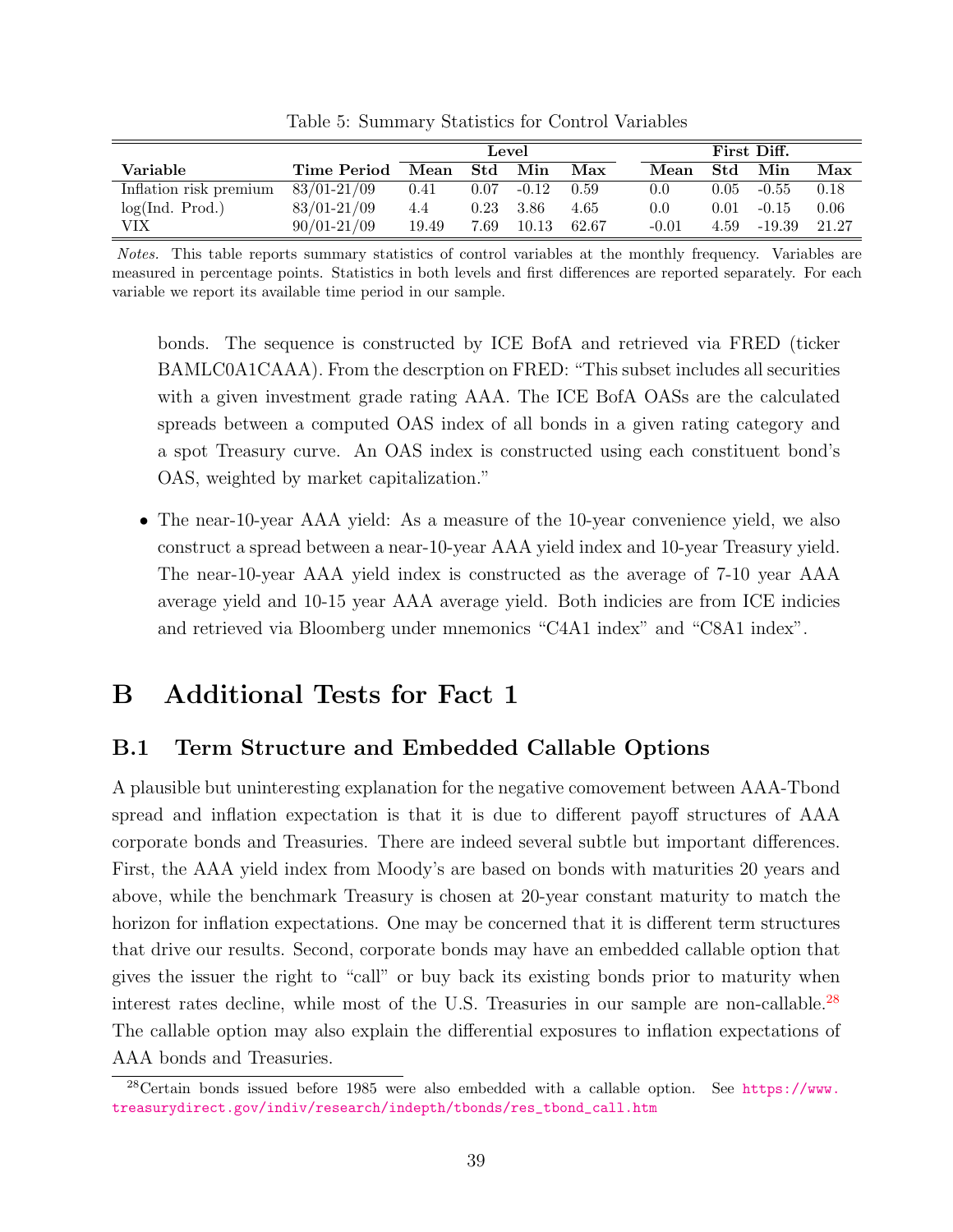To address these concerns, we use the AAA-Treasury option-adjusted spread (OAS) as the dependent variable. The AAA-OASs adjust for the value of the embedded callable option in AAA corporate bonds. In computing the OAS, bonds' cash flows are discounted using the whole Treasury yield curve plus a constant spread, so the concern about term structure is also addressed. The data source and description can be found in [1.](#page-10-0) We regress AAA-OAS on inflation expectations, and the results are presented in Column (1) of Table [6.](#page-40-1) If anything, the coefficient for option-adjusted spread is stronger than our baseline estimate (reproduced in Column 3).

Column (2) and Column (4) of Table [6](#page-40-1) use 10-year and 30-year Treasuries as the benchmark to compute the AAA-Treasury spread. Compared to the OAS, they serve as model-free robustness checks to address the term structure. The coefficients are comparable to the baseline results in Column (3).

|               | $\Delta$ AAA-OAS |               |                   | $\Delta$ AAA-10yTbond $\Delta$ AAA-Tbond $\Delta$ AAA-30yTbond $\Delta$ 10y AAA-Tbond |                   |
|---------------|------------------|---------------|-------------------|---------------------------------------------------------------------------------------|-------------------|
|               |                  | $^{\prime}2)$ | $\left( 3\right)$ | $\mathbf{A}$                                                                          | $\left( 5\right)$ |
| $\Delta E\pi$ | $-0.34$          | $-0.20$       | $-0.23$           | $-0.21$                                                                               | $-0.22$           |
|               | (0.09)           | (0.07)        | (0.08)            | (0.05)                                                                                | (0.08)            |
| Measure       | Swap             | Swap          | Swap              | Swap                                                                                  | Swap              |
| Control       | true             | true          | true              | true                                                                                  | true              |
| N             | 206              | 206           | 206               | 206                                                                                   | 205               |
| $\,R^2$       | 0.37             | 0.29          | 0.34              | 0.42                                                                                  | 0.24              |

<span id="page-40-1"></span>Table 6: Option-Adjusted Spread and Different Maturities

Notes. Newey-West standard errors (bandwidths optimally chosen following [Newey and West](#page-35-10) [\(1994\)](#page-35-10)) are shown in parentheses. ∆ indicates first differences at the monthly level. In all columns we use the inflation swap rate as the measure for inflation expectations. In Column (1) the dependent variable is AAA option adjusted spread from ICE BofA. Column (2) reproduces Column (4) in Table [2](#page-12-0) by using 10-year Treasury as the benchmark to compute the AAA-Treasury spread. Column (3) and (4) use 20-year and 30-year Treasuries as the benchmark, respectively. Across all columns, the control variables include: (log of) industrial production, CBOE volatility index (VIX), (log of) public debt, real yield, and real and inflation risk premia.

### <span id="page-40-0"></span>B.2 The Bond-CDS Spread and Inflation Expectations

|                                 |             | Level    |      |         |        | First Diff. |      |                       |       |
|---------------------------------|-------------|----------|------|---------|--------|-------------|------|-----------------------|-------|
| Variable                        | Time Period | Mean Std |      | Min Max |        | Mean Std    |      | Min                   | Max   |
| AA bond-CDS spread 05Q2-19Q2    |             | 0.27     | 0.34 | $-0.09$ | - 1.54 | $-0.0$      |      | $0.16$ $-0.57$ $0.61$ |       |
| BBB-AA basis-spread $05Q2-19Q2$ |             | 0.35     | 0.42 | 0.04    | 2.28   | 0.0         | 0.26 | -0.98                 | -1.39 |

<span id="page-40-2"></span>Table 7: Summary Statistics for Bond-CDS spreads

Notes. This table reports summary statistics for bond-CDS spreads at the quarterly frequency. Variables are measured in percentage points. Statistics in both levels and first differences are reported separately. For each variable, we report its available time period in our sample. See Eq. [\(B.1\)](#page-41-0) and [\(B.2\)](#page-42-1) for the definitions.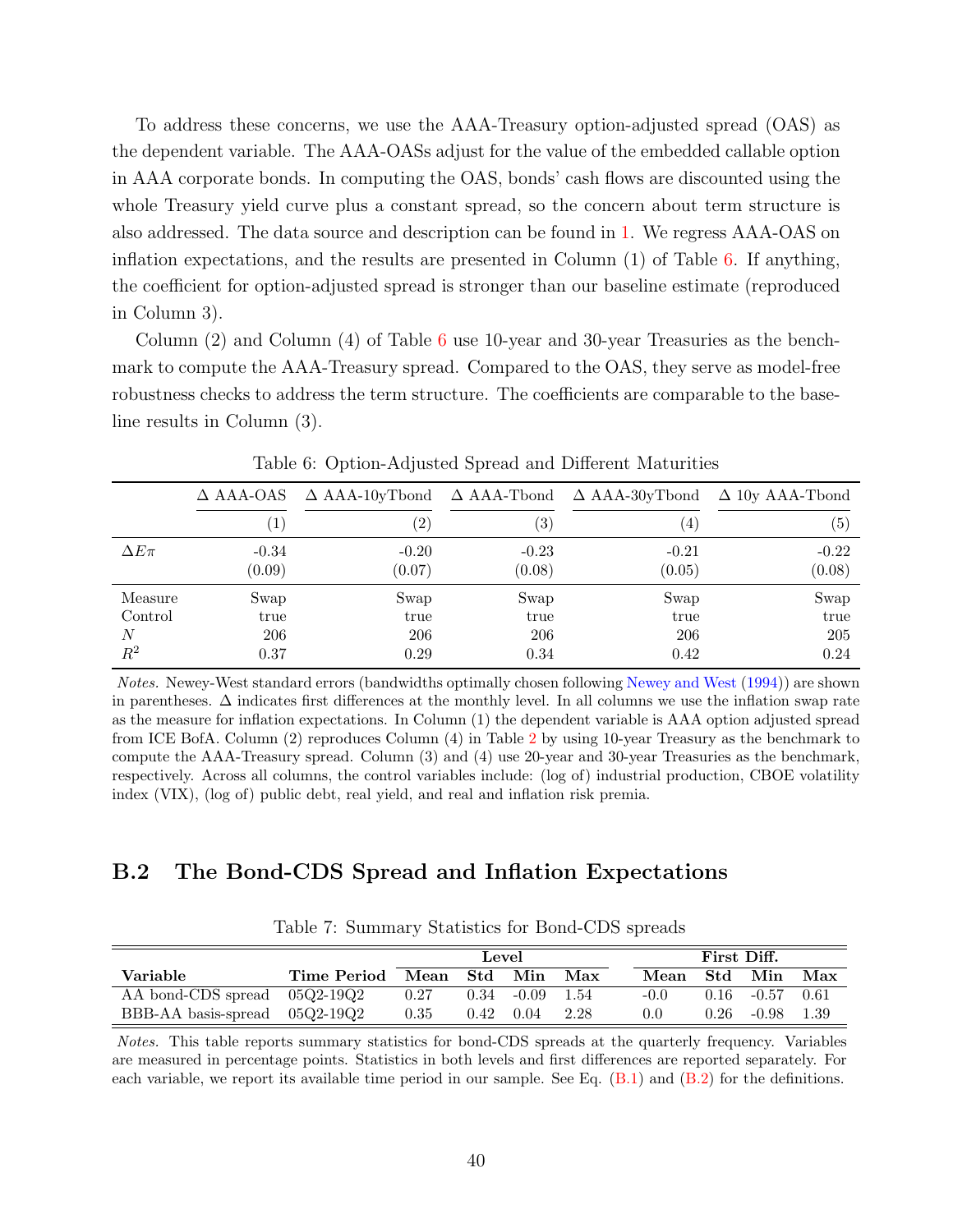A credit default swap, or CDS, is a swap contract that allows an investor to "swap" the default risk of some reference assets, such as corporate bonds, with another investor. The buyer of a CDS pays an ongoing premium to the seller until the maturity date of the contract in exchange for the insurance against credit defaulting. By buying a corporate bond and a maturity-matched CDS, an investor can almost replicate the cash flow from a risk-free bond, such as the U.S. Treasury with the same maturity. $^{29}$  $^{29}$  $^{29}$ 

Using credit default swaps (CDS), we are able to take the default component out of corporate bond spreads. For each bond  $i$ , we construct its *bond-CDS spread*, defined as the bond-Treasury spread net of the CDS spread, i.e.,

<span id="page-41-0"></span>bond-CDS spread<sub>i,t</sub> = 
$$
(y_{i,t} - y_{Treasury,t}) - CDS_{i,t}
$$
 (B.1)

where the maturity of both the CDS and the Treasury are matched to bond  $i$ . Notice our definition of the bond-CDS spread is the opposite of the conventional CDS-bond basis commonly used in the literature. By our definition, the sign of the bond-CDS spread is consistent with our other measures of the convenience yield: A positive number indicates Treasuries have higher price (lower spread) relative to the other assets.

In a frictionless world without special demand for convenience services and liquidity concerns, the bond-Treasury spread should be zero by no-arbitrage condition. Nevertheless, positive bond-CDS spreads (or negative CDS basis) are a well-documented empirical fact in the literature, suggesting that Treasuries carry a premium relative to the synthetic risk-free bond.

The source of the premium may be multifaceted. It can be from the illiquidity of corporate bonds [\(Longstaff et al.,](#page-35-13) [2005;](#page-35-13) [Li and Yu,](#page-35-14) [2021\)](#page-35-14), or the relative "safety premium" of treasury above that of corporate bonds. For now, we bundle different sources of the premium together as the convenience yield of Treasuries relative to corporate bonds, and defer the discussion of the exact feature of safe assets to Section [5.](#page-18-0)<sup>[30](#page-0-0)</sup>

High-quality corporate bonds can also carry a safety premium relative to risky bonds. This observation motivates [Krishnamurthy and Vissing-Jorgensen](#page-35-0) [\(2012\)](#page-35-0) to use the BBB-AAA spread as an alternative measure of the safety premium. [Mota](#page-35-6) [\(2021\)](#page-35-6) further refines this measure by isolating the non-credit-risk component using CDSs. Following this literature, we construct the BBB-AA basis-spread as the difference between the BBB bond-CDS spread and the AA bond-CDS spread. Notice that the Treasury yield is canceled out in the BBB-

 $^{29}$ In implementation, there are still subtle differences between the synthetic bond and a Treasury security. For example, the CDS may be subject to the counterparty risks.

<sup>30</sup>Technically the positive spreads can also originate from the the imperfect replication of risk-free bonds due to the frictions on the CDS market, such as counterparty risks, imperfect matching of payoff structure, etc. However, these differences are in general small (e.g., [Arora et al.,](#page-32-13) [2012](#page-32-13) show the counterparty risk is "vanishingly small"), so we do not take them into account in our analysis.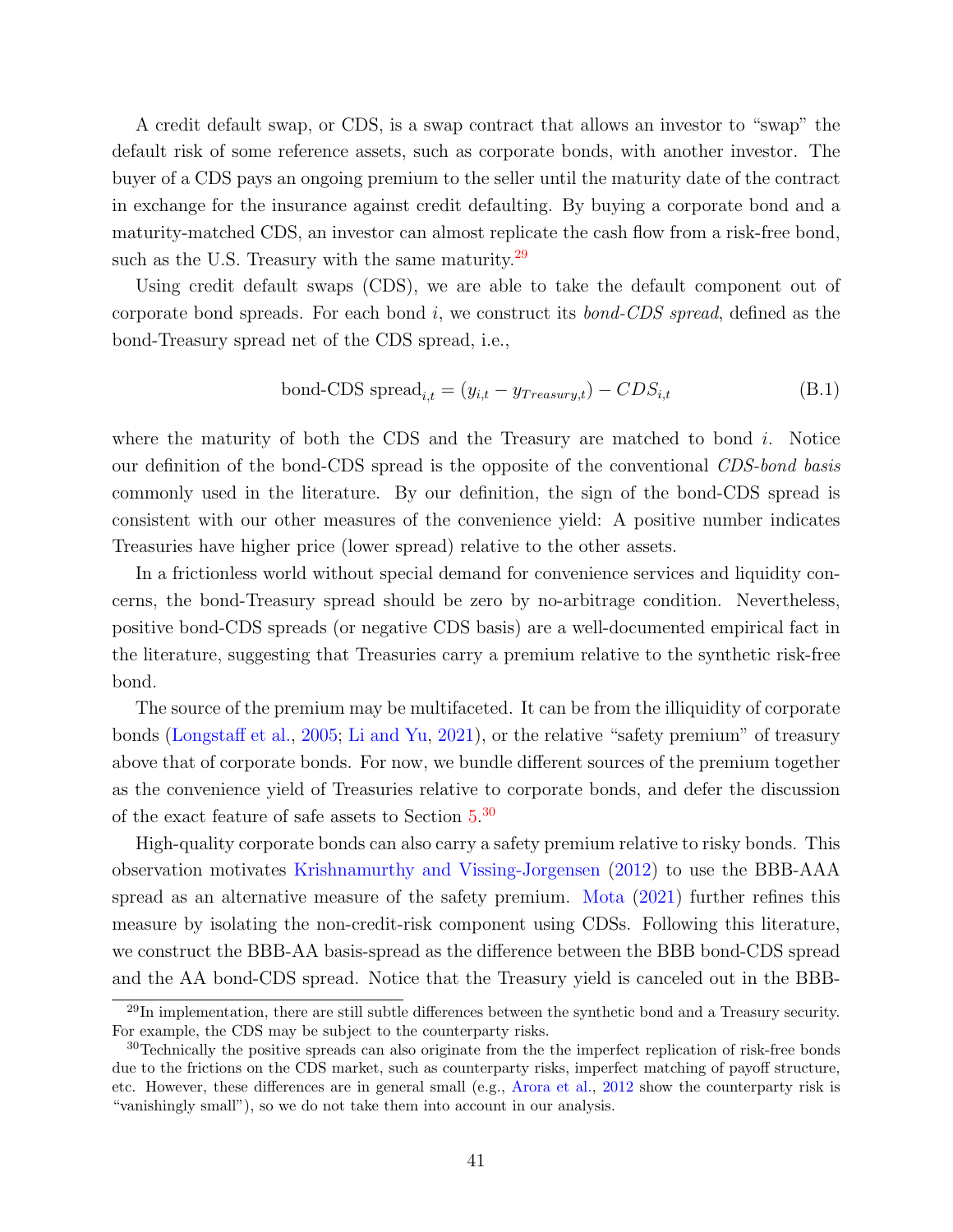<span id="page-42-1"></span>AA basis-spread (see Equation [B.2\)](#page-42-1). Therefore, the BBB-AA basis-spread is a measure of the premium on AA bonds relative to BBB bonds, independent of Treasury yields.

BBB-AA basis-spread<sub>t</sub> = bond-CDS spread<sub>BBB,t</sub> – bond-CDS spread<sub>AA,t</sub>  
= 
$$
(y_{BBB,t} - CDS_{BBB,t}) - (y_{AA,t} - CDS_{AA,t})
$$
 (B.2)

If AA bond yields indeed contain a premium relative to BBB bond yields, the BBB-AA basis-spread would be positive. Moreover, if the premium share a similar micro-foundation of U.S. Treasury premium, then the BBB-AA basis-spread should also comove with inflation expectations in the same way does the convenience yield on Tresuries. This is exactly what we find.

Table [7](#page-40-2) report summary statistics for bond-CDS spreads. Table [8](#page-43-1) presents regressions of bond-CDS spreads on inflation expectations, at the quarterly level. We switch to quarterly frequency to include more matched bond-CDS pairs. The sample is from 2005Q2 to 2019Q2. Inflation expectations are measured by the 10-year inflation swap rates. In Column (1) we regress the AA bond-CDS spread on inflation expectations without covariates. The point estimate is negative, consistent with our baseline results. It shows that a one percentagepoint increase in inflation expectations is associated with a 24bp decrease in the AA bond-CDS spread, or 0.72 of its standard deviation. The effect is significant both economically and statistically. In Column (2) we add controls to the regression. The point estimate is slightly smaller, reduced to 17bps, but still highly significant ( $p < 0.05$ ).

Column (3) and (4) investigate the relationship between BBB-AA basis-spread and inflation expectations. As discussed above, it captures the relative premium of AA to BBB. Column (3) shows the result of the univariate regression. The coefficient shows a one percentage point increase in inflation expectations translates into a 33bp (or 0.79 s.d.) decrease in the BBB-AA basis-spread. In other words, with a one percentage point increase in inflation expectations, AA bonds appreciate relative to BBB bonds by 33bps. The coefficient is statistically significant ( $p < 0.01$ ). On Column (4) we add usual controls to the regression, which reduces the point estimate to  $-\delta bp$ . The point estimate still points to the correct direction, though no longer statistically significant.

### <span id="page-42-0"></span>B.3 Hodrick-Prescott Filter

Throughout the main text, we use time-differencing to remove potential spuriously correlated stochastical trends. We show our results are robust to an alternative approach also commonly used in the literature: Hodrick-Prescott (HP) filter.

For each variable, we run the HP filter with the suggested monthly smoothing parame-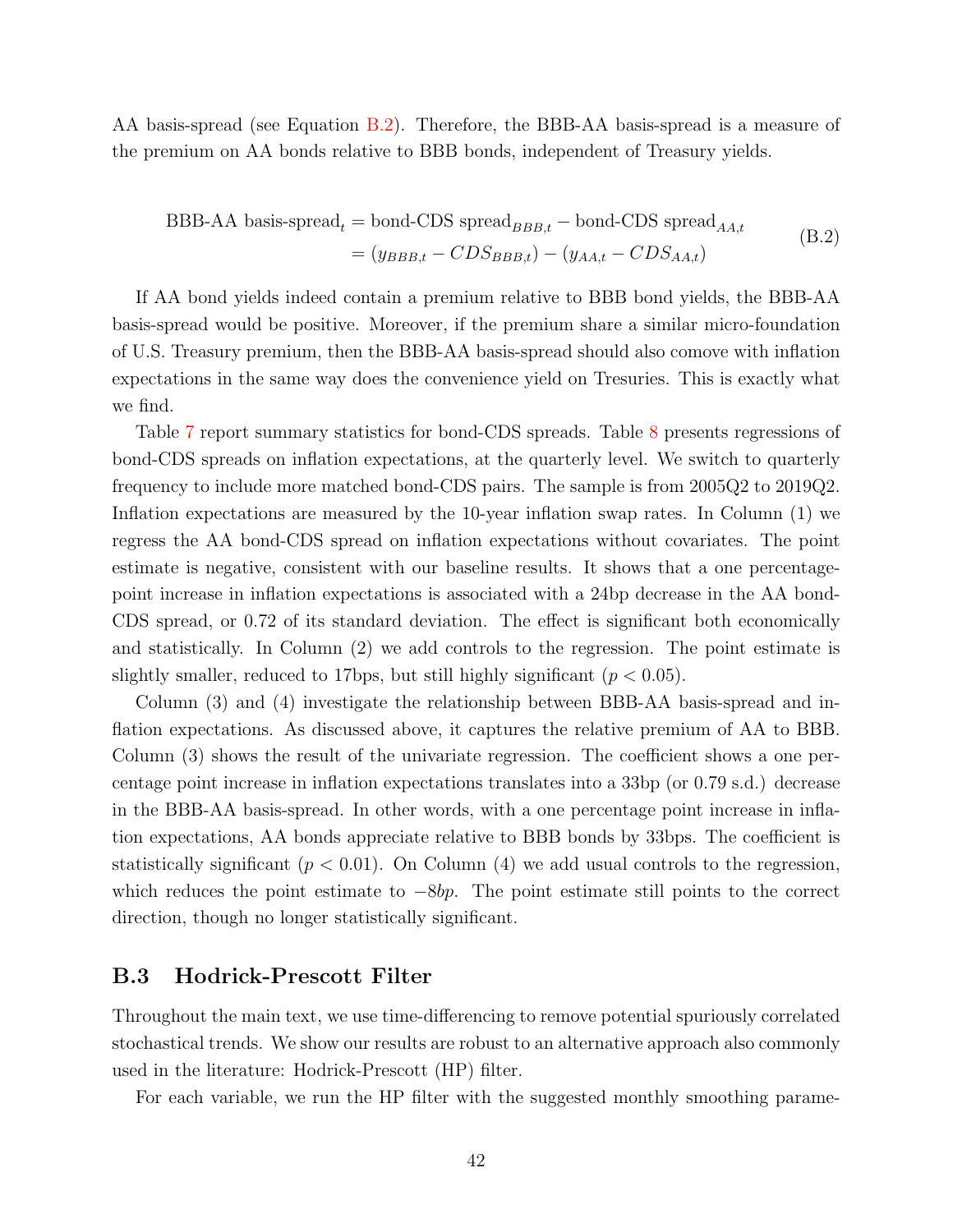|               |                   | $\Delta$ AA-Tbond |           | $\Delta$ BBB-AA |  |  |
|---------------|-------------------|-------------------|-----------|-----------------|--|--|
|               | $\left( 1\right)$ | $\left( 2\right)$ | (3)       | (4)             |  |  |
| $\Delta E\pi$ | $-0.24$           | $-0.17$           | $-0.33$   | $-0.08$         |  |  |
|               | (0.05)            | (0.05)            | (0.12)    | (0.05)          |  |  |
| Measure       | Swap              | Swap              | Swap      | Swap            |  |  |
| Controls      | False             | True              | False     | True            |  |  |
| Sample        | 05Q2-19Q2         | 05Q2-19Q2         | 05Q2-19Q2 | 05Q2-19Q2       |  |  |
| N             | 56                | 56                | 56        | 56              |  |  |
| $R^2$         | 0.20              | 0.53              | 0.15      | 0.48            |  |  |

<span id="page-43-1"></span>Table 8: Bond-CDS Spreads and Inflation Expectations

Notes. Newey-West standard errors (bandwidths optimally chosen following [Newey and West](#page-35-10)  $(1994)$  are shown in parentheses.  $\Delta$  indicates first difference at the quarterly level. The sample is from 2005Q1-2019Q2. In Column (1)- (2), the dependent variable is the average bond-CDS spread for AA bonds. In Column (3)-(4), the dependent variable is the average BBB-AA basis-spread, defined in Eq. [\(B.2\)](#page-42-1). Control variables for Column (2) and (4) include quarterly fixed effects, a recession indicator, and first differences in: (log of) real GDP, VIX, debt-to-GDP ratio, the effective Fed funds rate, and the inflation risk premium.

ter 129,600. We then take the deviation of each variable from its low-frequency trends as the regressands and regressors. Table [9](#page-44-0) reproduces our baseline results using HP filtered sequences. For notational ease we continue to use  $\Delta$  (only in this table) to denote the deviation from filtered trends. Across different specifications, the point estimates are negative and comparable to the baseline results in Table [2.](#page-12-0) The standard errors, however, are much larger, indicating noisier estimation.

## C Additional Tests for Fact 2

### <span id="page-43-0"></span>C.1 Alternative Measures for Debt Growth

As the market value of public debt contains information of discount rates, the growth rate of the market value may reflect the change in discount rates, including changes in inflation expectations and the convenience yield. Therefore, regressing the growth of the market value on inflation expectations may capture the auto-correlation of inflation expectations. Moreover, as GDP is the denominator in our baseline measure, the forecastability can also capture the cyclicality in the GDP. Both concerns are quantitatively insigificant over the long horizon, as we have shown in [4.](#page-15-0) Here we formally address this concern by using an alternative measure: the real growth rate of the par value of privately held debt, constructed as the growth rate of the nominal par value minus the realized inflation over the same period.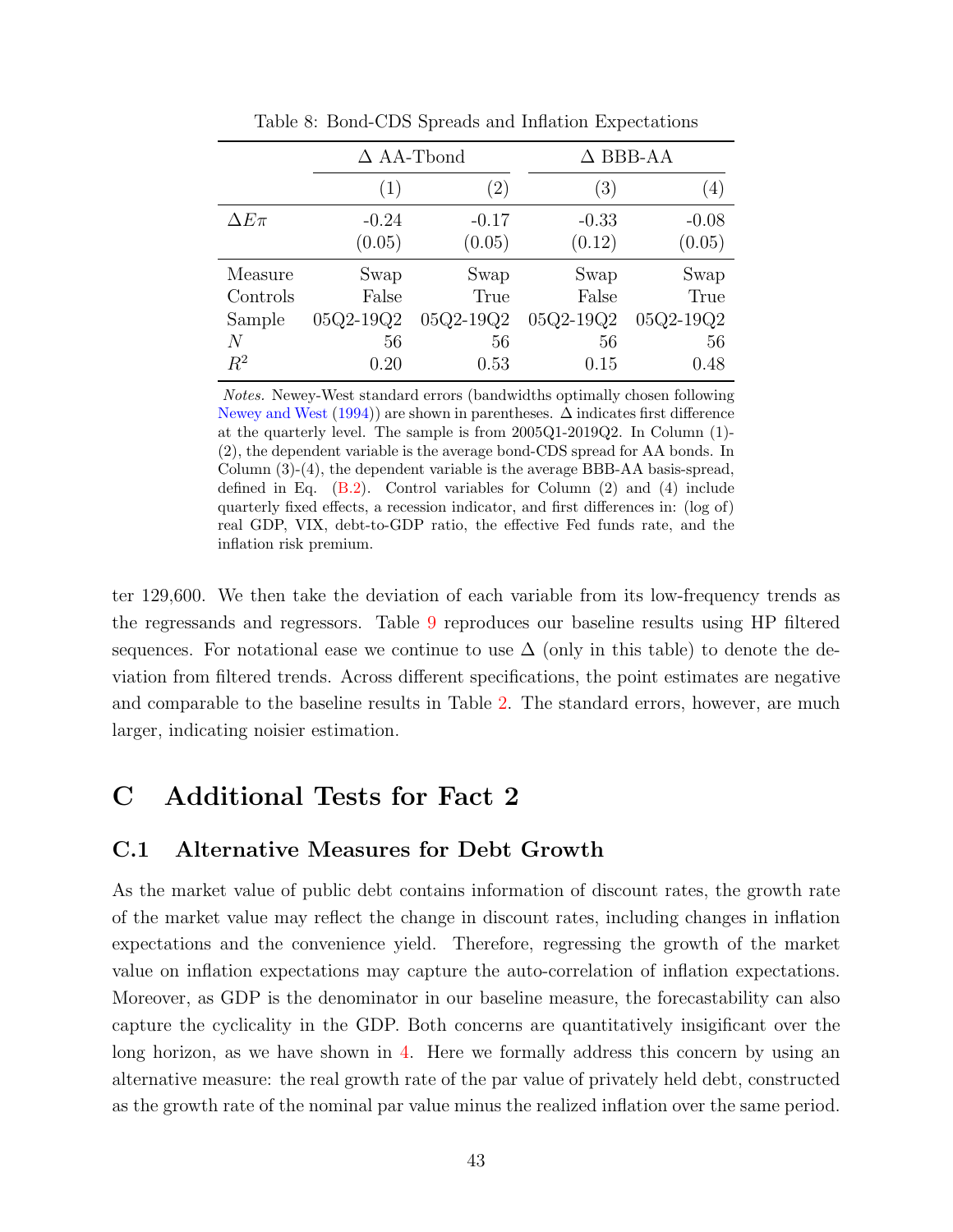|               | $\Delta$ AAA-Tbond |                 | $\Delta$ Refcorp - TBond |                 |  |
|---------------|--------------------|-----------------|--------------------------|-----------------|--|
|               | (1)                | (2)             | (3)                      | (4)             |  |
| $\Delta E\pi$ | $-0.60$            | $-0.26$         | $-0.47$                  | $-0.21$         |  |
|               | (0.10)             | (0.06)          | (0.17)                   | (0.08)          |  |
| Measure       | Swap               | Swap            | Swap                     | Swap            |  |
| Controls      | False              | True            | False                    | True            |  |
| Sample        | $04/07 - 21/09$    | $04/07 - 21/09$ | $04/07 - 21/09$          | $04/07 - 21/09$ |  |
| N             | 207                | 207             | 207                      | 207             |  |
| $R^2$         | 0.51               | 0.79            | 0.35                     | 0.65            |  |

<span id="page-44-0"></span>Table 9: The Convenience Yield and Inflation Expectations (HP Filtered)

Notes. Newey-West standard errors (bandwidths optimally chosen following [Newey and West](#page-35-10) [\(1994\)](#page-35-10)) are shown in parentheses.  $\Delta$  indicates the deviation from the trends filtered by HP filter. The smoothing parameter is set at the suggested monthly level  $129,600$ . In Column  $(1)-(2)$ , the dependent variables are changes in the AAA-Tbond spread. In Column  $(3)-(4)$ , the dependent variables are the Refcorp-Tbond spread. Controls variables in Column (2) and (4) are: industrial production, CBOE volatility index (VIX), (log of) public debt, the effective Fed funds rate, the 10-year real interest rate, and real and inflation risk premia. All are filtered using HP filter.

Table [10](#page-44-1) presents the same predictive regression as in [4](#page-15-0) but with the real par value growth as the predicted variable. The coefficients are highly significant, and comparable with those in Table [4.](#page-18-1)

|         | 1yr               | 5yr               | 10yr             | 1yr              | 5yr       | 10yr      |
|---------|-------------------|-------------------|------------------|------------------|-----------|-----------|
|         | $\left( 1\right)$ | $\left( 2\right)$ | $\left(3\right)$ | $\left(4\right)$ | (5)       | (6)       |
| $E\pi$  | 4.81              | 31.32             | 51.34            | 8.78             | 48.69     | 55.10     |
|         | (2.08)            | (8.22)            | (20.83)          | (2.31)           | (10.85)   | (17.20)   |
| Sample  | 81Q4-20Q3         | 81Q4-16Q3         | 81Q4-11Q3        | 81Q4-20Q3        | 81Q4-16Q3 | 81Q4-11Q3 |
| Control | False             | False             | False            | True             | True      | True      |
| $\,N$   | 156               | 140               | 120              | 156              | 140       | 120       |
| $\,R^2$ | 0.06              | 0.16              | 0.15             | 0.22             | 0.52      | 0.81      |

<span id="page-44-1"></span>Table 10: Inflation Expectations Predict Future Debt/GDP Growth

Notes. Newey-West standard errors (bandwidths optimally chosen following [Newey and West](#page-35-10) [\(1994\)](#page-35-10)) are shown in parentheses. The predicted variables are future real debt cumulative growth rates, where debt is measured by the par value of privately held public debt, normalized by CPI. Both variables are linearly detrended. Horizons are indicated in each column. The predictor variable is 10-year inflation expectations estimated by the Cleveland Fed [\(Haubrich et al.,](#page-34-9) [2012\)](#page-34-9). Column (1)-(3) performs the univariate prediction, and Column  $(4)-(6)$  control for output growth, the par value of debt to GDP, the inflation risk premium, and the effective Fed funds rate, all at time t.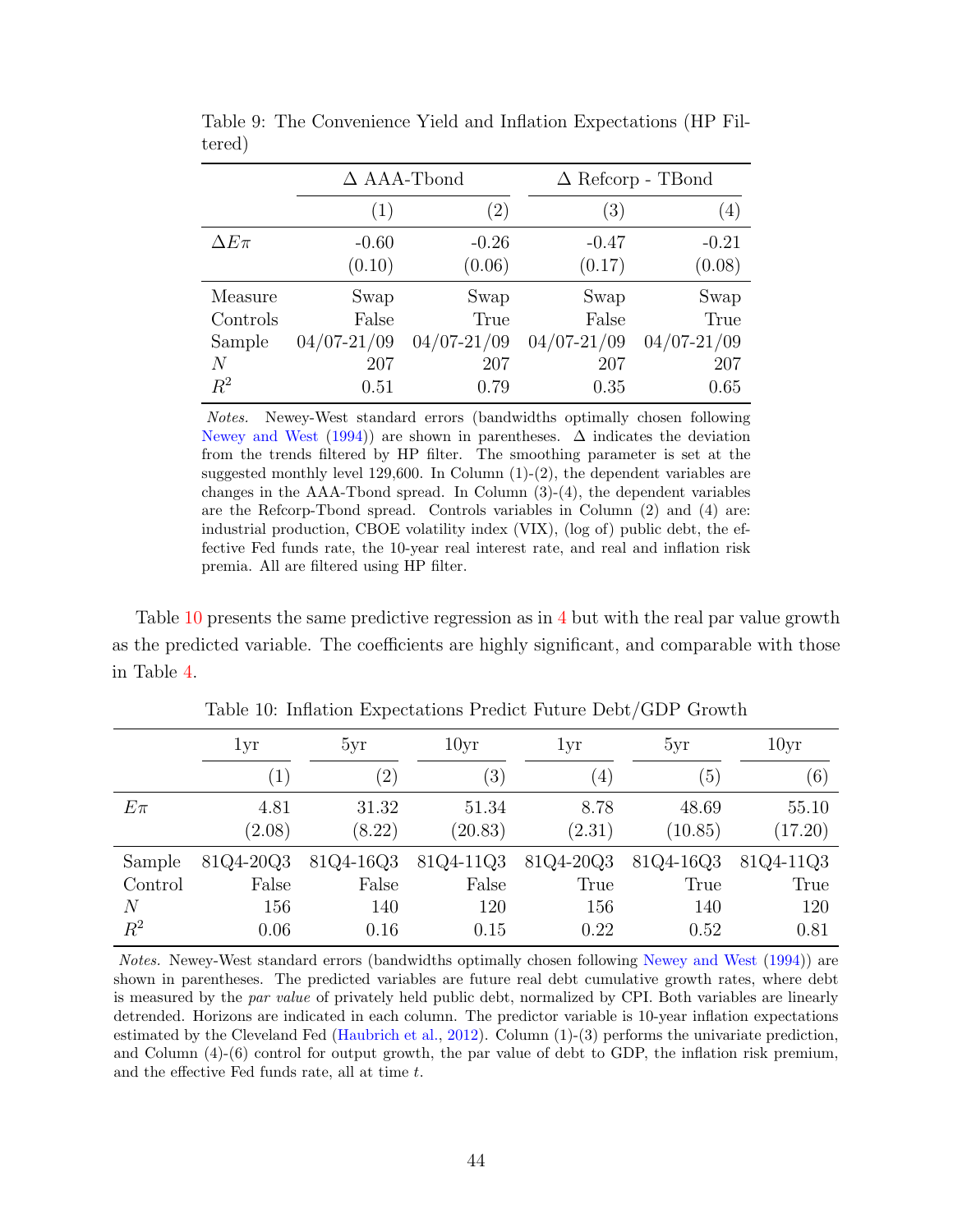### <span id="page-45-0"></span>C.2 Bias-adjusted Estimates

It is known that predictive regressions will have small sample biases when innovations to the predictor and the predicted variables are correlated [\(Stambaugh,](#page-35-12) [1999;](#page-35-12) [Boudoukh et al.,](#page-32-9) [2021\)](#page-32-9). Using the formula provided by [Boudoukh et al.](#page-32-9) [\(2021\)](#page-32-9), we compute the biases in the small sample under the null hypothesis that  $\beta_h = 0$ , and plot the bias-adjusted coefficients in Figure [C.2.](#page-45-0) The biases are relatively small relative to the point estimates. Our results are still highly significant after adjusting for biases.



Figure C.7: Bias-adjusted Estimates

This figure plots the estimates of  $\beta_h$  in Eq. [4.1](#page-17-1) and the bias-adjusted estimates under the null hypothesis, using the formula from [Boudoukh et al.](#page-32-9) [\(2021\)](#page-32-9). The shaded area represents the 95% confidence interval with Newey-West standard errors (bandwidths optimally chosen following [Newey and West](#page-35-10) [\(1994\)](#page-35-10)).

### <span id="page-45-1"></span>C.3 The Predictive Power of the Realized Inflation

As the inflation expectations are highly correlated with the realized inflation (the correlation in our sample is 0.33), we can use the realized inflation as a proxy for inflation expectations to extend our sample further back to 1947. The realized inflation is calculated as the annualized quarterly growth rate of CPI for urban consumers (CPIUCSL). Column  $(1)-(3)$ in Table [11](#page-46-0) use the realized inflation to predict future debt growth since 1947, controlling for comtemporaneous debt/GDP, GDP growth and a linear trend. The realized inflation also significantly predicts the future debt growth. The coefficients are smaller than inflation expectations in the baseline regression, since the realized inflation is for each quarter while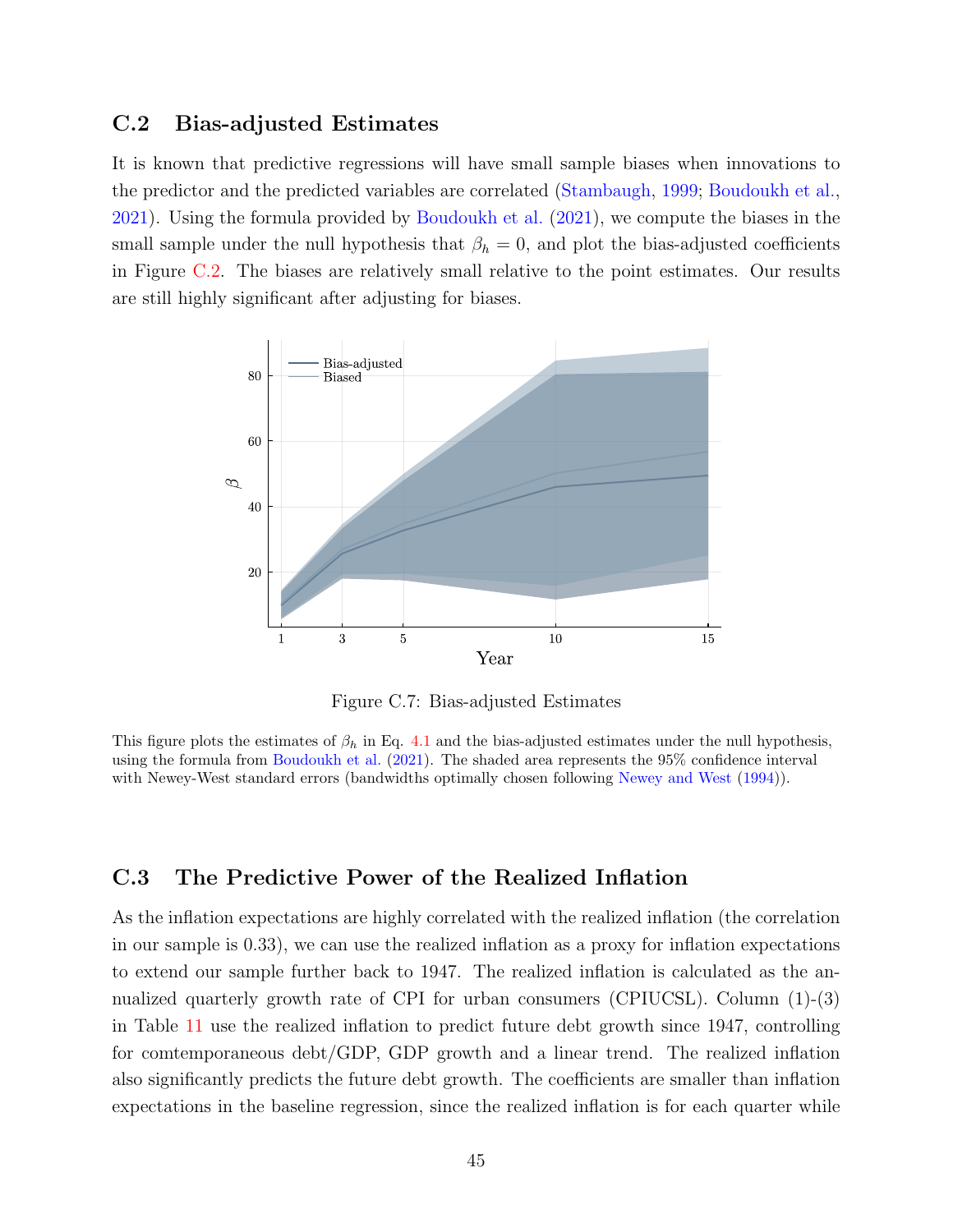inflation expectataions are over 10 years in the future. This results mirror the findings of [Cochrane](#page-33-1) [\(2021b\)](#page-33-1), who finds that an innovation to inflation coincides with a rise of public debt value in the future.

Column  $(4)-(6)$  performs a horse race between the realized inflation and inflation expectations. After controlling for inflation expectations, the realized inflation lost its predictive power for the 10-year debt/GDP growth. For the shorter horizons the point estimates are still positive but it is no longer statistically significant. These results suggest inflation expectations have better predictive powers than the realized inflation.

|             | 1yr               | 5yr               | 10 <sub>yr</sub> | 1yr               | 5yr       | 10 <sub>yr</sub>  |
|-------------|-------------------|-------------------|------------------|-------------------|-----------|-------------------|
|             | $\left( 1\right)$ | $\left( 2\right)$ | (3)              | $\left( 4\right)$ | (5)       | $\left( 6\right)$ |
| $\pi$       | 0.32              | 2.21              | 3.31             | 0.47              | 1.58      | $-0.84$           |
|             | (0.19)            | (0.78)            | (1.05)           | (0.38)            | (0.74)    | (0.98)            |
| $E\pi$      |                   |                   |                  | 10.35             | 33.08     | 30.99             |
|             |                   |                   |                  | (1.67)            | (7.53)    | (11.61)           |
| Sample      | 47Q2-20Q2         | 47Q2-16Q2         | 47Q2-11Q2        | 81Q4-20Q2         | 81Q4-16Q2 | 81Q4-11Q2         |
| Control     | True              | True              | True             | True              | True      | True              |
| $\,N$       | 293               | 277               | 257              | 155               | 139       | 119               |
| $\bar{R}^2$ | 0.21              | 0.46              | 0.60             | 0.24              | 0.51      | 0.82              |

<span id="page-46-0"></span>Table 11: Predictive Regressions with the Realized Inflation

Notes. Newey-West standard errors (bandwidths optimally chosen following [Newey and West](#page-35-10) [\(1994\)](#page-35-10)) are shown in parentheses. The predicted variables are future debt/GDP cumulative growth rates, where debt is measured by the market value of privately held public debt. Both variables are linearly detrended. Horizons are indicated in each column. The predictor variable is the realized inflation, calculated as the annualized quarterly growth rate of CPI for urban consumers (CPIUCSL), and the 10-year inflation expectations estimated by the Cleveland Fed [\(Haubrich et al.,](#page-34-9) [2012\)](#page-34-9). All columns control for output growth and the par value of debt to GDP at time  $t$ .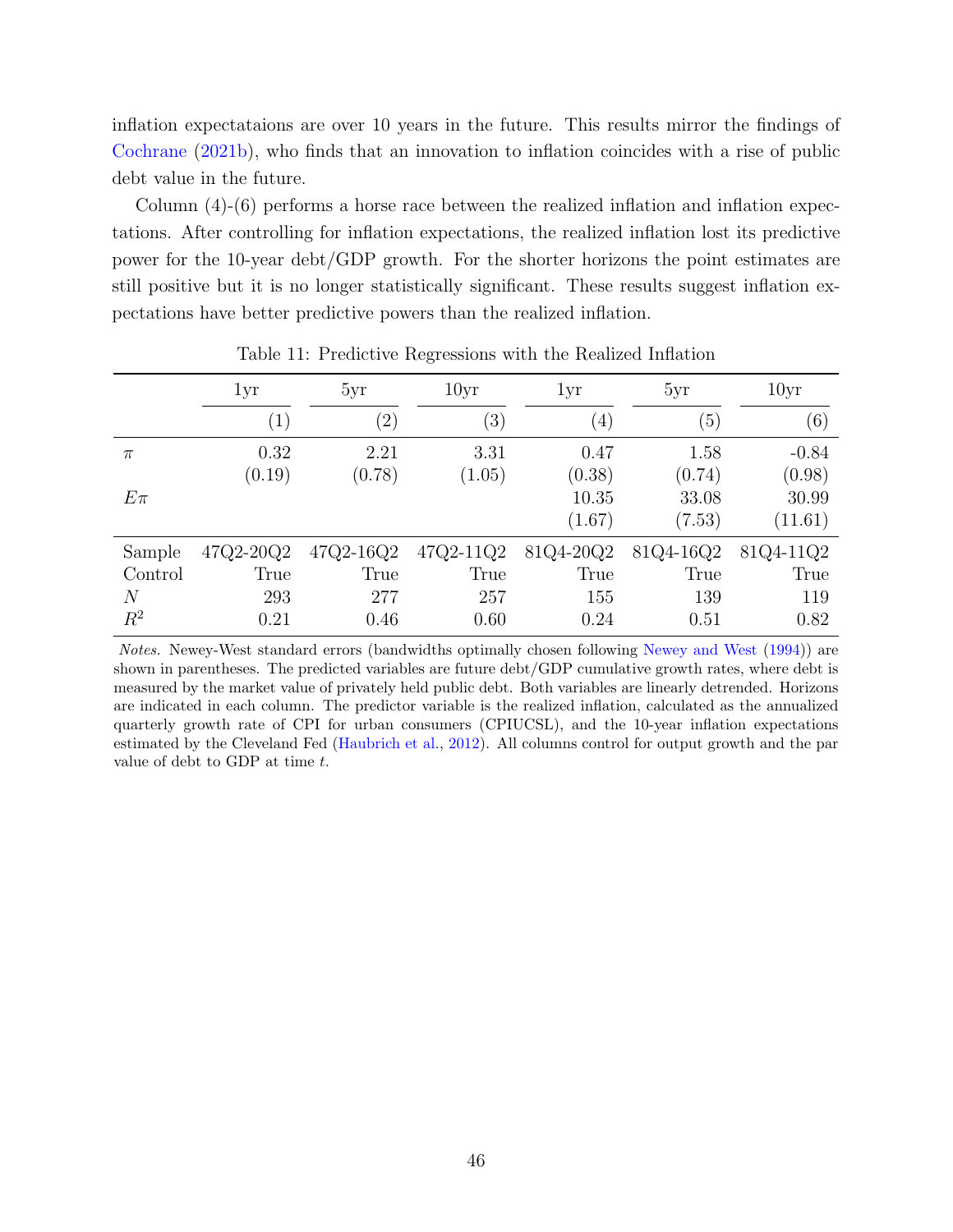## D Proofs for the Theoretical Model

### <span id="page-47-0"></span>D.1 First-order Conditions of the Household's Problem

The first-order conditions of the household's problem with respect to  $L_t$ ,  $B_t$ , and  $D_t$  are given by

<span id="page-47-2"></span>
$$
1 = E_t[\beta \frac{u_c(C_{t+1})}{u_c(C_t)} \frac{R_t}{\Pi_{t+1}}],
$$
\n(D.1)

$$
1 - \frac{\mu_v(V_t)}{u_c(C_t)} = E_t[\beta \frac{u_c(C_{t+1})}{u_c(C_t)} \frac{kQ_{t+1}^B + 1}{Q_t^B} \frac{1}{\Pi_{t+1}}],
$$
(D.2)

<span id="page-47-4"></span><span id="page-47-3"></span>
$$
1 = E_t[\beta \frac{u_c(C_{t+1})}{u_c(C_t)} \frac{k D_{t+1}^D + 1}{Q_t^D} \frac{1}{\Pi_{t+1}}].
$$
 (D.3)

Then to a first-order approximation, the IS curve  $(D.1)$  and the demand function of convenience assets [\(D.2\)](#page-47-3) yield

$$
\log R_t = \frac{\mu_v(V_t)}{u_c(C_t)} + E_t \log(\frac{kQ_{t+1}^B + 1}{Q_t^B}).
$$
\n(D.4)

Similarly, the demand function of non-convenience assets  $(D.3)$  with  $(D.1)$  yields

$$
\log R_t = E_t \log(\frac{kQ_{t+1}^D + 1}{Q_t^D}).
$$
\n(D.5)

### <span id="page-47-1"></span>D.2 Proofs for Log-linearizing Households' First-order Conditions

Here we show the steps of deriving equations  $(5.6)$ ,  $(5.7)$ , and  $(5.9)$  in the household's firstorder conditions. First, denote  $i_{t+1}^B$  as

<span id="page-47-5"></span>
$$
i_{t+1}^B \equiv \log(\frac{kQ_{t+1}^B+1}{Q_t^B}/\frac{k\bar{Q}^B+1}{\bar{Q}^B}),
$$

and then by log-linearization, we have

$$
i_{t+1}^B = \frac{k\bar{Q}}{k\bar{Q} + 1} q_{t+1}^B - q_t^B = kq_{t+1}^B - q_t^B,
$$
\n(D.6)

where we have used the steady-state relationship  $1 + \bar{i}^B = (k\bar{Q}^B + 1)/\bar{Q}^B$  in the second equality (note that  $\bar{i}^B$  is at the scale of first order).

To get equation [\(5.6\)](#page-22-0), we log-linearize [\(5.4\)](#page-21-1) and note the market clearing condition  $Y_t =$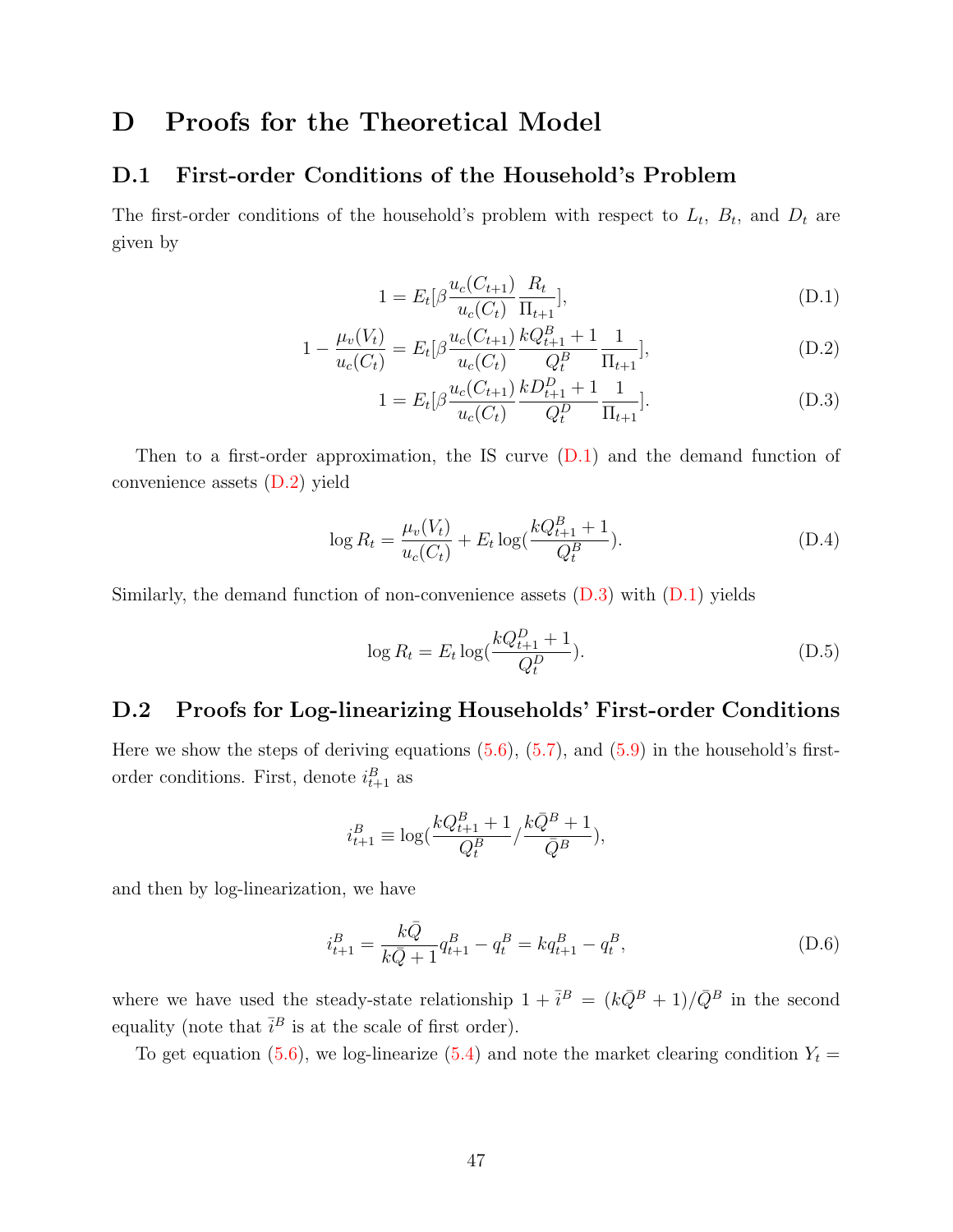$C_t$ , i.e.,

$$
\log R_t - \log \bar{R} = \frac{\mu_v(V_t)}{u_c(C_t)} - \frac{\mu_v(\bar{V})}{u_c(\bar{C})} + E_t \log(\frac{kQ_{t+1} + 1}{Q_t}) - \log(\frac{k\bar{Q} + 1}{\bar{Q}}),
$$
  
\n
$$
\Rightarrow i_t = \frac{\mu_v(\bar{V})[1 + \frac{\mu_{vv}(\bar{V})\bar{V}}{\mu_v(\bar{V})} \frac{V_t - \bar{V}}{\bar{V}}]}{u_c(\bar{C})[1 + \frac{u_{cc}(\bar{C})\bar{C}}{u_c(\bar{C})} \frac{C_t - \bar{C}}{\bar{C}}]} - \frac{\mu_v(\bar{V})}{u_c(\bar{C})} + E_t i_{t+1}^B
$$
  
\n
$$
= \frac{\mu_v(\bar{V})[1 - \psi^{-1}(v_t + y_t)]}{u_c(\bar{C})[1 - \sigma^{-1}y_t]} - \frac{\mu_v(\bar{V})}{u_c(\bar{C})} + kE_t q_{t+1}^B - q_t^B
$$
  
\n
$$
= \frac{\mu_v(\bar{V})}{u_c(\bar{C})}[1 - \psi^{-1}(v_t + y_t) + \sigma^{-1}y_t] - \frac{\mu_v(\bar{V})}{u_c(\bar{C})} + kE_t q_{t+1}^B - q_t^B
$$
  
\n
$$
= -\gamma \psi^{-1}[v_t + y_t] + \gamma \sigma^{-1} y_t + kE_t q_{t+1}^B - q_t^B,
$$

where

$$
\psi \equiv -\mu_v(\bar{V})/(\mu_{vv}(\bar{V})\bar{V}) > 0, \qquad \sigma \equiv -u_c(\bar{C})/(u_{cc}(\bar{C})\bar{C}) > 0,
$$

$$
\gamma \equiv \mu_v(\bar{V})/u_c(\bar{C}).
$$

Similarly, to get equation  $(5.7)$ , we log-linearize  $(5.5)$ , i.e.,

$$
i_t = \frac{k\bar{Q}^D}{k\bar{Q}^D + 1} E_t q_{t+1}^D - q_t^D
$$
  
=  $k E_t q_{t+1}^D - q_t^D$ .

Finally, for equation [\(5.9\)](#page-23-0), we have the convenience yield  $cy_t \equiv r_t^D - r_t^B$  is given by

$$
cy_t = kE_t(cy_{t+1}) + (\bar{Q}^D)^{-1}[-\gamma\psi^{-1}v_t + \gamma(\sigma^{-1} - \psi^{-1})y_t]
$$
  
=  $kE_t(cy_{t+1}) + (1 + \bar{i} - k)[-\gamma\psi^{-1}v_t + \gamma(\sigma^{-1} - \psi^{-1})y_t]$   
=  $kE_t(cy_{t+1}) + (1 - k)[-\gamma\psi^{-1}v_t + \gamma(\sigma^{-1} - \psi^{-1})y_t].$ 

Note that in the first equality, we have assumed  $1/\bar{Q}^B \approx 1/\bar{Q}^D$  (to the first-order approximation) in the steady-state; in the second equality, we have used the steady-state relationship  $1+\bar{i}=(k\bar{Q}^D+1)/\bar{Q}^D.$ 

## <span id="page-48-0"></span>D.3 The Expression of Expected Future Government Real Debt Balances

To nail down the expression of future government real debt balances, we need to log-linearize the government budget constraint  $(5.2)$ , the Euler equation  $(5.3)$ , and the trade-off condition between holding convenience assets and short-term riskless assets [\(D.2\)](#page-47-3). The government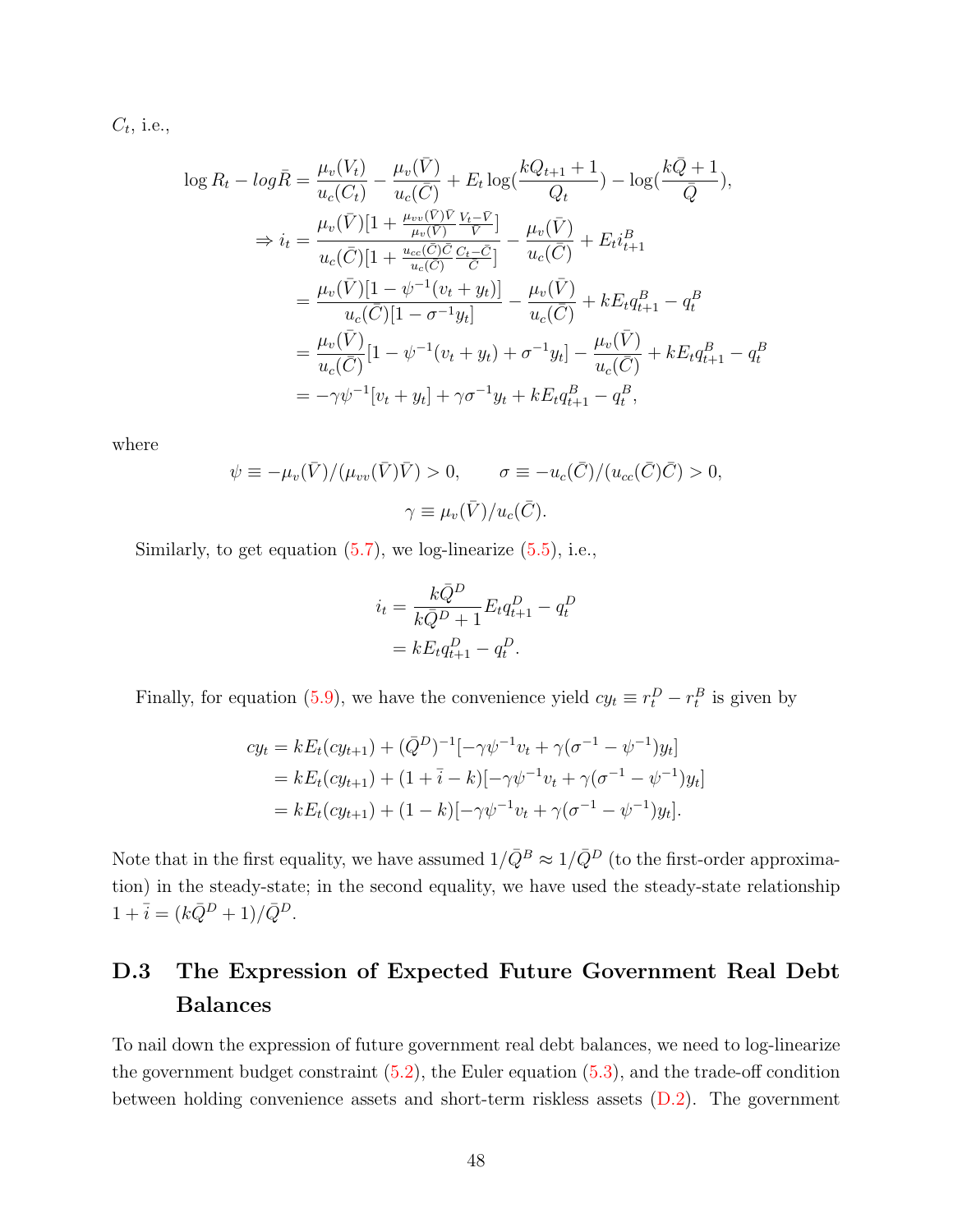budget constraint [\(5.2\)](#page-20-1) yields

<span id="page-49-0"></span>
$$
\rho v_{t+1} = v_t + i_{t+1}^B - \pi_{t+1} - s_{t+1} - (y_{t+1} - y_t),
$$
\n(D.7)

where  $s_{t+1}$  is the scaled real primary surplus to output ratio, and  $\rho \equiv e^{-\bar{i}B} < 1$  is a constant.

Similarly, the IS curve [\(5.3\)](#page-21-3) yields

$$
y_t - u_t^d = E_t(y_{t+1} - u_{t+1}^d) - \sigma(i_t - E_t \pi_{t+1}),
$$
\n(D.8)

where  $u_{t+1}^d = \rho_d u_t^d + \epsilon_{t+1}^d$  denotes aggregate demand shock (such as preference shock) and  $\epsilon_{t+1}^d$  is an i.i.d. innovation with mean zero; the trade-off condition of holding convenience assets  $(D.2)$  yields

<span id="page-49-3"></span><span id="page-49-2"></span><span id="page-49-1"></span>
$$
i_t = -\gamma \psi^{-1} [v_t + y_t] + \gamma \sigma^{-1} y_t + E_t i_{t+1}^B.
$$
 (D.9)

Combining [\(D.7\)](#page-49-0)-[\(D.9\)](#page-49-1) and also noting that  $\sigma = \psi = 1$ , we have the expected government real debt balance in any time  $t + j + 1$  satisfying

$$
E_t v_{t+j+1} = \frac{1}{\rho} E_t [(1+\gamma)v_{t+j} - s_{t+j+1} - (u_{t+j+1}^d - u_{t+j}^d)]
$$
(D.10)

for any  $j \geq 0$ , and then by iterating this equation to time t, it yields

$$
E_t v_{t+j+1} = \left(\frac{1+\gamma}{\rho}\right)^{j+1} v_t - \left[\sum_{n=1}^{j+1} \frac{1}{\rho} \left(\frac{1+\gamma}{\rho}\right)^{j+1-n} E_t s_{t+n}\right] + \frac{1-\rho_d}{\rho \rho_d - (1+\gamma)} \left[\rho_d^{j+1} - \left(\frac{1+\gamma}{\rho}\right)^{j+1}\right] u_t^d.
$$
\n(D.11)

One can observe from equation [\(D.11\)](#page-49-2) that expected future real debt balance of the government equals the summation of three terms: current debt-to-GDP ratio, the future flows of government surpluses, and the contemporaneous demand shock.

Now further consider a fiscal policy rule in which  $s_{t+1} = \alpha v_t + u_{t+1}^s$ . By substituting  $s_{t+j+1}$  into [\(D.10\)](#page-49-3), we have

$$
E_t v_{t+j+1} = \frac{1}{\rho} E_t [(1+\gamma-\alpha)v_{t+j} - u_{t+j+1}^s - (u_{t+j+1}^d - u_{t+j}^d)]
$$

for any  $j \geq 0$ , and similarly, by iterating this equation to time t, it yields

$$
E_t v_{t+j+1} = \left(\frac{1+\gamma-\alpha}{\rho}\right)^{j+1} v_t - \left[\sum_{n=1}^{j+1} \frac{1}{\rho} \left(\frac{1+\gamma-\alpha}{\rho}\right)^{j+1-n} E_t s_{t+n}\right] + \frac{1-\rho_d}{\rho \rho_d - (1+\gamma-\alpha)} \left[\rho_d^{j+1} - \left(\frac{1+\gamma-\alpha}{\rho}\right)^{j+1}\right] u_t^d.
$$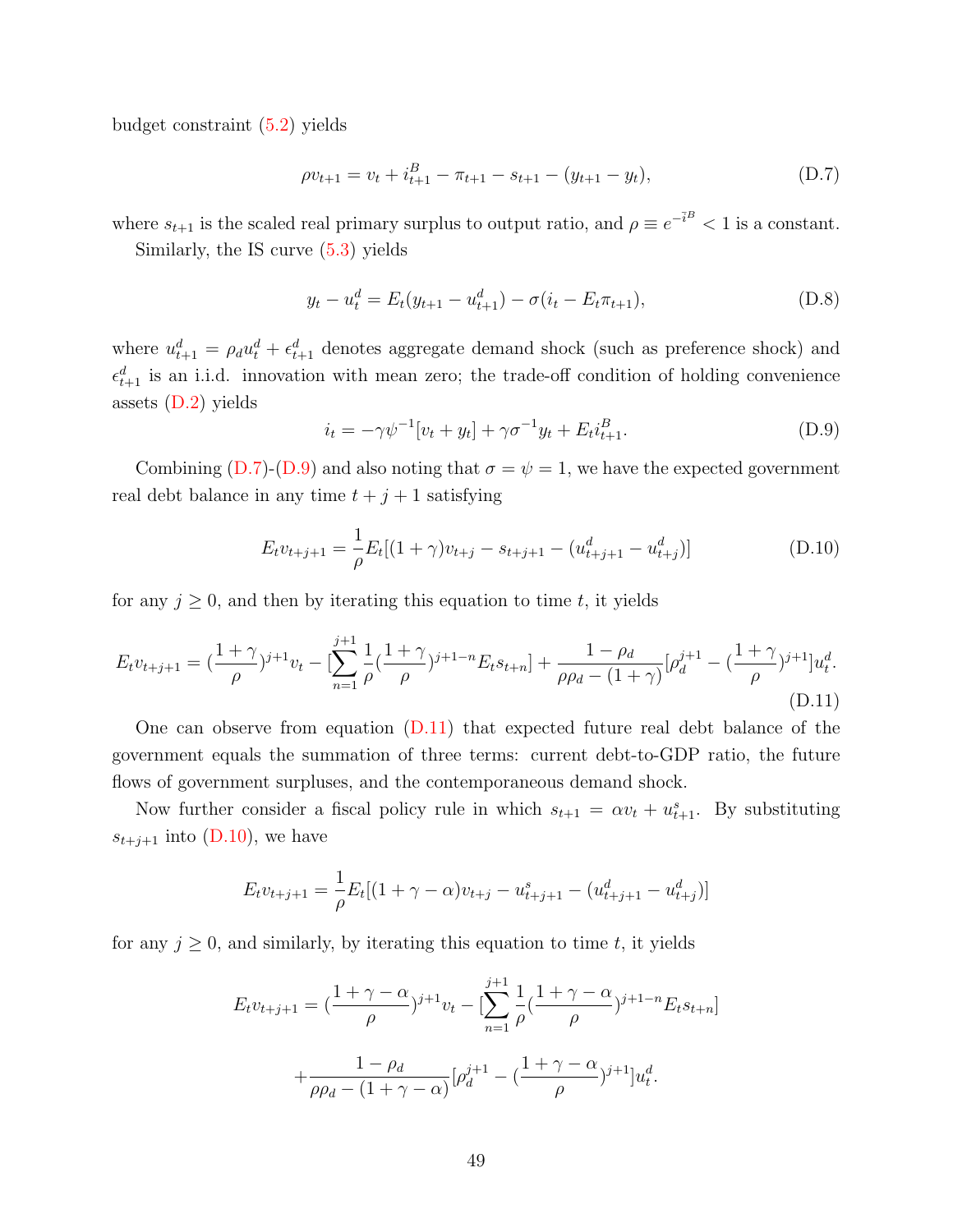Therefore, in such a case, the convenience yield is given by

$$
cy_t = -\gamma (1 - k) \sum_{j=0}^{\infty} k^j E_t v_{t+j}
$$

$$
= \phi_v v_t + \phi_d u_t^d + \sum_{j=1}^{\infty} \phi_{s,j} E_t u_{t+j}^s,
$$

where the constant coefficients are given by

$$
\phi_v \equiv -\gamma (1 - k) \sum_{j=0}^{\infty} k^j \left(\frac{1 + \gamma - \alpha}{\rho}\right)^j < 0,
$$
\n
$$
\phi_d \equiv -\gamma (1 - k) \frac{1 - \rho_d}{\rho \rho_d - (1 + \gamma - \alpha)} \sum_{j=1}^{\infty} k^j [\rho_d^j - \left(\frac{1 + \gamma - \alpha}{\rho}\right)^j] < 0,
$$
\n
$$
\phi_{s,j} \equiv \gamma \frac{1 - k}{\rho} \sum_{n=j}^{\infty} k^n \left(\frac{1 + \gamma - \alpha}{\rho}\right)^{n-1} > 0.
$$

### <span id="page-50-0"></span>D.4 Equilibrium Characterization

Denote the log-deviation from steady-sate values by lowercase letters. Market clearing conditions require  $y_t = c_t$ . Given those first-order conditions from the demand side  $(D.6)-(D.9)$  $(D.6)-(D.9)$  $(D.6)-(D.9)$ , the New Keynesian Phillips curve [\(5.16\)](#page-27-0) from the supply side, the policy rules [\(5.17\)](#page-27-2)-[\(5.18\)](#page-27-1), the government budget constraint  $(5.12)$ , and the expression of convenience yield  $(5.9)$ , the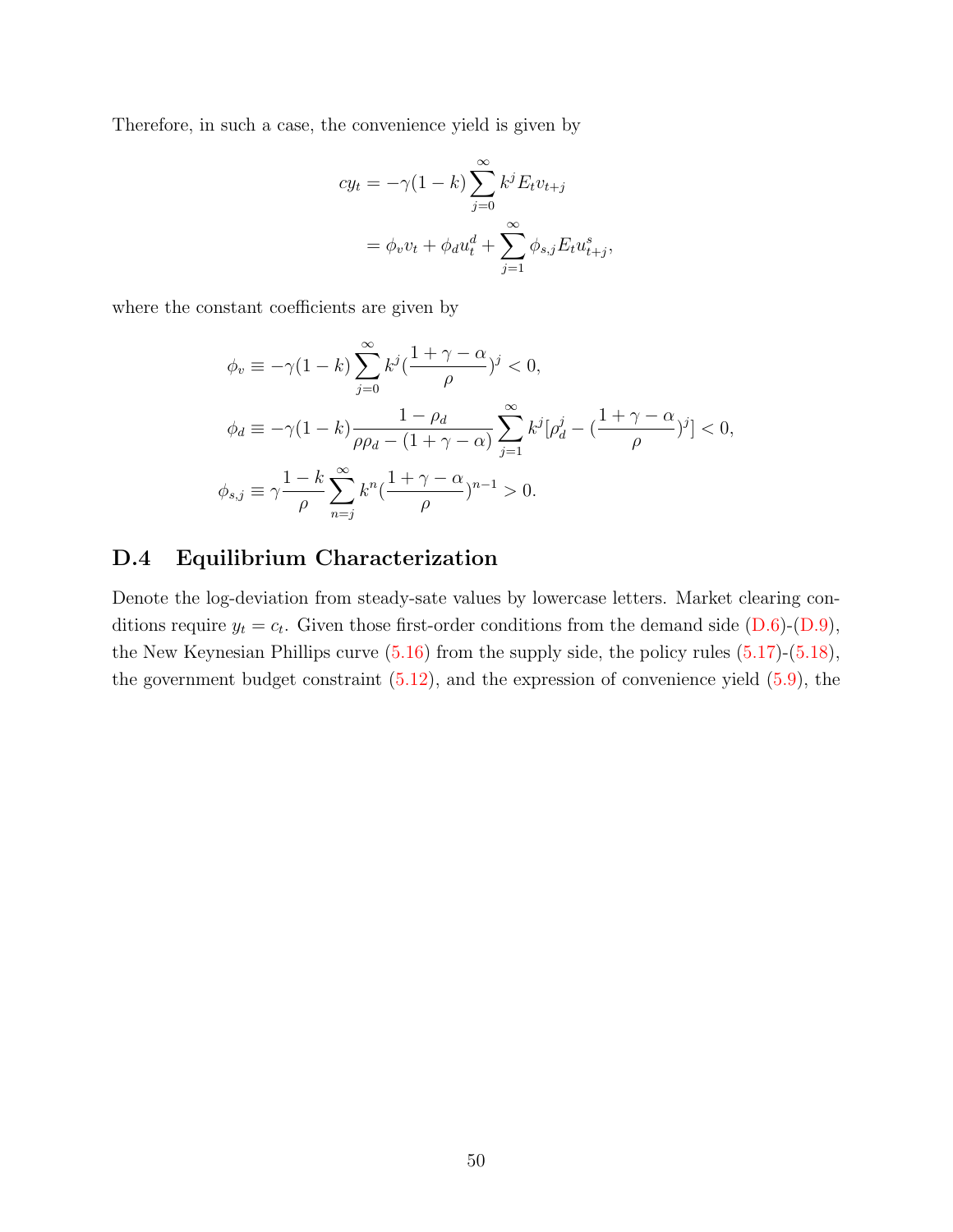equilibrium is fully characterized by the following system of equations:

<span id="page-51-6"></span>
$$
y_t = E_t y_{t+1} - \sigma(i_t - E_t \pi_{t+1})
$$
\n(D.12)

$$
\pi_t = \beta E_t \pi_{t+1} + \kappa y_t \tag{D.13}
$$

$$
E_t i_{t+1}^B = i_t - \gamma [-\psi^{-1} v_t + (\sigma^{-1} - \psi^{-1}) y_t]
$$
\n(D.14)

$$
i_{t+1}^B = kq_{t+1}^B - q_t^B \tag{D.15}
$$

<span id="page-51-3"></span><span id="page-51-1"></span><span id="page-51-0"></span>
$$
i_t = \theta_{i\pi}\pi_t + \theta_{iy}y_t \tag{D.16}
$$

$$
s_{t+1} = \theta_{s\pi} \pi_{t+1} + \theta_{s} y_{t+1} + \alpha v_t^* + u_{t+1}^s \tag{D.17}
$$

$$
\rho v_{t+1}^* = v_t^* + i_{t+1}^B - \pi_{t+1}^* - s_{t+1} - (y_{t+1} - y_t)
$$
\n(D.18)

$$
E_t \pi_{t+1}^* = E_t \pi_{t+1}
$$
\n(D.19)

$$
\Delta E_{t+1} \pi_{t+1}^* = -\beta_s \epsilon_{t+1}^s \tag{D.20}
$$

$$
\rho v_{t+1} = v_t + i_{t+1}^B - \pi_{t+1} - s_{t+1} - (y_{t+1} - y_t)
$$
\n(D.21)

<span id="page-51-7"></span><span id="page-51-5"></span><span id="page-51-4"></span><span id="page-51-2"></span>
$$
0 = \lim_{T \to \infty} \rho^T E_t v_{t+T}
$$
\n(D.22)

$$
cy_t = kE_t(cy_{t+1}) + (1-k)\gamma[-\psi^{-1}v_t + (\sigma^{-1} - \psi^{-1})y_t]
$$
 (D.23)

$$
u_{t+1}^s = \rho_s u_t^s + \epsilon_{t+1}^s,\tag{D.24}
$$

where  $v_t^*$  represents the target level of government real debt balance in period t and  $\pi_t^*$  represents the target level of inflation. The operator  $\Delta E_{t+1} \equiv E_{t+1} - E_t$  denotes the unexpected change in time  $t + 1$ . Here for the sake of parsimony, we only include fiscal shocks. One can easily extend the set of types of shocks in the model, such as monetary shocks as in [\(5.17\)](#page-27-2), aggregate demand or supply shocks as introduced in the IS curve [\(5.11\)](#page-24-0) and New Keynesian Phillips curve [\(5.16\)](#page-27-0).

Equation [\(D.17\)](#page-51-0) generates an s-shaped response of government surpluses to fiscal shocks, which is a much more realistic description of the real data as argued in [Cochrane](#page-33-1)  $(2021b,a)$  $(2021b,a)$  – a deficit shock increases but not lowers the value of government debt. The purpose of introducing those target (latent) variables and equations  $(D.18)$ - $(D.20)$  is to allow the economy to finance a deficit shock partially though inflating debt away and partially through future borrowing (which is captured by the value of  $\beta_s$ ). More specifically, equation [\(D.18\)](#page-51-1) captures the evolution of the target level of government real debt balance  $v_t^*$ . Together with the fiscal rule of collecting surpluses [\(D.17\)](#page-51-0), it generates the desired s-shaped surplus response to a deficit shock. Equation  $(D.19)$  and  $(D.20)$  describe the latent variable of inflation target, meaning that the expected inflation has to be consistent with the expected inflation target.<sup>[31](#page-0-0)</sup>

<sup>&</sup>lt;sup>31</sup>One can refer to [Cochrane](#page-33-0) [\(2021a\)](#page-33-0) for a more detailed discussion on those target variables and the corresponding equations in the equilibrium conditions.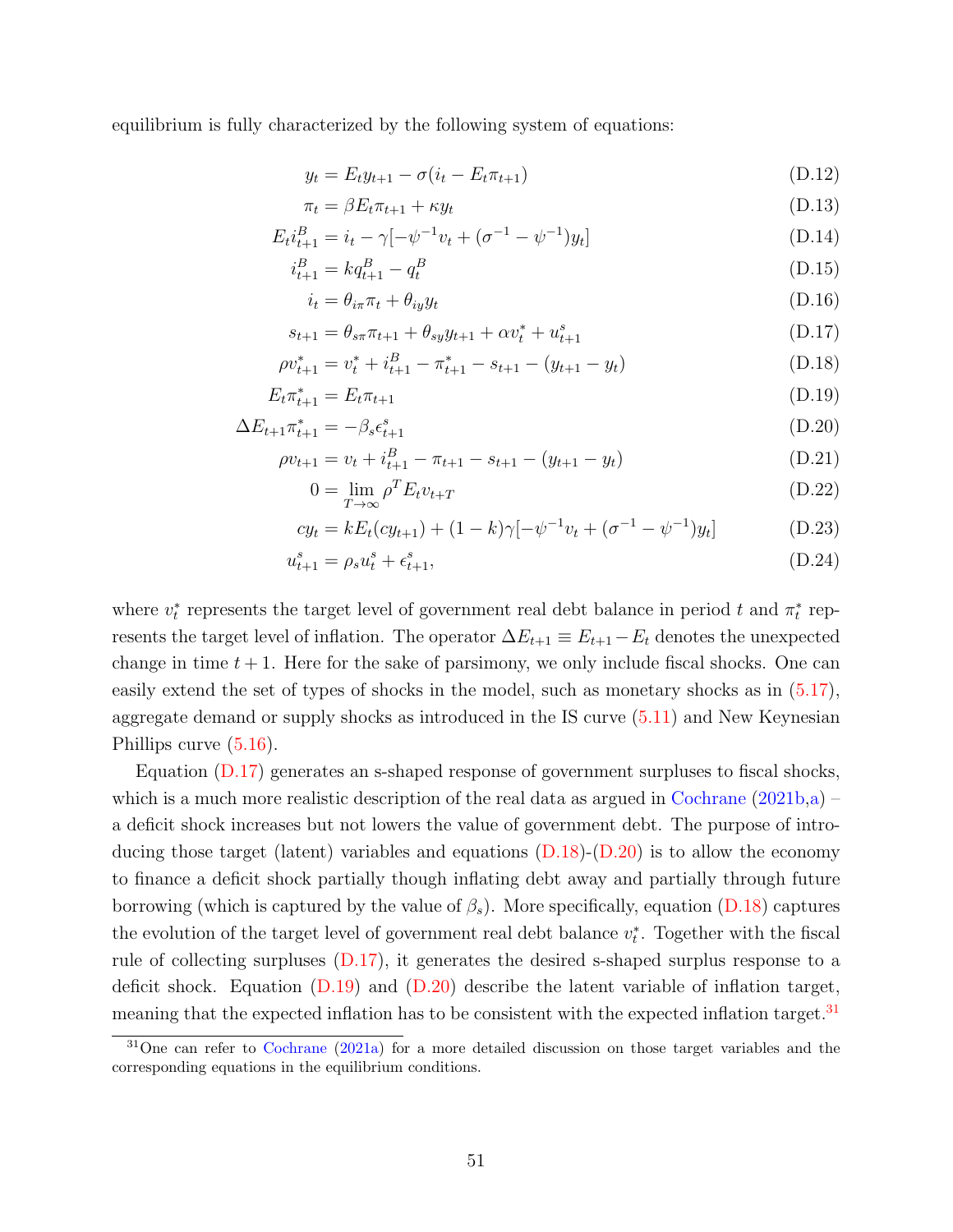Note that equation [\(D.18\)](#page-51-1) and [\(D.21\)](#page-51-4) imply

$$
\rho(v_{t+1} - v_{t+1}^*) = (v_t - v_t^*) - (\Delta E_t \pi_{t+1} - \Delta E_{t+1} \pi_t^*).
$$

Together with the transversality condition  $(D.22)$ , we have in equilibrium

$$
v_t = v_t^*, \qquad \pi_{t+1} = \pi_{t+1}^*.
$$

Thus the equilibrium conditions  $(D.12)$ - $(D.24)$  reduces to the following system of equations:<sup>[32](#page-0-0)</sup>

$$
y_t = E_t y_{t+1} - \sigma(i_t - E_t \pi_{t+1})
$$
  
\n
$$
\pi_t = \beta E_t \pi_{t+1} + \kappa y_t
$$
  
\n
$$
E_t i_{t+1}^B = i_t - \gamma[-\psi^{-1} v_t + (\sigma^{-1} - \psi^{-1}) y_t]
$$
  
\n
$$
i_{t+1}^B = k q_{t+1}^B - q_t^B
$$
  
\n
$$
i_t = \theta_{i\pi} \pi_t + \theta_{i\gamma} y_t + u_t^i
$$
  
\n
$$
\Delta E_{t+1} \pi_{t+1} = -\beta_s \epsilon_{t+1}^s - \beta_t \epsilon_{t+1}^i
$$
  
\n
$$
s_{t+1} = \theta_{s\pi} \pi_{t+1} + \theta_{s\gamma} y_{t+1} + \alpha v_t + u_{t+1}^s
$$
  
\n
$$
\rho v_{t+1} = v_t + i_{t+1}^B - \pi_{t+1} - s_{t+1} - (y_{t+1} - y_t)
$$
  
\n
$$
c y_t = k E_t (c y_{t+1}) + (1 - k) \gamma[-\psi^{-1} v_t + (\sigma^{-1} - \psi^{-1}) y_t]
$$
  
\n
$$
u_{t+1}^i = \rho_i u_t^i + \epsilon_{t+1}^i
$$
  
\n
$$
u_{t+1}^s = \rho_s u_t^s + \epsilon_{t+1}^s.
$$

### <span id="page-52-0"></span>D.5 Determinacy Conditions of the Full Equilibrium

Here we characterize the determinacy condition of the full equilibrium. Denote  $\delta$  as expectational errors in the equations that only tie down expectations. For example,  $\delta_{\pi,t+1}$  =  $\pi_{t+1} - E_t \pi_{t+1}.$ 

We can rewrite the system of equations of the full equilibrium conditions in a recursive

 $\frac{32}{10}$  The determinacy conditions of the equilibrium and the relevant proofs can be found in Appendix [D.5.](#page-52-0)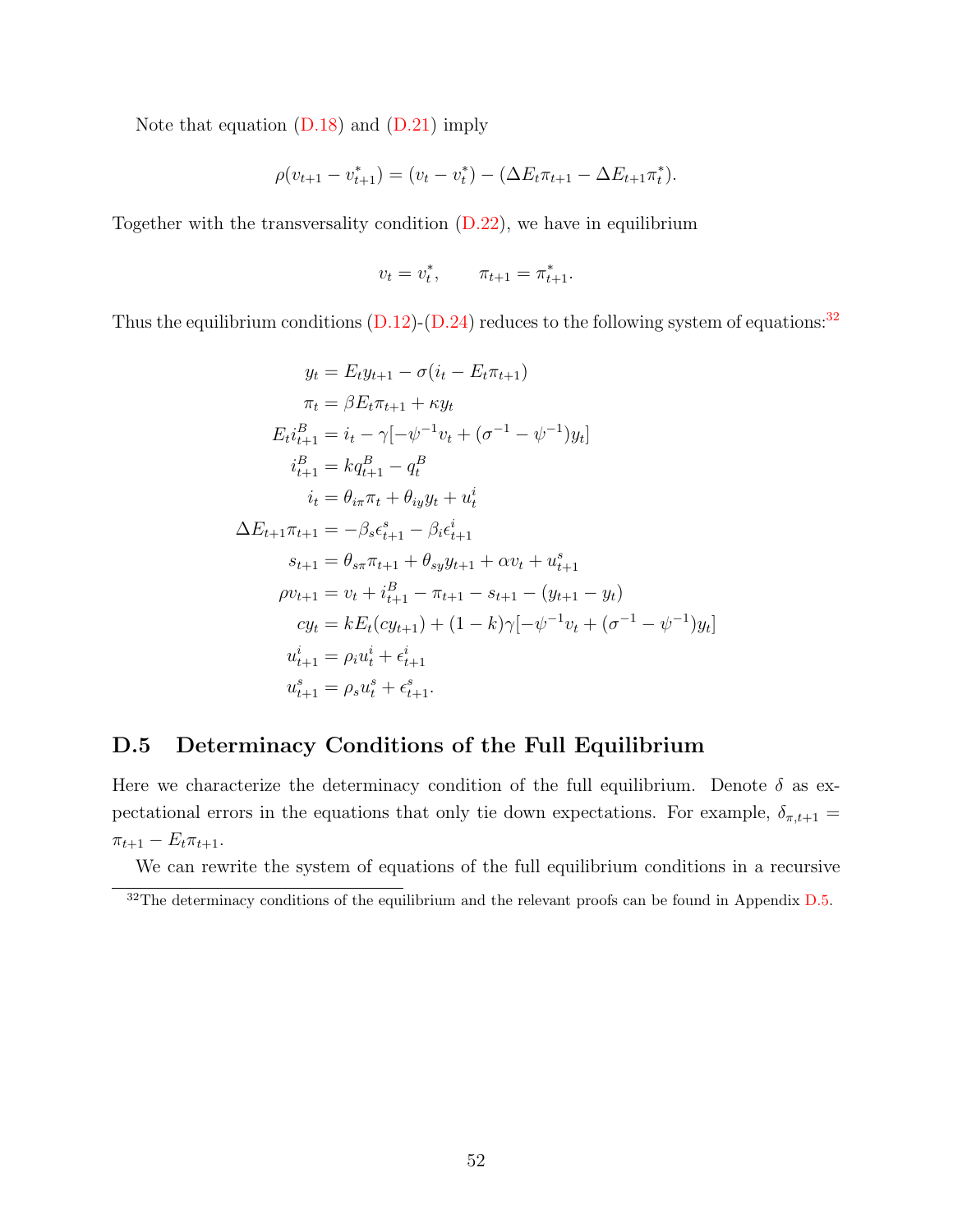form of matrices as

$$
\begin{pmatrix}\n1 & \sigma & 0 & 0 & 0 & 0 & 0 & 0 \\
0 & \beta & 0 & 0 & 0 & 0 & 0 & 0 \\
0 & 0 & 1 & 0 & 0 & 0 & 0 & 0 \\
0 & 0 & 1 & -k & 0 & 0 & 0 & 0 \\
0 & 0 & 1 & 0 & 0 & 0 & -1 & 0 \\
1 & 1 & -1 & 0 & 1 & \rho & 0 & 0 \\
0 & 0 & 0 & 0 & 0 & 0 & 1 & 0\n\end{pmatrix}\n\begin{pmatrix}\ny_{t+1} \\
y_{t+1} \\
y_{t+1} \\
y_{t+1} \\
y_{t+1} \\
y_{t+1} \\
y_{t+1} \\
y_{t+1} \\
y_{t+1} \\
y_{t+1} \\
y_{t+1} \\
y_{t+1} \\
y_{t+1} \\
y_{t+1} \\
y_{t+1} \\
y_{t+1} \\
y_{t+1} \\
y_{t+1} \\
y_{t+1} \\
y_{t+1} \\
y_{t+1} \\
y_{t+1} \\
y_{t+1} \\
y_{t+1} \\
y_{t+1} \\
y_{t+1} \\
y_{t+1} \\
y_{t+1} \\
y_{t+1} \\
y_{t+1} \\
y_{t+1} \\
y_{t+1} \\
y_{t+1} \\
y_{t+1} \\
y_{t+1} \\
y_{t+1} \\
y_{t+1} \\
y_{t+1} \\
y_{t+1} \\
y_{t+1} \\
y_{t+1} \\
y_{t+1} \\
y_{t+1} \\
y_{t+1} \\
y_{t+1} \\
y_{t+1} \\
y_{t+1} \\
y_{t+1} \\
y_{t+1} \\
y_{t+1} \\
y_{t+1} \\
y_{t+1} \\
y_{t+1} \\
y_{t+1} \\
y_{t+1} \\
y_{t+1} \\
y_{t+1} \\
y_{t+1} \\
y_{t+1} \\
y_{t+1} \\
y_{t+1} \\
y_{t+1} \\
y_{t+1} \\
y_{t+1} \\
y_{t+1} \\
y_{t+1} \\
y_{t+1} \\
y_{t+1} \\
y_{t+1} \\
y_{t+1} \\
y_{t+1} \\
y_{t+1} \\
y_{t+1} \\
y_{t+1} \\
y_{t+1} \\
y_{t+1} \\
y_{t+1} \\
y_{t+1} \\
y_{t+1} \\
y_{t+1} \\
y_{t+1} \\
y_{t+1} \\
y_{t+1
$$

where we do not include  $cy_t$  into the matrix since it is uniquely pinned down as long as the equilibrium is stationary.

Denote

<span id="page-53-0"></span>
$$
A \equiv \begin{pmatrix} 1 & \sigma & 0 & 0 & 0 & 0 \\ 0 & \beta & 0 & 0 & 0 & 0 \\ 0 & 0 & 1 & 0 & 0 & 0 \\ 0 & 0 & 1 & -k & 0 & 0 \\ -\theta_{sy} & -\theta_{s\pi} & 0 & 0 & 1 & 0 \\ 1 & 1 & -1 & 0 & 1 & \rho \end{pmatrix} . \tag{D.26}
$$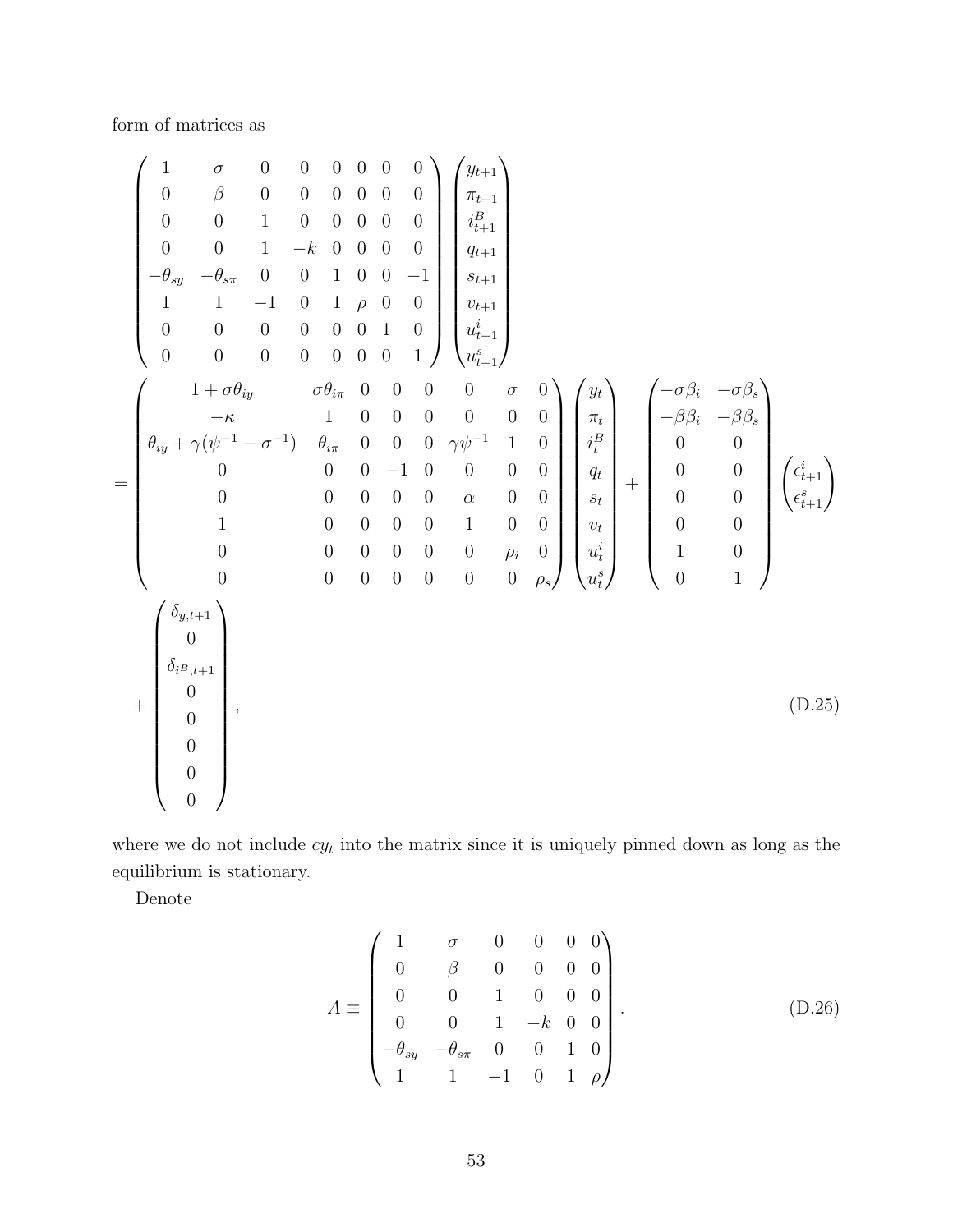Then the inverse of the matrix on the left-hand side of [\(D.25\)](#page-53-0) is

$$
\begin{pmatrix}\n0 & 0 \\
0 & 0 \\
0 & 0 \\
0 & 0 \\
0 & -1 \\
0 & 0\n\end{pmatrix}\n\begin{pmatrix}\n1 & 0 \\
0 & 1\n\end{pmatrix}
$$
\n
$$
\begin{pmatrix}\n1 & 0 \\
0 & 1\n\end{pmatrix}
$$
\n
$$
\begin{pmatrix}\n1 & 0 \\
0 & 0 \\
0 & 1\n\end{pmatrix}
$$
\n
$$
\begin{pmatrix}\n1 & 0 \\
0 & 1\n\end{pmatrix}
$$
\n(D.27)

Further denote

$$
\tilde{A} \equiv \begin{pmatrix}\n1 + \sigma \theta_{iy} & \sigma \theta_{i\pi} & 0 & 0 & 0 & 0 \\
-\kappa & 1 & 0 & 0 & 0 & 0 \\
\theta_{iy} + \gamma(\psi^{-1} - \sigma^{-1}) & \theta_{i\pi} & 0 & 0 & 0 & \gamma \psi^{-1} \\
0 & 0 & 0 & -1 & 0 & 0 \\
0 & 0 & 0 & 0 & 0 & \alpha \\
1 & 0 & 0 & 0 & 0 & 1\n\end{pmatrix}
$$
\n
$$
= \begin{pmatrix}\n1 + \sigma \theta_{iy} & \sigma \theta_{i\pi} \\
-\kappa & 1\n\end{pmatrix}\n\begin{pmatrix}\n0 & 0 & 0 & \gamma \psi^{-1} \\
0 & -1 & 0 & 0 \\
0 & 0 & 0 & \alpha \\
0 & 0 & 0 & 1\n\end{pmatrix}.
$$
\n(D.28)

Then the eigenvalues of  $\Omega$  in  $X_{t+1} = \Omega X_t$  is  $\rho_i$ ,  $\rho_s$  and eigenvalues of  $A^{-1}\tilde{A}$ , where

$$
X_t \equiv \left(y_t, \pi_t, i_t^B, q_t, s_t, v_t, u_t^i, u_t^s\right)'
$$

We can further rewrite  $A^{-1}$  as

$$
A^{-1} = \begin{pmatrix} \begin{pmatrix} 1 & -\frac{\sigma}{\beta} \\ 0 & \frac{1}{\beta} \end{pmatrix} & 0 \\ B & \begin{pmatrix} 1 & 0 & 0 & 0 \\ \frac{1}{k} & -\frac{1}{k} & 0 & 0 \\ 0 & 0 & 1 & 0 \\ \frac{1}{\rho} & 0 & -\frac{1}{\rho} & \frac{1}{\rho} \end{pmatrix} \end{pmatrix} .
$$
 (D.29)